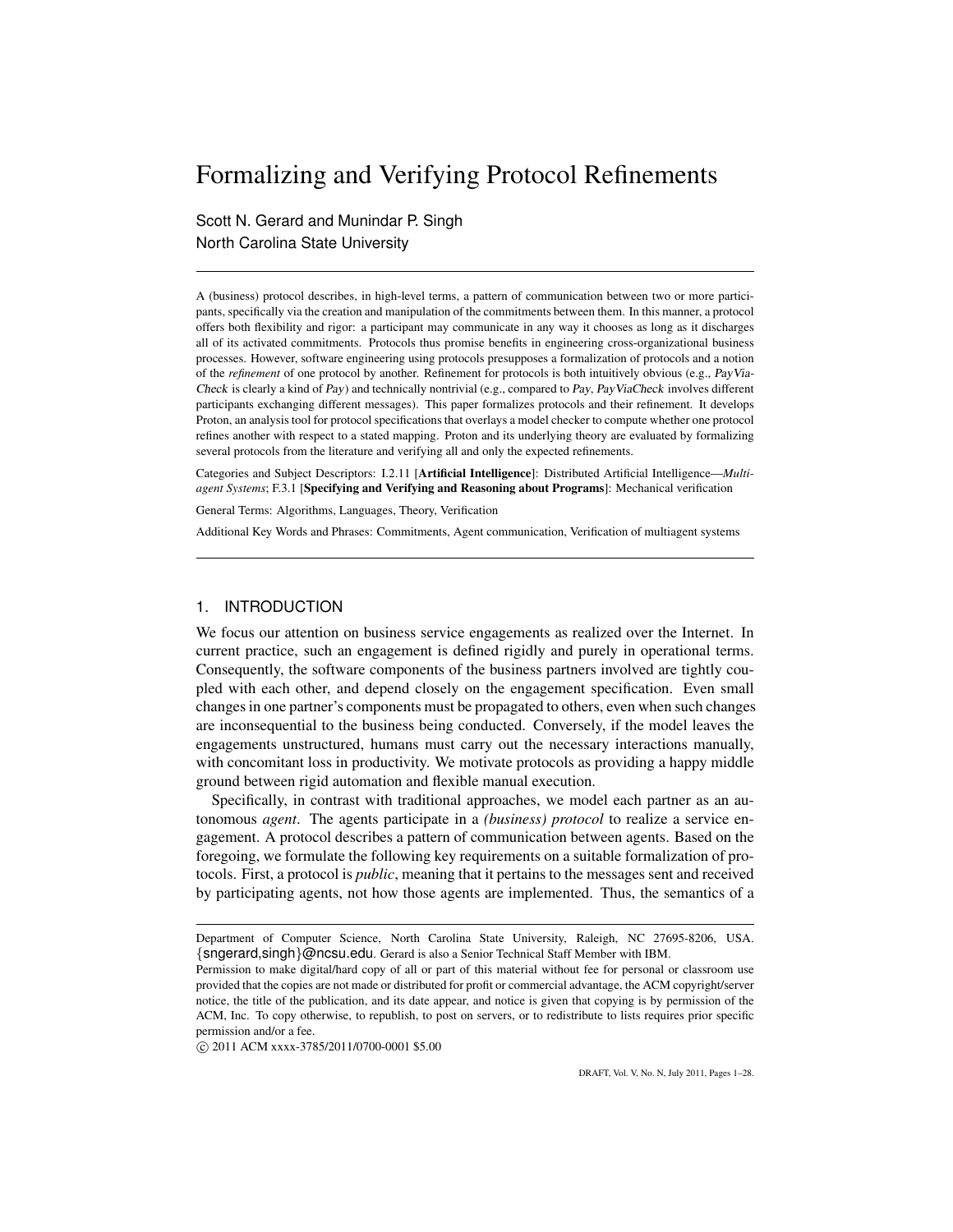protocol should depend solely on the communications of the agents enacting it, not on their internal policies. Second, the semantics should capture the business meanings of the messages, thereby avoiding operational constraints, and thus enabling the agents to deal better with exceptions and opportunities [Yolum and Singh 2002]. Third, the semantics should be modular: an agent who enacts a protocol correctly may concurrently enact additional protocols. Fourth, designing engagements using protocols presupposes that we support engineering methodologies such as those based on stepwise refinement. We address the above criteria for protocols with an emphasis on their refinement.

We understand a protocol semantically in terms of exactly the set of runs (i.e., computations) that it allows. Following Mallya and Singh [2007], we posit that a putative subprotocol refines a putative superprotocol if and only if each run allowed by the subprotocol is also allowed by the superprotocol. In general, a subprotocol would include additional roles and actions: in determining refinement, we disregard those that do not feature in the superprotocol. Doing so facilitates modularity, enhanceability, and reuse of protocols.

Consider a simple protocol Pay consisting of two actions where a payer first commits to paying a payee, and next pays. Now consider a protocol PayViaMM where the payer first pays a middleman, who in turn pays the payee. Both Pay and PayViaMM send a payment from the payer to the payee. Even though *PayViaMM* involves an additional role (middleman) and PayViaMM uses different messages (two payment messages instead of one), we expect PayViaMM refines Pay, because PayViaMM makes a payment as Pay specifies. Similarly, we expect PayViaCheck and PayViaCredit also refine Pay. We imagine a service engagement design exercise where protocol designers begin by identifying the need for payment as Pay, then refine it to PayViaMM, and then to PayViaCheck. The designers may build or find an existing repository of protocols (analogous to taxonomies of business processes [Malone et al. 2003]). The question we address is how can protocols in such a repository be expressed so that their refinements can be rigorously verified.

#### 1.1 Proton: Approach and Contributions

We formulate refinement in technical terms and show how to compute it via a tool called *Proton*. We specify a protocol declaratively in terms of (i) its roles, (ii) the guarded messages the roles exchange, and (iii) the meaning of each message as a set of actions on the public state of the roles, sometimes termed the *social state* [Baldoni et al. 2010]. Commitments between roles are central to our approach [Singh 1999]. Section 2.4 provides additional details. For now, suffice it to say that a state of a protocol is determined by what atomic propositions hold therein (some propositions specify the states of commitments).

We define the semantics of a protocol precisely in terms of the runs (i.e., sequences of actions) it allows. Informally, a *subprotocol* refines a *superprotocol* if and only if the latter allows all the runs the former allows. However, refinement is nontrivial because the protocols may involve different roles and messages, the messages may have different meanings, and the meanings may be at different levels of abstraction. Hence, we define refinement only with respect to a mapping of meanings from the superprotocol to the subprotocol. For example, the payment in Pay maps to two payments in PayViaMM.

Our approach for verifying refinement takes three inputs: formal descriptions of a putative superprotocol and subprotocol, and a mapping between them. We reduce the protocol descriptions to their canonical forms, taking into account the mapping provided. We generate an input to an existing model checker consisting of (i) a specification of a temporal logic model and (ii) temporal formulae whose truth in the model verifies refinement.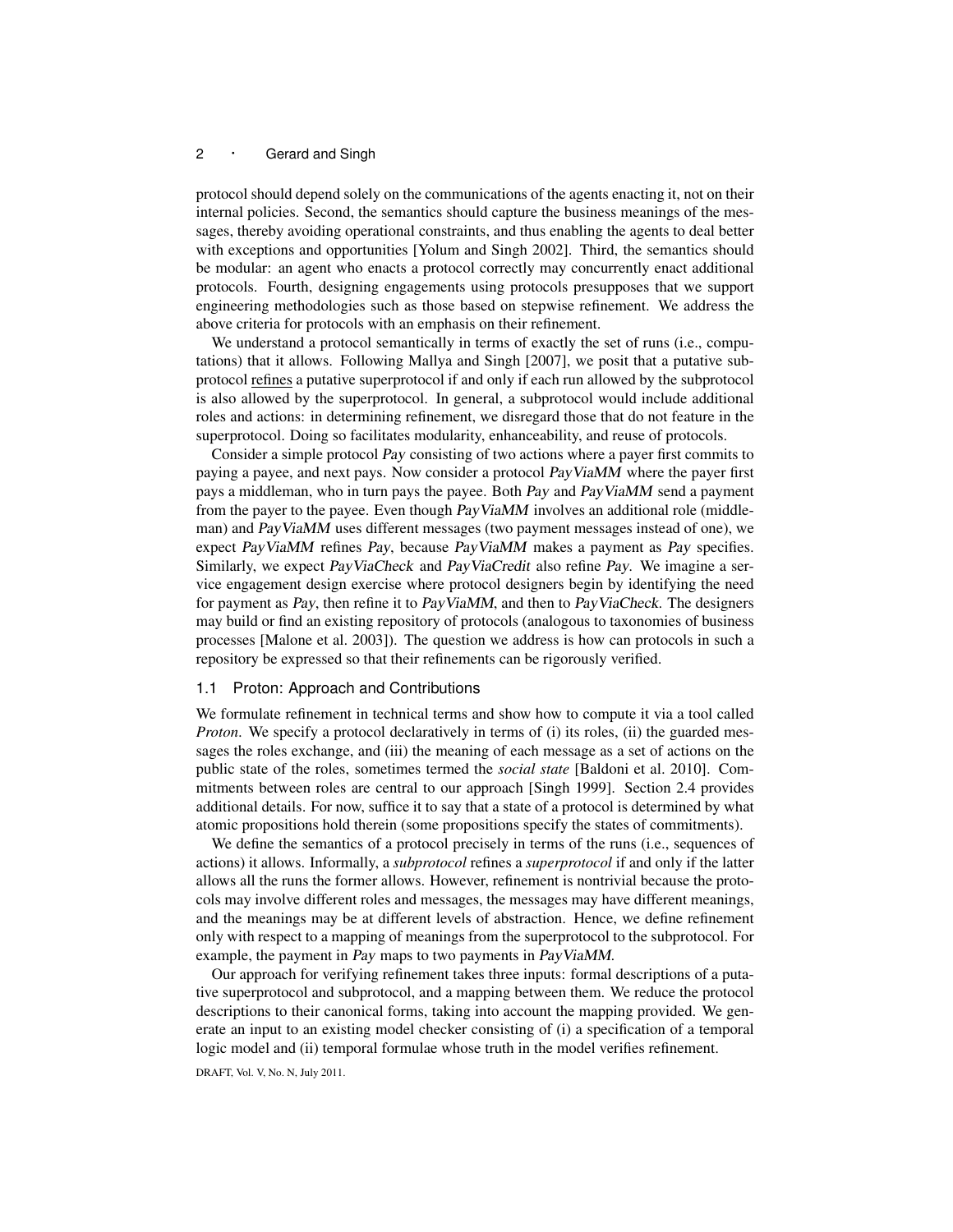## 1.2 Contributions

Our main contributions are as follows. One, we offer the *first* approach that computes the refinement for protocols based on static analysis of protocol specifications. Two, we formulate a notion of the serial composition of commitments, which can have broader applications than this paper, e.g., in the treatment of commitments in coalitions.



Fig. 1. Refinements demonstrated by Proton (arrows point from subprotocols to superprotocols).

Further, we have implemented our approach in the Proton tool that overlays the wellknown model checker MCMAS (http://www-lai.doc.ic.ac.uk/mcmas/). Figure 1 summarizes some protocol refinements that Proton verifies (under the obvious mappings) based on the above and other examples known from the literature.

## 1.3 Organization

Section 2 overviews our syntax and semantics and briefly reviews commitments. Section 3 introduces our running examples for payment and order protocols. Section 4 formalizes our definitions of protocols, mappings between protocols, and protocol refinement. Section 5 describes how Proton generates input for the MCMAS model checker and the CTL formulae that must be satisfied for protocol refinement to hold. Section 6 pulls the previous sections together, illustrating how protocol *PayViaMM* refines, or fails to refine, protocol Pay under various mappings. Section 7 shows that the algorithmic implementation in Section 5 is correct with respect to the theoretical framework of Section 4. Section 8 describes the related literature and important future directions.

#### 2. TECHNICAL FRAMEWORK

We adopt the following terminology. A *subprotocol* refines a *superprotocol*. In hyphenated form, *super-x* and *sub-x* refer to element *x* as it occurs in the superprotocol and subprotocol, respectively. For example, a *super-role* is a role defined in the superprotocol and a *subcommitment* is a commitment defined in the subprotocol.

#### 2.1 Interpreted Systems

We adopt Lomuscio and colleagues' [Lomuscio and Raimondi 2006; Cohen et al. 2009] formalization of a multiagent system as an *interpreted system*. Importantly, protocols involve roles, not agents. We presume no knowledge of the internals of an agent playing a role and consider all possible strategies that a role may follow in a protocol.

Each role is described by a set of possible local states, a set of local actions, a local strategy listing the legal actions in each local state, and a local progression function defining the progression of the role's local state based on the actions performed by all the roles. To clarify the terminology, our *role* and *strategy* respectively map to *agent* and *protocol* in work by Lomuscio and colleagues.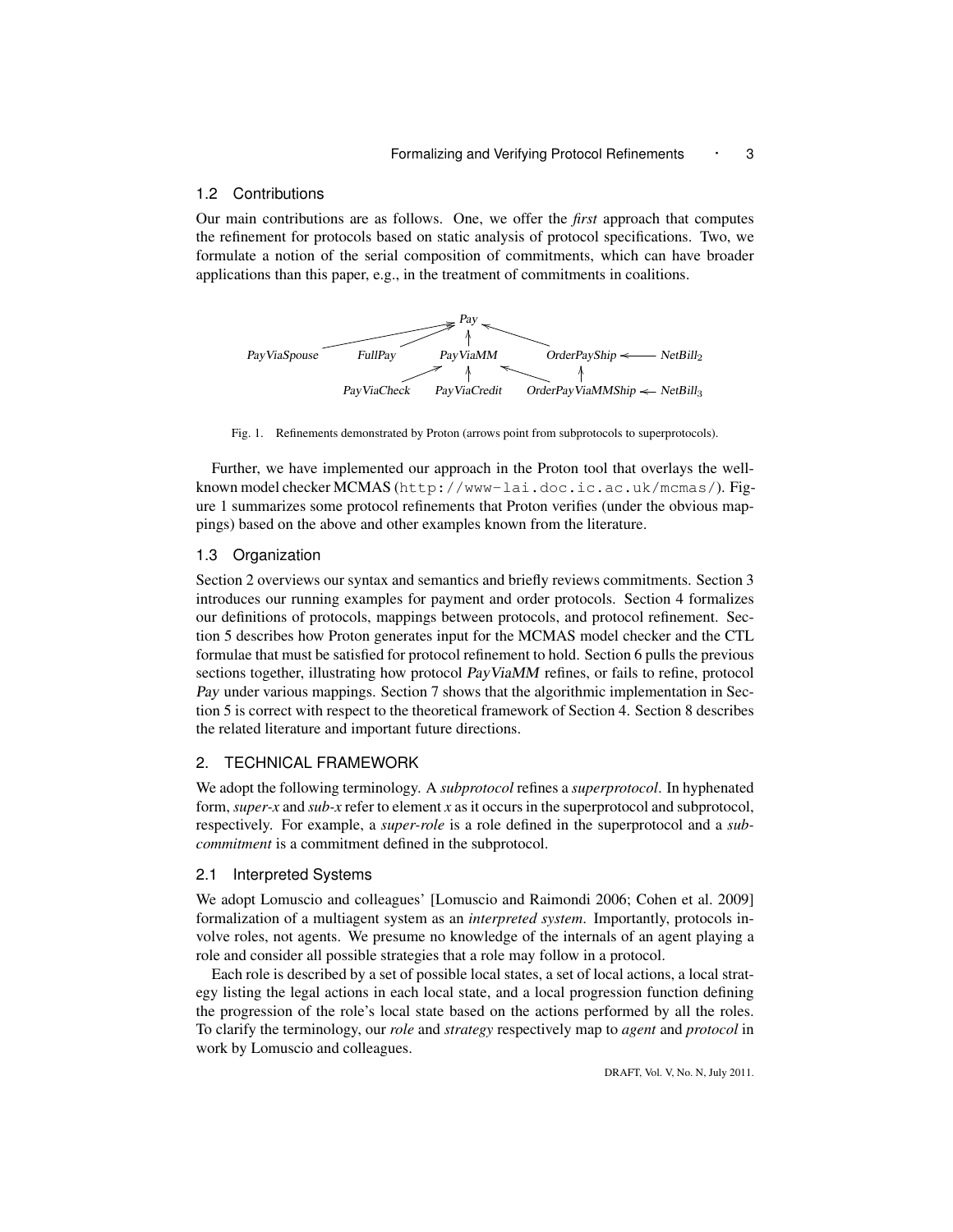*Definition* 2.1 *Interpreted System*. An interpreted system  $I$  is

$$
\mathcal{I} = \langle \Sigma, P, PV, L^i, Act^i, AP^i, t^i, G, G_0, F \rangle
$$

 $\Sigma = \{1, \ldots, n, e\}$  is a set of three or more roles, including a distinguished role e that stands for the environment. P is a set of atomic propositions. Let  $i \in \Sigma$  range over all roles and the environment e.  $L^i$  is a nonempty set of possible local states for each i. Act<sup>i</sup> is a set of actions for each i.  $AP^i: L^i \times L^e \mapsto 2^{Act^i}$  is the local strategy for each i. In local state  $l \in L^i$ ,  $l^e \in L^e$ , role i can perform only the actions in  $AP^i(l, l^e)$ .  $G \subseteq L^1 \times \cdots \times L^n \times L^e$ is the set of reachable global states. For any global state  $g \in G$ , we write  $g^i$  for the *i*-th component in g, i.e., the local state of role i in g.  $G_0 \subseteq G$  is a nonempty set of initial global states.  $PV : P \mapsto 2^G$  is the evaluation function for propositions. The set of joint actions is  $Act = Act^1 \times \cdots \times Act^n \times Act^e$ .  $t^i : L^i \times L^e \times Act \mapsto L^i$  is the local progression function for role  $i \in \Sigma \setminus e$ , and  $t^e : L^e \times Act \mapsto L^e$  is the progression function for the environment. All roles progress simultaneously. The global progression function is  $T : G \times Act \rightarrow G$  and is defined such that  $T(g, a) = g'$  iff  $\forall i \in \Sigma \setminus e : t^i(g^i, g^e, a^i) = g'^i$  and  $t^e(g^e, a^e) = g'^e$ . T must be serial  $(\forall g \in G, \exists a \in Act, \exists g' \in G : T(g, a) = g')$ . F is a set of Boolean fairness conditions, each of which must be true infinitely often on all legal execution paths. A path  $\pi$  in  $\mathcal I$  is an infinite sequence of global states  $\langle g_0, g_1, \ldots \rangle$  in G such that every pair of adjacent states is a legal transition, i.e.,  $\forall i \geq 0 : \exists a \in Act : T(g_i, a) = g_{i+1}$ . The *i*-th state in path  $\pi$  is denoted  $\pi_i$ , and the set of all paths starting at  $g \in G$  is denoted  $\Pi(g)$ .

Given an interpreted system Z, we associate with it a Kripke model  $\mathcal{K} = (G, G_0, T, PV)$ where G is the set of possible worlds understood as the reachable states of  $K$ , built from the set of initial states  $G_0$  by iterating the global progression function  $T$ ; and, the temporal relation  $T \subseteq G \times Act \times G$  connects global states based on the joint actions. The labeling function PV is the propositional labeling function.

The grammar of the temporal language CTL is (PropName is an atomic proposition)

 $\phi$  ::= PropName  $|\neg \phi | \phi \vee \phi | \phi \wedge \phi | AG\phi | AF\phi | A[\phi U\phi] | EG\phi | EF\phi | E[\phi U\phi]$ 

Our temporal formulae use the standard CTL temporal logic operators: A (for all paths), E (for some path), G (on all future states on a path), F (eventually on the path), and U (until on the path). All operators can be rewritten using  $\neg$ ,  $\vee$ , **EG**, and **EU** in the standard way. The following is the semantics for CTL, specified relative to the Kripke structure  $K$ at state g. Given a model K for an interpreted system, I satisfies a CTL formula  $\phi$  if and only if  $\mathcal{K}, g_0 \models \phi$ , where  $g_0 \in G_0$  is a starting state.

$$
\mathcal{K}, g \models p \quad \text{iff } p \in g
$$
\n
$$
\mathcal{K}, g \models \neg \phi \quad \text{iff it is not the case } \mathcal{K}, g \models \phi
$$
\n
$$
\mathcal{K}, g \models \phi \lor \psi \quad \text{iff } \mathcal{K}, g \models \phi \text{ or } \mathcal{K}, g \models \psi
$$
\n
$$
\mathcal{K}, g \models \mathbf{EG}\phi \quad \text{iff } \exists \pi \in \Pi(g), \forall i \geq 0, \mathcal{K}, \pi_i \models \phi
$$
\n
$$
\mathcal{K}, g \models \mathbf{E}[\phi \mathbf{U}\psi] \text{ iff } \exists \pi \in \Pi(g), \exists k \geq 0, \mathcal{K}, \pi_k \models \psi \text{ and } \forall 0 \leq j < k, \mathcal{K}, \pi_j \models \phi
$$

We write  $a \models b$  if and only if for all models K and states  $g, K, g \models b$  holds whenever  $\mathcal{K}, q \models a$  holds.

#### 2.2 Proton Syntax

Proton verifies whether one protocol refines another under a mapping. Figure 2 shows Proton's input syntax (here | separates alternatives,  $\langle A \rangle^*$  is zero or more repetitions of DRAFT, Vol. V, No. N, July 2011.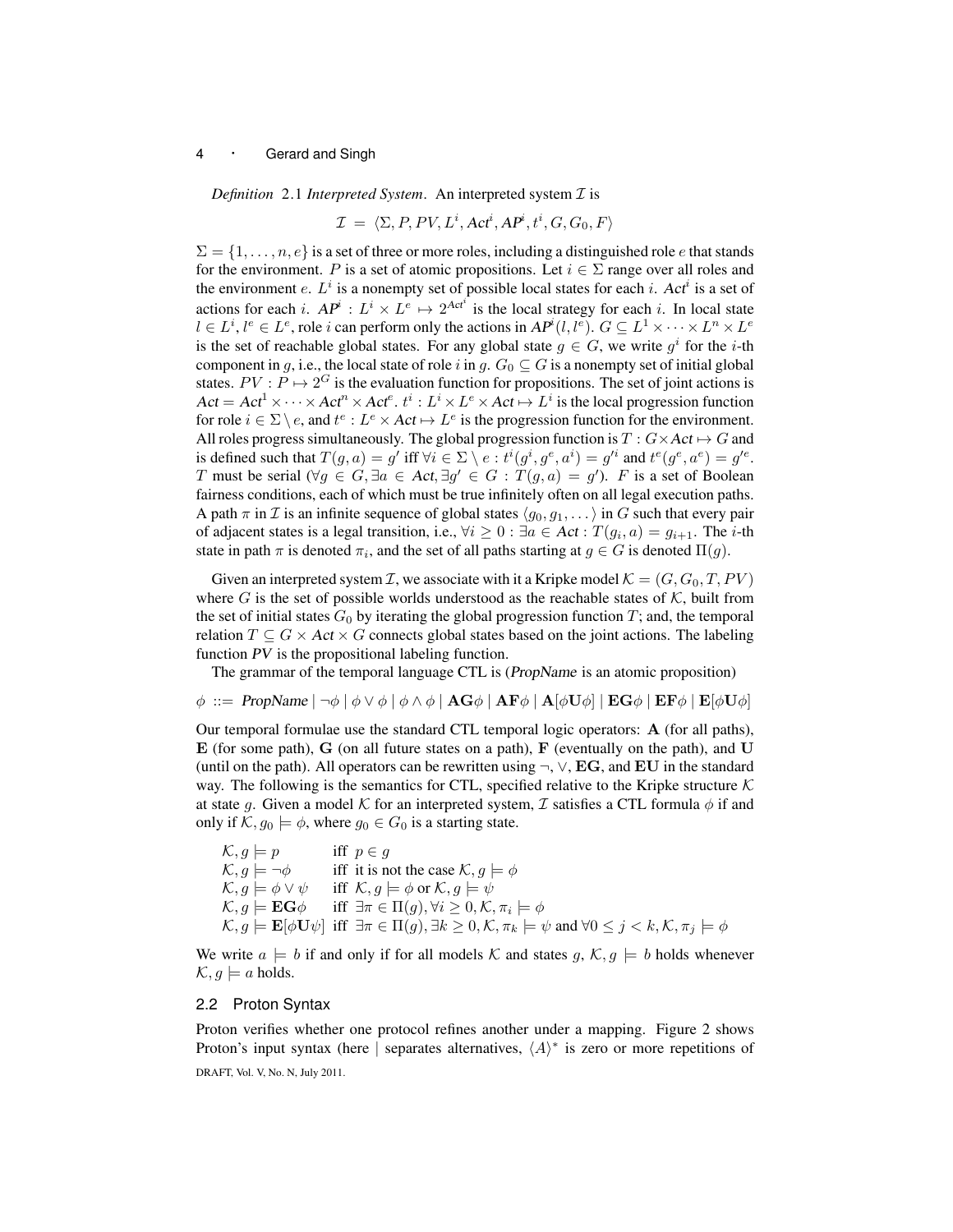| Protocol                     | ::= protocol ProtoName {role $\langle \text{RoleName}; \rangle^*$ prop $\langle \text{PropName}; \rangle^*$                                                       |
|------------------------------|-------------------------------------------------------------------------------------------------------------------------------------------------------------------|
|                              | commitment $\langle \textit{Commit}; \rangle^*$ message $\langle \textit{Message}; \rangle^*$                                                                     |
| Commit                       | $\therefore$ ComName = C(Debtor, Creditor, Ant, Csq)                                                                                                              |
| Message                      | $\therefore$ Snd $\rightarrow$ Rcv : $\langle$ [ <i>Guard</i> ] $\rangle$ <sup>2</sup> <i>MsgName</i> $\langle$ <b>means</b> $\{Actions\}$ $\rangle$ <sup>2</sup> |
| Debtor $ ::= \text{RoleExp}$ |                                                                                                                                                                   |
| $Creditor$ ::= $RoleExp$     |                                                                                                                                                                   |
| Ant $::=$ ActExp             |                                                                                                                                                                   |
| $Csq$ ::= $ActExp$           |                                                                                                                                                                   |
| $Snd$ ::= RoleName           |                                                                                                                                                                   |
| Rcv                          | $ ::=$ RoleName                                                                                                                                                   |
| Guard                        | $ ::=$ $MsgExp$                                                                                                                                                   |
|                              |                                                                                                                                                                   |
| Map                          | $\therefore$ map MapName : ProtoName $\mapsto$ ProtoName{role\RoleMap; $\rangle^*$                                                                                |
|                              | $prop\langle PropMap; \rangle^*$ commitment $\langle Commithlap; \rangle^*$                                                                                       |
|                              | $RoleMap$ ::= $RoleName \rightarrow RoleExp$                                                                                                                      |
|                              | PropMap ::= PropName $\mapsto$ ActExp                                                                                                                             |
|                              | CommitMap ::= ComName $\mapsto$ CommitExp                                                                                                                         |
|                              |                                                                                                                                                                   |
|                              | $RoleExp$ ::= $RoleName   {RoleName \langle, RoleName \rangle^* }$                                                                                                |
|                              | $MsgExp$ ::= $MsgName \mid \neg MsgExp \mid MsgExp \lor MsgExp \mid MsgExp \land MsgExp \land MsgExp \mid MsgExp \rightarrow MsgExp$                              |
|                              | ActExp $\implies$ Action $ \neg$ ActExp $ \right)$ ActExp $\lor$ ActExp $ \right)$ ActExp $\land$ ActExp $ \right)$ ActExp $\implies$ ActExp                      |
|                              | CommitExp ::= ComName   CommitExp $\oplus$ ComName                                                                                                                |
|                              | Actions $::=$ Action $\langle$ , Action $\rangle^*$                                                                                                               |
| Action                       | $ ::=$ PropName $ $ CREATE(ComName) $ $ TRANSFER(ComName) $ $ RELEASE(ComName)                                                                                    |
|                              | CANCEL(ComName)                                                                                                                                                   |

Fig. 2. Proton input syntax in BNF.

A, and  $\langle A \rangle^2$  is an optional occurrence of A). Notice that PropName is simply an atomic proposition name.

The Protocol nonterminal describes the syntax for a protocol (as Listing 1 exemplifies). A protocol declares roles, propositions, commitments, and messages. Each message  $m$  is sent from a sender  $(m.\text{snd})$  to a receiver  $(m.\text{rcv})$ , has a guard  $(m.\text{guard})$  which must be true before the message can be sent, a set of actions  $(m \cdot \text{actions})$  that means a conjunction of these actions  $(m \cdot \text{actexp})$ . Actions are either propositions (being set true) or a commitment operation (being performed). Boolean negation  $(\neg)$  is allowed in antecedent, consequent, and guard expressions to check state, but a message meaning cannot set a proposition to false using a negated action.

The Map nonterminal describes the syntax for a mapping between two protocols (as Listing 3 exemplifies). A mapping maps individual roles, propositions, and commitments from the putative superprotocol to expressions in the putative subprotocol. ProtoName, MapName, RoleName, PropName, ComName, MsgName, and Action are names.

The serial composition operator, ⊕, chains two commitments together and is described in Section 2.5. We write  $\bigoplus_i C_i$  for a left-associated chain  $(C_1 \oplus C_2) \oplus \ldots \oplus C_n$ . In Section 2.6, we compare commitments between superprotocol and subprotocol, under an abstraction mapping M, using commitment covering  $(\leq_M)$ .

# 2.3 Proton Semantics

Proton's semantics is based on interpreted systems: it constructs an interpreted system from an input superprotocol, subprotocol, and mapping.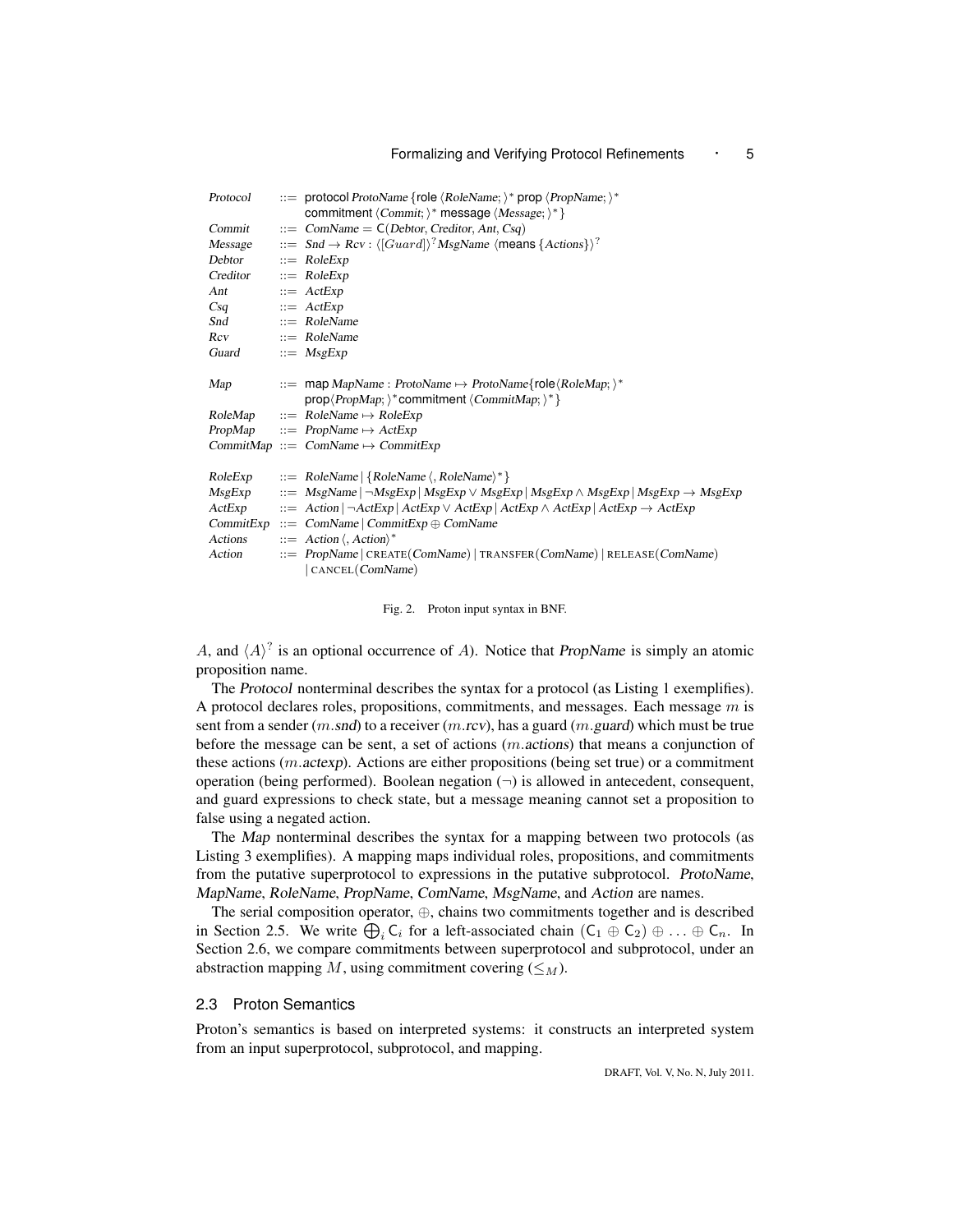Each state  $g$  is a set of true propositions  $p_i$ . All propositions are false in the initial state  $g_0$ . Actions cause state transitions. For this paper, we use a simplified model of actions, assuming actions (i) always succeed, (ii) have definite outcomes (no uncertainty), and (iii) have no side-effects. The actions for role  $i$ ,  $Act^{i}$ , are the propositional and commitment actions  $Act^i = \{p_i \in \mathcal{A}\} \cup \{a(C_j) | a \in Act_C, C_j \in \mathcal{C}\} \cup \{nop\}$  where A is the set of protocol propositions, C is the set of protocol commitments,  $Act_{\mathsf{C}} =$ {CREATE, TRANSFER, RELEASE, CANCEL}, and nop represents no-operation.

Operationally, messaging is point-to-point and synchronous. All protocol state is stored in the "environment" (effectively, a distinguished agent), and is globally accessible by all roles (a current simplification). At each time step, the environment schedules one role to execute next (interleaved execution). When scheduled, the role's agent (i) determines which of its messages are currently enabled, by accessing the protocol's global state and evaluating each message's guard expression, (ii) chooses an enabled message to send or chooses "no-operation", (iii) performs all actions in message's meaning, in any order, and (iv) updates the protocol's state.

In every global state  $g$  of the interpreted system, each commitment  $C_i$  has a state,  $C_i$ .status  $\in$  Status<sub>C</sub>, where Status<sub>C</sub> = {null, cond, detached, dis, xfer, rel, can}, whose value can be any of the states in Figure 3. We define propositions for the expressions C.status = x in each state g. For each commitment  $C_i$ , we evaluate the occurrence of the commitment operations using the four propositions:

$$
\begin{array}{rcl}\n\text{CREATE}(C_i) & \triangleq & C_i \text{ status} \neq \text{null} \\
\text{TRANSFER}(C_i) & \triangleq & C_i \text{ status} = \text{xfer} \\
\text{RELEASE}(C_i) & \triangleq & C_i \text{ status} = \text{rel} \\
\text{CANCEL}(C_i) & \triangleq & C_i \text{ status} = \text{can}\n\end{array}
$$

As Section 1.1 mentions and Definition 4.6 formalizes, refinement depends upon a mapping between protocols to account for their different levels of abstraction. Specifically, we must map each (i) super-role to a set of sub-roles, (ii) super-proposition to a Boolean expression of sub-propositions, and (iii) super-commitment to an expression of sub-commitments. Proton combines two protocols and a mapping to (i) construct an interpreted system model  $\mathcal I$  from the subprotocol's propositions, commitments, and guarded actions, as specified in Definition 4.2 and (ii) generate appropriate CTL formulae as specified in Section 5.6. The refinement in consideration holds if and only if the constructed model satisfies all the CTL formulae that Proton generates.

#### 2.4 Background on Commitments

Commitments are a formal and concise method of describing how agent roles commit to performing future actions [Singh 1999; Yolum and Singh 2002]. We extend previous commitment definitions in two ways. First, we allow both debtors and creditors to be sets of roles, enabling us to handle commitment chains with multiple debtors and multiple creditors. Second, we introduce a new TRANSFER commitment operation to unify and replace prior uses of DELEGATE and ASSIGN.

A commitment C{debtors},{creditors}(*antecedent*, *consequent*) means that the debtors commit to the creditors, that if the antecedent holds, they will bring about the consequent. In an active commitment whose antecedent is false, the debtors are conditionally committed to the creditors. When the antecedent becomes true, we say the commitment is *detached*, and the debtors become unconditionally committed to the creditors.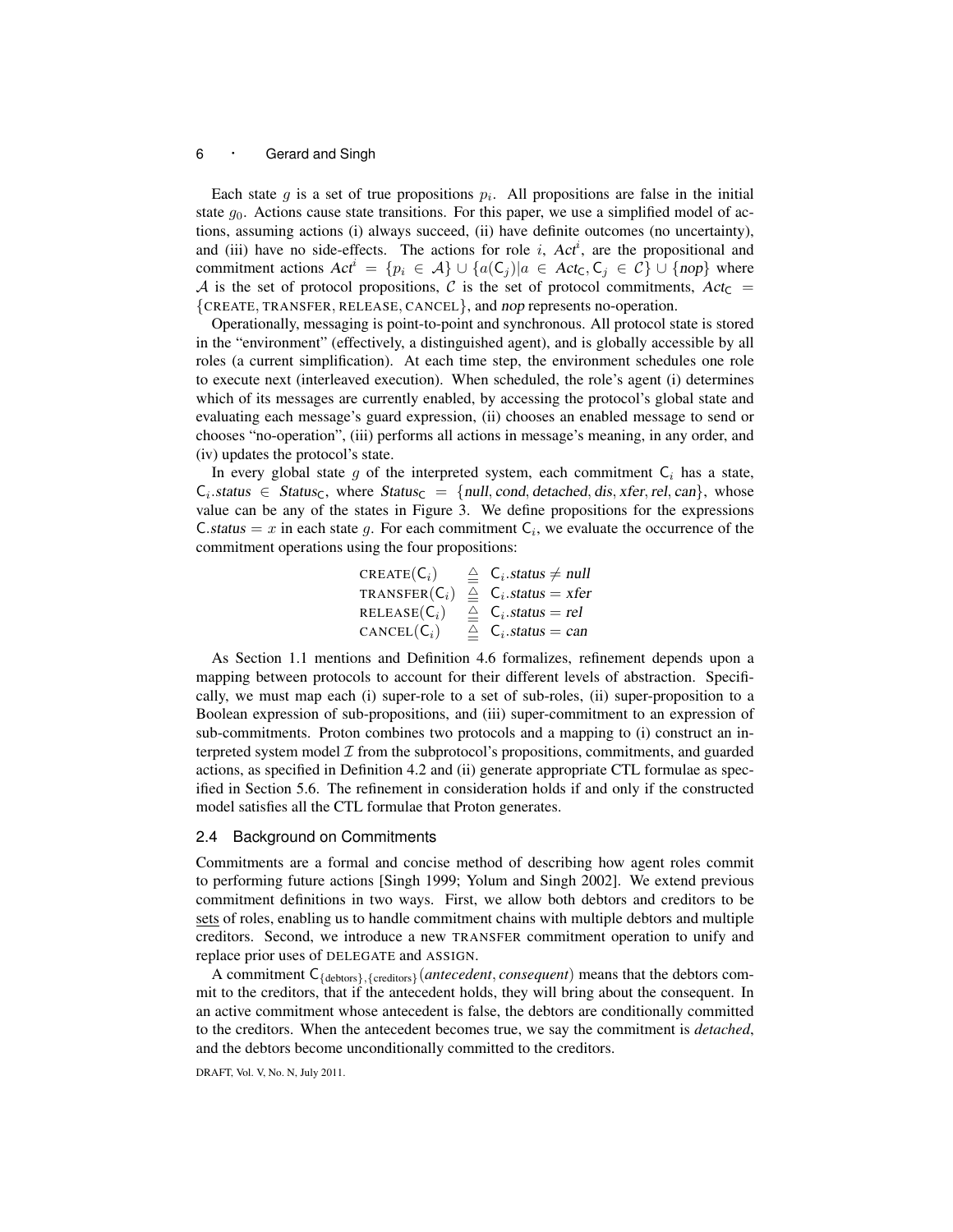Consider the following two example commitments drawn from the payment scenarios: (i) CPayer,Payee(*promise*, *pay*): the payer conditionally commits to paying the payee; and (ii)  $C_{\text{Paver,MM},\text{Pavec}}(promise, pay_P \wedge pay_M)$ : the payer and middleman commit to paying the payee via  $pay<sub>P</sub>$  (the payer's payment) and  $pay<sub>M</sub>$  (the middleman's payment).



Fig. 3. State transition diagram for commitments (states in lowercase; transitions in small caps).

Figure 3 shows the state transition diagram for a commitment. The states of a commitment are (i) null: where the commitment does not yet exist; (ii) cond(active and conditional): after CREATE with antecedent and consequent being false, and with no other operations; (iii) detached(active and detached): after CREATE with antecedent true, consequent false, and with no other operations; (iv) dis(discharged): after CREATE and consequent being true; (v) xfer(transferred): after CREATE and TRANSFER; (vi) rel(released): after CREATE and RELEASE; and (vii) can(canceled): after CREATE and CANCEL. A commitment in states cond or detached is said to be *active*. A commitment in states dis, xfer, rel, or can is said to be *resolved*. The commitment operations are (i) CREATE, performed only by debtors, creates an active commitment; (ii) DETACH, which occurs implicitly when the antecedent becomes true; (iii) DISCHARGE, which occurs implicitly when the consequent becomes true; (iv) TRANSFER, performed by either debtors or creditors, deactivates the current commitment and replaces it by another commitment; (v) RELEASE, performed only by creditors, deactivates the commitment, thus releasing the debtors; and (vi) CANCEL, performed only by debtors, cancels, deactivates, and "breaks" the debtors' commitment.

We understand a protocol  $Q$  as refining a protocol  $P$  if and only if the correct enactments of  $Q$  are also correct enactments of  $P$ . As in previous work, in a correct enactment of a protocol each detached commitment must eventually resolve. Debtors may act before they are required to do so and the consequent may become true before the antecedent. In general, there is no guarantee that autonomous debtors do not arbitrarily CANCEL. In practice, the creditors would assume the debtors are trustworthy or the setting would include an external mechanism (such as penalties) to ensure the debtors' compliance.

#### 2.5 Serial Composition of Commitments

In PayViaMM, where the payer commits to a middleman who commits to the payee, the two commitments together effectively commit the payer to the payee. We introduce serial composition as a general way to chain commitments over intermediaries, computing a single, resultant commitment. The serial composition of commitments is a static construct, but the resultant commitment dynamically progresses through the states in Figure 3 as the protocol progresses.

*Definition* 2.2. Let  $C_A$  and  $C_B$  be two commitments where  $C_A \text{ } c \text{ } s \text{ } q \models C_B \text{ } .$  Then, the serial composition of  $C_A$  and  $C_B$  is the commitment  $C_{\oplus} = C_A \oplus C_B$  whose components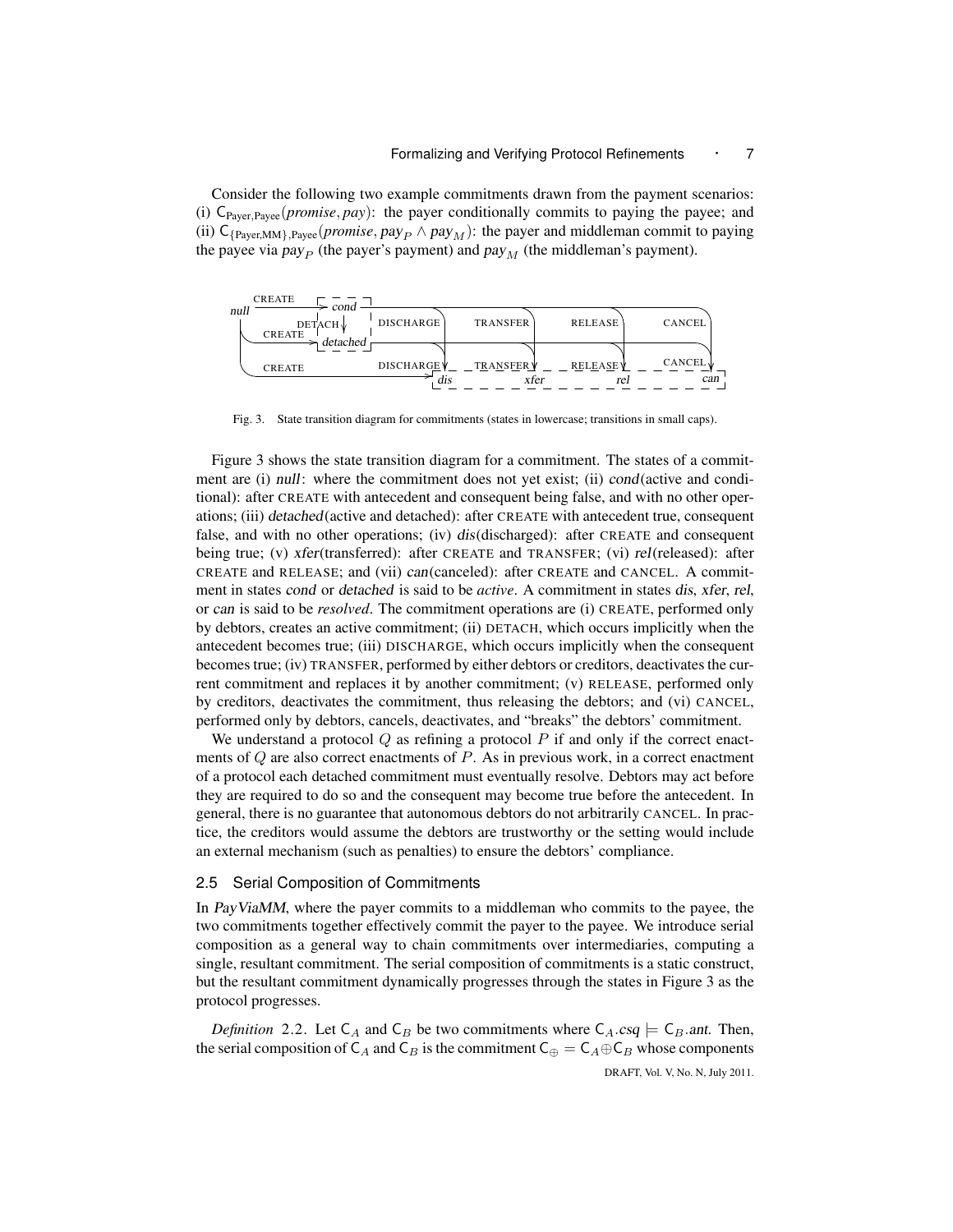are specified precisely as follows:

$$
C_{\oplus}.debt := C_A.debt \cup C_B.debt \tag{1}
$$

$$
C_{\oplus}.\text{cred} := C_A.\text{cred} \cup C_B.\text{cred} \tag{2}
$$

$$
C_{\oplus}.ant := C_A.ant \tag{3}
$$

$$
C_{\oplus}.csq := C_A.csq \wedge C_B .ant \wedge C_B.csq \qquad (4)
$$

The state of  $C_{\oplus}$  is defined based on the states of  $C_A$  and  $C_B$ .  $C_{\oplus}$  is created exactly when both  $C_A$  and  $C_B$  are created.  $C_{\oplus}$  is respectively transferred, released, or canceled when at least one of  $C_A$  and  $C_B$  is transferred, released, or canceled.

Singh's [2008] formalization of commitments includes the similar idea of commitment chaining, but serial composition additionally captures the intuition of a coalition of roles. The above well-definedness condition  $C_A \text{.csq } \models C_B \text{.}$  ant follows Singh's [2008] definition for chaining, although serial composition accommodates different roles. The second commitment becomes active ( $C_B$ .ant) whenever the first commitment resolves ( $C_A$ .csq), including the case where the first debtors perform without being required to do so  $(C_A \cdot \text{ant})$ always false).

Informally, we say debtors are *responsible* for their commitments, and creditors are *beneficiaries* of their commitments. In a detached commitment, the debtors are responsible for eventually making the consequent true. Responsibility can be *several* (each debtor is responsible for just its portion), *joint* (each debtor is individually responsible for the entire commitment), or *joint and several* (the creditors hold one debtor fully responsible, who then pursues other debtors). We use *several* responsibility so that, in serial composition of commitments, a debtor is never compelled to assume additional responsibilities. The result of serial composition is useful for reasoning about multiple commitments, but the original commitment expression, with its individual commitments, must be retained to determine which role(s) failed to perform if the resultant consequent is not produced.

 $C_{\oplus}$  states the union of debtors is committed to the union of creditors to bring about the consequent  $C_A.csq \wedge C_B.ant \wedge C_B.csq$  when antecedent  $C_A.ant$  is true. Debtors are *severally* responsible for C⊕, so that debtors are never compelled to assume additional responsibilities. Every debtor in  $C_A$ . *debt* is partially responsible for discharging  $C_A$ , and thus is partially responsible for discharging  $C_{\oplus}$ . Also, every debtor in  $C_B$ . *debt* has some responsibility for  $C_{\oplus}$ . Equation 1 captures this intuition for debtors. Equation 2 captures the analogous intuition for creditors.

If we order the states of a commitment as null  $\langle$  can  $\langle$  rel  $\langle$  xfer  $\langle$  cond  $\langle$ detached < dis, then the state of a serial composition is the minimum of its constituents' states:  $C_{\oplus}$ .status = min( $C_A$ .status,  $C_B$ .status). That is, a serial composition progresses no further than its least constituent.

Because of Equations 3 and 4, serial composition is neither commutative nor associative. However, it creates commitments that are at least as strong as, and typically stronger than, their inputs.  $C_A \oplus C_B$  is typically stronger than  $C_A$  because, even though both have the same antecedent (C<sub>A</sub>.ant), in general, C<sub>A</sub>  $\oplus$  C<sub>B</sub> has a stronger consequent (C<sub>B</sub>.csq vs.  $C_A.csq \wedge C_B.$  ant  $\wedge C_B.csq$ ). The lemma below shows serial composition is not always stronger, because  $\oplus$  is idempotent: a commitment can be usefully added to a commitment chain only once.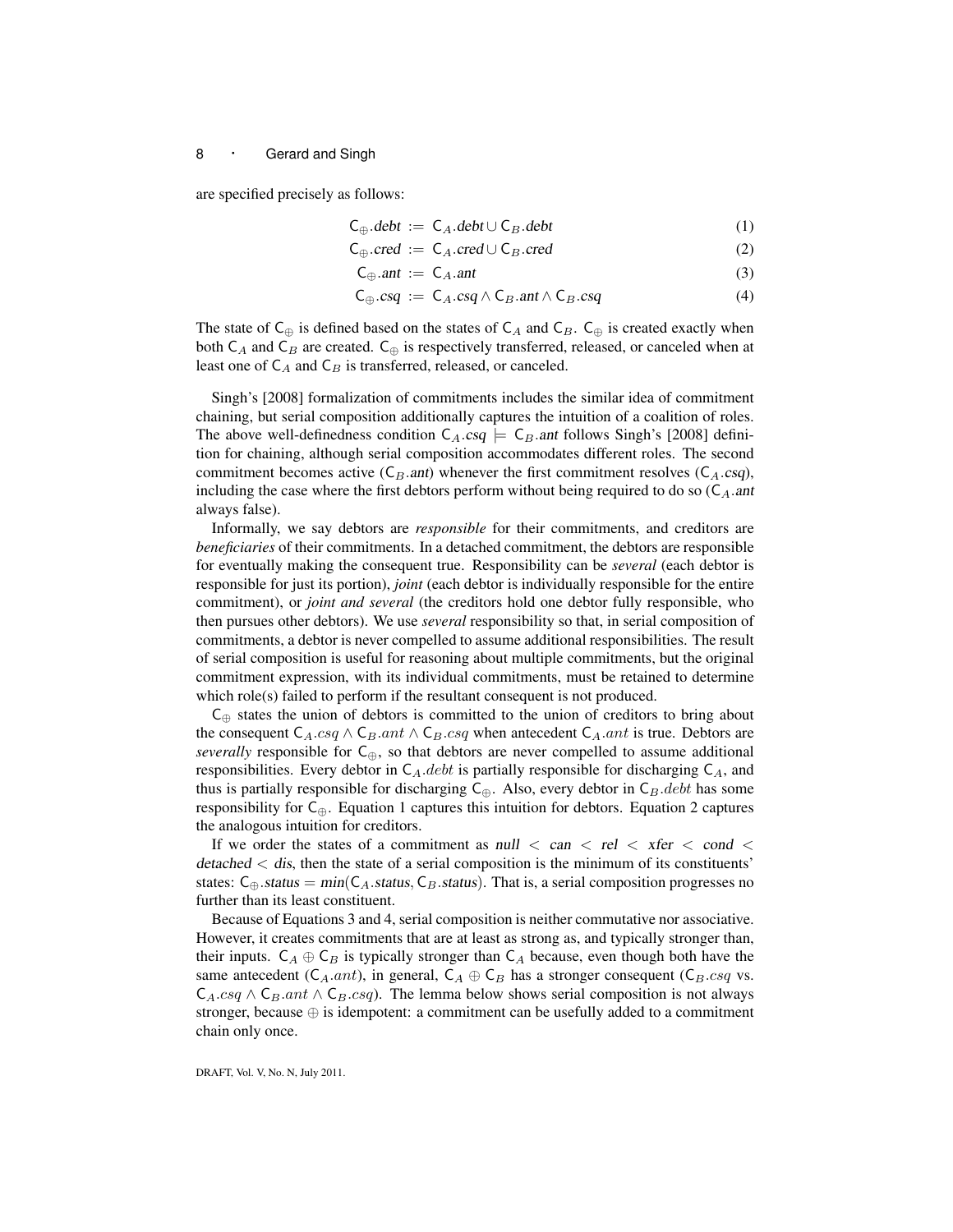LEMMA 2.3. If  $\mathsf{C}_k$  is any commitment in a commitment chain  $\bigoplus_{1 \leq i \leq n} \mathsf{C}_i$ , then com*posing*  $C_k$  *again does not increase the strength.* 

$$
(\bigoplus_{1\leq i\leq n} C_i)\oplus C_k = \bigoplus_{1\leq i\leq n} C_i
$$

PROOF. If  $\bigoplus_i C_i$  is well defined, then so is  $(\bigoplus_i C_i) \oplus C_k$ . By inspection, Equations  $(1-4)$  yield the same results for both sides.  $\Box$ 

# 2.6 Commitment Covering

Because commitments are crucial to our semantics of protocols, commitments are also crucial to refinement. And because we need to compare two protocols, we need a mechanism to compare two commitments. Specifically, each super-commitment must be *covered by*, or make at least the same commitment as, another relevant sub-commitment. The commitment comparison accommodates a mapping to account for the commitments being expressed at different levels of abstraction. Definition 2.4 extends Chopra and Singh's [2009] notion of *commitment strength*. In addition to the logical relationships between antecedents and consequents, this definition incorporates the mapping of roles and propositions.

*Definition* 2.4 *Commitment Covering*. A stronger commitment  $C_S$  covers (is stronger than) a weaker commitment  $C_W$  with respect to mapping M, written  $C_W \leq_M C_S$ , if and only if

$$
\forall d \in \mathsf{C}_W. debt \qquad M(d) \cap \mathsf{C}_S. debt \neq \emptyset \tag{5}
$$

$$
\forall c \in \mathsf{C}_W.\text{cred} \qquad M(c) \cap \mathsf{C}_S.\text{cred} \neq \emptyset \tag{6}
$$

$$
M(C_W.ant) \models C_S.ant \tag{7}
$$

$$
C_S.csq \models M(C_W.csq) \tag{8}
$$

where  $M(x)$  maps (super-) element x in  $C_W$  to an expression of (sub-) elements in  $C_S$ .

Every super-debtor is partially (severally) responsible for discharging the super-commitment. Each super-role is mapped to (implemented by) a set of sub-roles  $M(d)$ . We require each super-debtor's responsibilities be passed to one or more of its sub-debtors. Together these sub-debtors assume the super-debtor's responsibilities. Equation 5 captures the requirement that every super-debtor's responsibilities must pass to at least one of its sub-debtors, so that responsibilities are not lost. Similarly, each super-creditor is a partial beneficiary of the super-commitment. Equation 6 captures the requirement that every super-creditor's benefit passes to at least one of its sub-creditors.

In many situations, multiple sub-commitments must be combined to cover a single super-commitment. In those cases, a super-commitment is covered by the serial composition of multiple sub-commitments.

We visualize our explanations by diagramming a commitment as a labeled arrow.

$$
\frac{debt^{(\cup)}\quad \mathsf{Cname}^{(\oplus)}\quad cred^{(\cup)}_{\text{ant}(\wedge)}}{\text{csq}(\bar{\wedge})}
$$

The name of the commitment is written in the top center of the arrow. Debtors and creditors are above the arrow and the antecedent and consequent below it. When multiple terms appear in a position, they are implicitly combined using the operator in parentheses.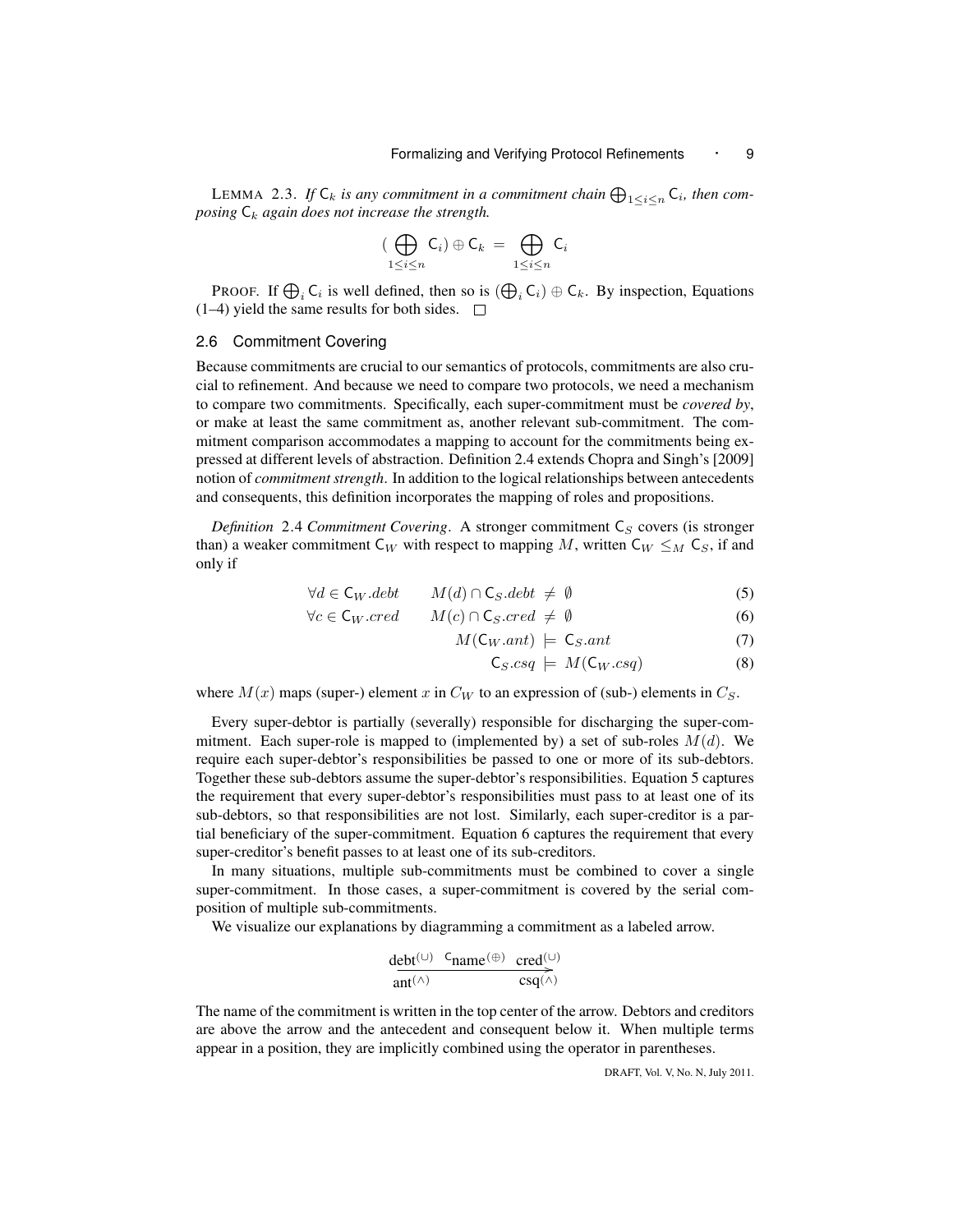As a simple example, consider commitments  $C_1 = C_{\text{Payer, Page}}(promise, pay)$ ,  $C_2 =$  $C_{Buper, Seller}(order, pay)$ , and an abstraction mapping M that is defined on roles and propositions as follows: (i) Payer  $\mapsto$  {Buyer}, (ii) Payee  $\mapsto$  {Seller}, (iii) promise  $\mapsto$  order, and (iv) pay  $\mapsto$  pay. The diagram shows C<sub>2</sub> covers C<sub>1</sub>.



As another example, we obtain  $C(\text{order}, \text{ship}) \leq C(\text{order} \vee \text{free} C \text{oupon}, \text{ship})$  by Equation 7, since the stronger commitment detaches when order or freeCoupon is true. And, likewise C(order, ship)  $\langle C(\text{order}, \text{ship} \wedge \text{expressDelivery}) \rangle$  holds by Equation 8, since to discharge the stronger commitment requires expressDelivery in addition to ship.

## 3. RUNNING EXAMPLES OF PROTOCOLS



Fig. 4. Suggestive sequence diagrams for selected protocols (in general, alternative sequences may occur).

## 3.1 Protocol Descriptions

We introduce four running examples. Pay and PayViaMM are payment protocols whereas OrderPayShip and OrderPayViaMMShip are order protocols involving payments. Suggestive sequence diagrams are presented in Figure 4. Protocol Pay in Figure 4(a) is a basic payment protocol between a payer and a payee. The payer may commit to pay the payee by sending the promise message. Later, it sends a payment message directly to the payee.

Listing 1 shows the Proton specification of protocol Pay. Lines 2–5 declare roles Payer and Payee, propositions promise and pay, and the commitment. Both promiseMsg and payMsg messages are sent by Payer to Payee. A message may be sent only if its guard (the expression between  $[$  and  $]$ ) is true. The guard for  $payMsg$  in Line 8 is promiseMsg. If no guard is explicitly specified, as is the case for promiseMsg in Line 7, it is implicitly true. A message's meaning is expressed as a set of actions after means and between  $\{$  and  $\}$ .

In protocol PayViaMM (pay via middleman), if the payer chooses to do so, it commits to paying the payee by sending the promise message. The middleman commits to sending DRAFT, Vol. V, No. N, July 2011.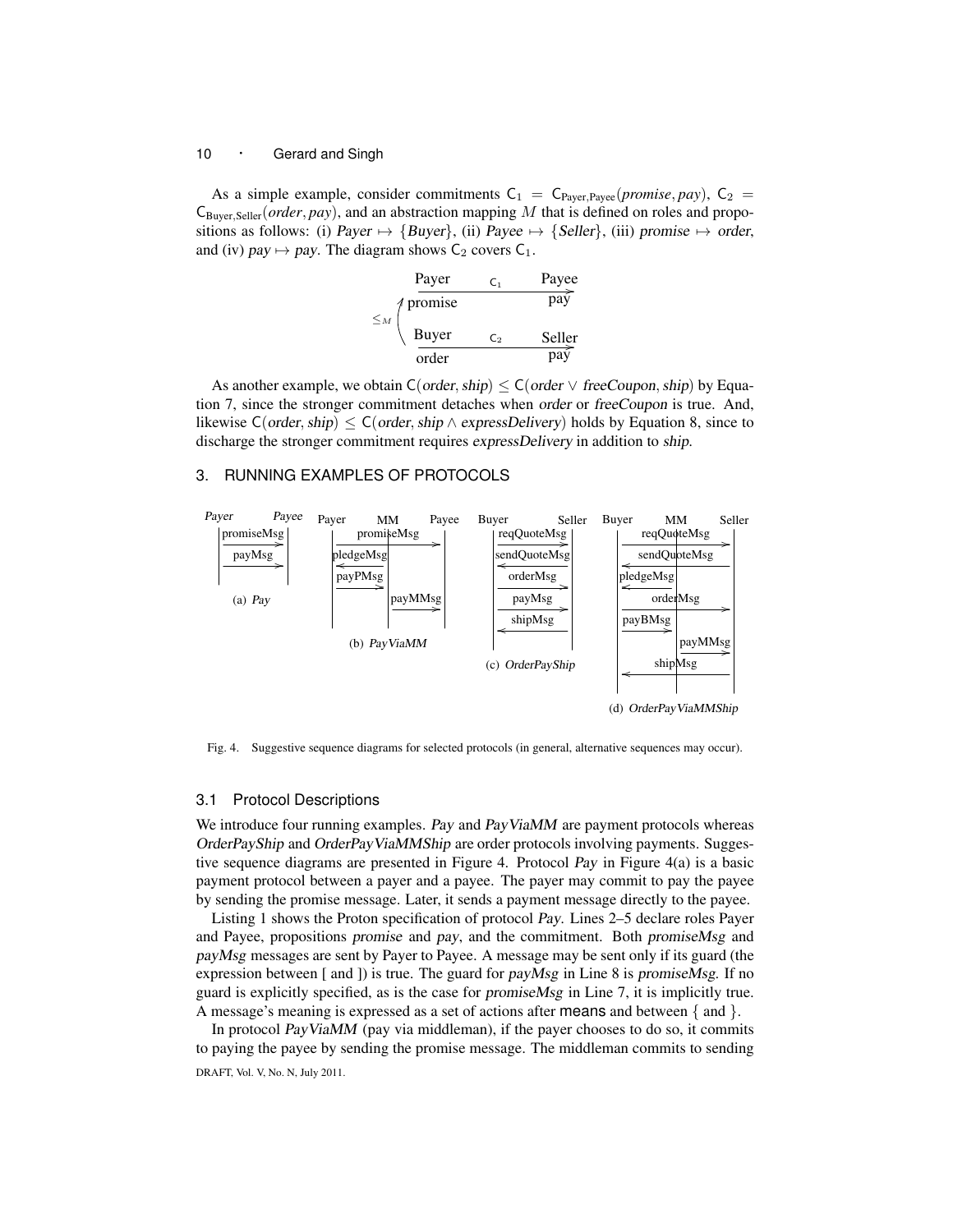Listing 1 Pay Protocol

|    | 1: protocol Pay $\{$                                                                |
|----|-------------------------------------------------------------------------------------|
| 2: | role Payer; Payee;                                                                  |
| 3: | prop promise; pay;                                                                  |
| 4: | commitment                                                                          |
| 5: | $C_{\text{pay}} = C(Payer, Page, promise, pay);$                                    |
| 6: | message                                                                             |
| 7: | Payer $\rightarrow$ Payee : promiseMsg means {promise, CREATE( $C_{\text{pav}}$ )}; |
| 8: | Payer $\rightarrow$ Payee : [promiseMsg] payMsg means {pay};                        |
| 9: |                                                                                     |

payM if the payer sends payP by sending pledgeMsg. The payer then sends a payment indirectly to the payee, first paying the middleman, who in turn pays the payee. The sequence diagram in Figure 4(b) shows a typical interaction. In this case, other acceptable runs also exist: for example, the middleman may send the  $payM$  message before the  $payP$ message. The Proton specification for PayViaMM is shown in Listing 2. Middleman commits to Payer to pass along any payment it receives (Line 11). Payer will not pay Middleman without this commitment (Line 12). Since payMMsg has an implicit guard of true (Line 14), Middleman is allowed to pay early.

# Listing 2 PayViaMM Protocol

| 1: protocol PayViaMM {                                                                                                |
|-----------------------------------------------------------------------------------------------------------------------|
| role Payer; MM; Payee;                                                                                                |
| prop <i>promise</i> ;                                                                                                 |
| payP; $//$ payment from Payer to MM                                                                                   |
| $payM$ ; //payment from MM to Payee                                                                                   |
| commitment                                                                                                            |
| $C_{\text{payP}} = C(Payer, Page, promise, payP);$                                                                    |
| $C_{\text{pavM}} = C(MM, \text{Payer}, \text{payP}, \text{payM});$                                                    |
| message                                                                                                               |
| Payer $\rightarrow$ Payee : promiseMsg means {promise, CREATE( $C_{\text{pavP}}$ )};                                  |
| $MM \rightarrow \text{Payer}: \text{pleg} \rightarrow \{\text{ceans } \{ \text{CREATE}(\mathsf{C}_{\text{payM}}) \};$ |
| Payer $\rightarrow$ MM : [promiseMsg $\land$ pledgeMsg]                                                               |
| <i>payPMsg</i> means $\{payP\};$                                                                                      |
| $MM \rightarrow \text{Payee}: \text{payM}M\text{sg} \text{ means } \{\text{payM}\};$                                  |
| $15: \; \;$                                                                                                           |
|                                                                                                                       |

Protocol OrderPayShip in Figure 4(c) supports a buyer placing an order with a seller. The buyer requests a price quote for a good from the seller. The seller sends the price quote along with its commitment to ship the good if the buyer orders. The buyer can accept the seller's offer by placing an order, which creates its commitment to pay for the good if it ships. The seller can ship first, or the buyer can pay first. Protocol OrderPayViaMMShip in Figure 4(d) is similar to *OrderPayShip* except that it incorporates *PayViaMM* for payment.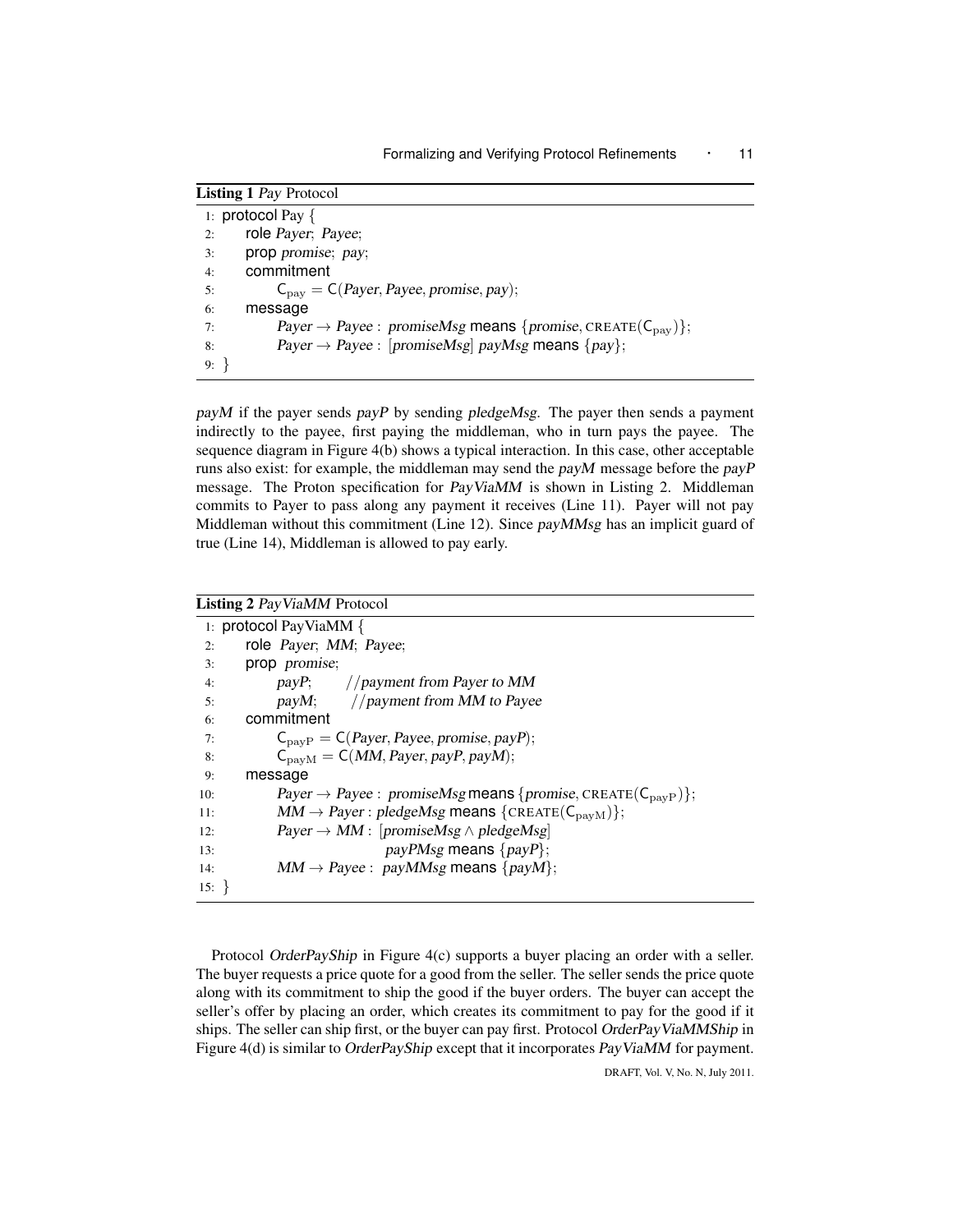## 3.2 Mapping Abstractions across Protocols

Since superprotocols represent higher-level abstractions than subprotocols, comparing protocols must address differences in abstraction level. To this end, we map elements (roles, propositions, and commitments) of a putative superprotocol to elements of a putative subprotocol. We map every super-element to an expression of sub-elements, but a subprotocol may contain sub-elements that do not correspond with any super-element.

# **Listing 3** Mapping  $M_1$ : Pay to PayViaMM

|     | 1: map $M_1$ : Pay $\mapsto$ PayViaMM {                                |                                                         |
|-----|------------------------------------------------------------------------|---------------------------------------------------------|
| 2:  | role                                                                   |                                                         |
| 3:  | $Payer \mapsto \{Payer\};$                                             |                                                         |
| 4:  | $Payee \mapsto \{Payee\};$                                             |                                                         |
| 5:  | prop                                                                   |                                                         |
| 6:  | promise $\mapsto$ promise;                                             |                                                         |
| 7:  | $pay \mapsto payP \wedge payM;$                                        |                                                         |
| 8:  | commitment                                                             |                                                         |
| 9:  | $\mathsf{C}_{pay} \mapsto \mathsf{C}_{payP} \oplus \mathsf{C}_{payM};$ | //requires $C_{pay} \leq_{M_1} C_{pay} \oplus C_{payM}$ |
| 10: |                                                                        |                                                         |

Consider mapping  $M_1$  in Listing 3 from Pay to PayViaMM. Each super-role is mapped to a set of sub-roles. Line 3 maps the Payer super-role in Pay to the Payer sub-role in PayViaMM. Each super-proposition in Pay is mapped to a Boolean expression of subpropositions in PayViaMM. Line 7 maps pay to the conjunction of payP and payM. Notice that payP and payM are messages sent by different roles in PayViaMM; thus even the simple Line 7 demonstrates the generality of our mapping approach. Line 9 maps supercommitment  $C_{\text{pay}}$  to the serial composition of sub-commitments  $C_{\text{pay}}$  and  $C_{\text{pay}}$ .

**Listing 4** Alternative Mapping  $M_2$ : Pay to PayViaMM

1: map  $M_2$ : Pay  $\mapsto$  PayViaMM { 2: role 3: Payer  $\mapsto$  {Payer, MM}; 4:  $Payee \mapsto \{Payee\};$  $5:$   $\ldots$ 6: }

## **Listing 5** Alternative Mapping  $M_3$ : Pay to PayViaMM

1: map  $M_3$ : Pay  $\mapsto$  PayViaMM { 2: role 3:  $Payer \mapsto \{Payer\};$ 4: Payee  $\mapsto$  {Payee, MM};  $5: \qquad \ldots$ 6: }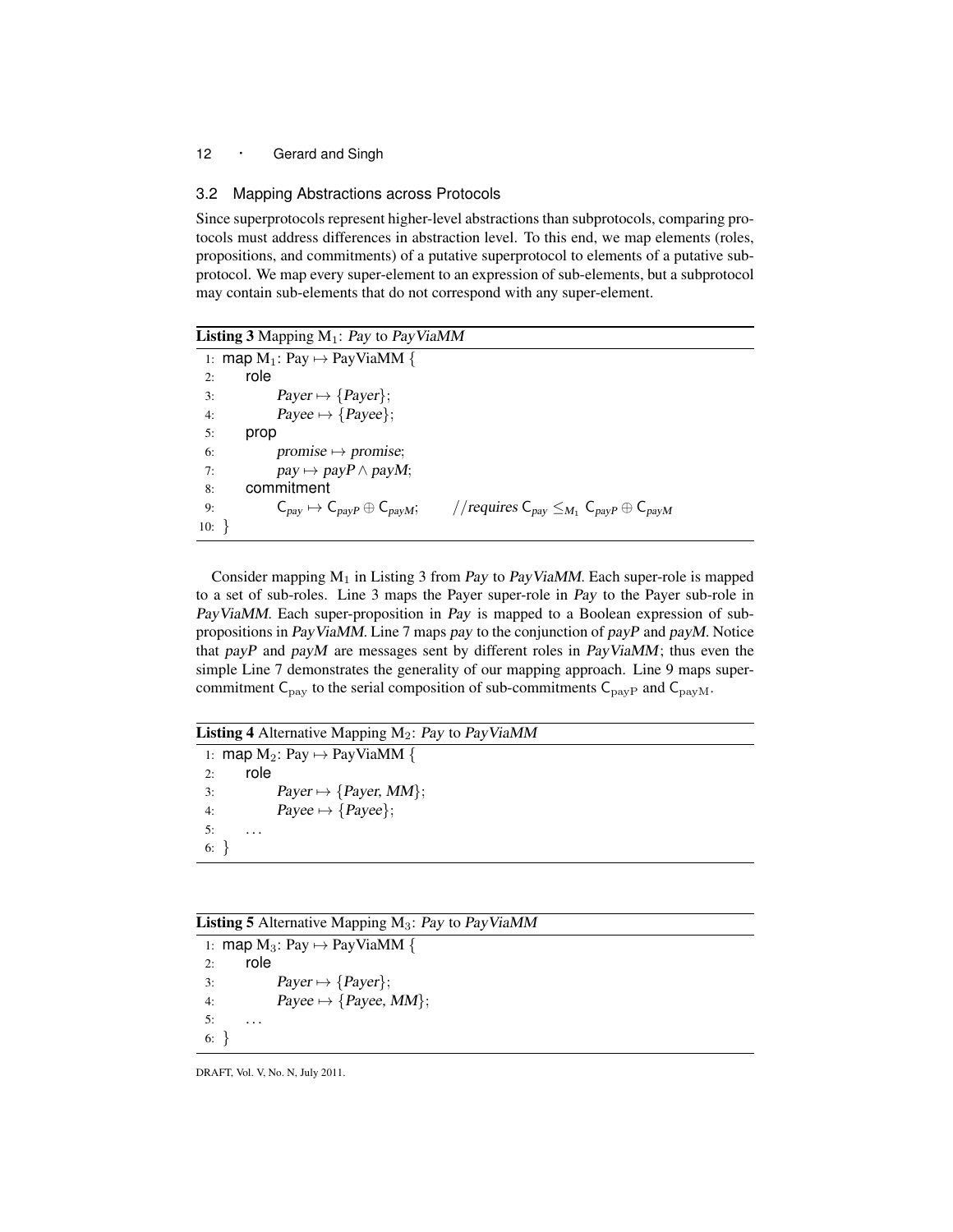There can be multiple mappings between some protocol pairs. The Middleman role does not appear in mapping  $M_1$ . We can construct alternative mappings that group the Middleman into coalitions with different super-roles. Mapping  $M_2$  in Listing 4 and Mapping  $M_3$  in Listing 5 are each the same as  $M_1$  except for their role mappings:  $M_2$  groups the Middleman into a coalition with Payer and  $M_3$  into a coalition with Payee. PayViaMM refines Pay under all three mappings  $M_1$ ,  $M_2$ , and  $M_3$ .

We require each commitment to be explicitly mapped. A commitment mapping must not violate the role and proposition mappings, but that is not always sufficient to uniquely determine the commitment mapping. It is possible that a super-commitment can be mapped to multiple serial compositions that meet all constraints. In a hypothetical PayViaTwoMM protocol, where the payment can be made through either Middleman<sub>1</sub> or Middleman<sub>2</sub>, the super-commitment  $C_1 = C_{Payer,Page}(promise, pay)$  can be mapped to either of two serial compositions (the protocol designer chooses between them based on other factors).

$$
C_1 \rightarrow C_{Payer, MM_1}(promise, payMM_1) \oplus C_{MM_1, Page}(payMM_1, pay)
$$
  

$$
C_1 \rightarrow C_{Payer, MM_2}(promise, payMM_2) \oplus C_{MM_2, Page}(payMM_2, pay)
$$

Mapping  $B_1$  in Listing 6 shows a possible mapping between Pay and PayViaMM, similar

**Listing 6** Nonrefining Mapping  $B_1$ : Pay to PayViaMM 1: map  $B_1$ : Pay  $\mapsto$  PayViaMM { 2: role 3:  $Payer \mapsto \{Payer\};$ 4:  $Payee \mapsto \{Payee\};$ 5: prop 6: promise  $\mapsto$  promise; 7:  $pay \mapsto payP \wedge payM;$ 8: commitment 9:  $\mathsf{C}_{pay} \mapsto \mathsf{C}_{payM} \oplus \mathsf{C}_{payP}$ ; //wrong order 10: }

to  $M_1$  except the serial composition in Line 9 combines the commitments in the wrong order. In Section 6, we show PayViaMM does *not* refine Pay under mapping B<sub>1</sub>.

## 4. FORMALIZING PROTOCOLS AND THEIR REFINEMENT

We assume a set of atomic propositions that describe the state of the world and states of relevant commitments. We define actions as atomic propositions (being made true) and commitment operations (being performed). Messages set propositions true, but not false.

*Definition* 4.1. A *protocol* is a sextuple  $\langle R, M, C, A, S, G \rangle$  corresponding respectively to (i) a set R of roles; (ii) a set M of message names; (iii) a set C of commitments; (iv) a set A of Boolean propositions and commitment states; (v) a set S of states,  $S \subseteq 2^{\mathcal{M}}$  such that  $\emptyset \in S$  and if  $s \in S$ ,  $gs \in G$ , and  $s \in gs$ . guard then  $s \cup gs$ . msg  $\in S$ ; and (vi) a set G of guarded statements of the form  $\langle$ snd, rcv, guard, msg, actions $\rangle$  with snd, rcv  $\in \mathcal{R}$ , guard  $\subseteq$  S, msg  $\in$  M, and actions = { $a_i \in A$ }  $\cup$  {Act<sub>C</sub>(C<sub>j</sub>  $\in$  C)}  $\cup$  {nop}. In addition, we impose the *no overlap* constraint:  $\forall gs_1, gs_2 \in \mathcal{G}$ , if  $gs_1$  actions  $\cap gs_2$  actions  $\neq \emptyset$  then  $gs_1$ .guard ∩  $gs_2$ .guard =  $\emptyset$ .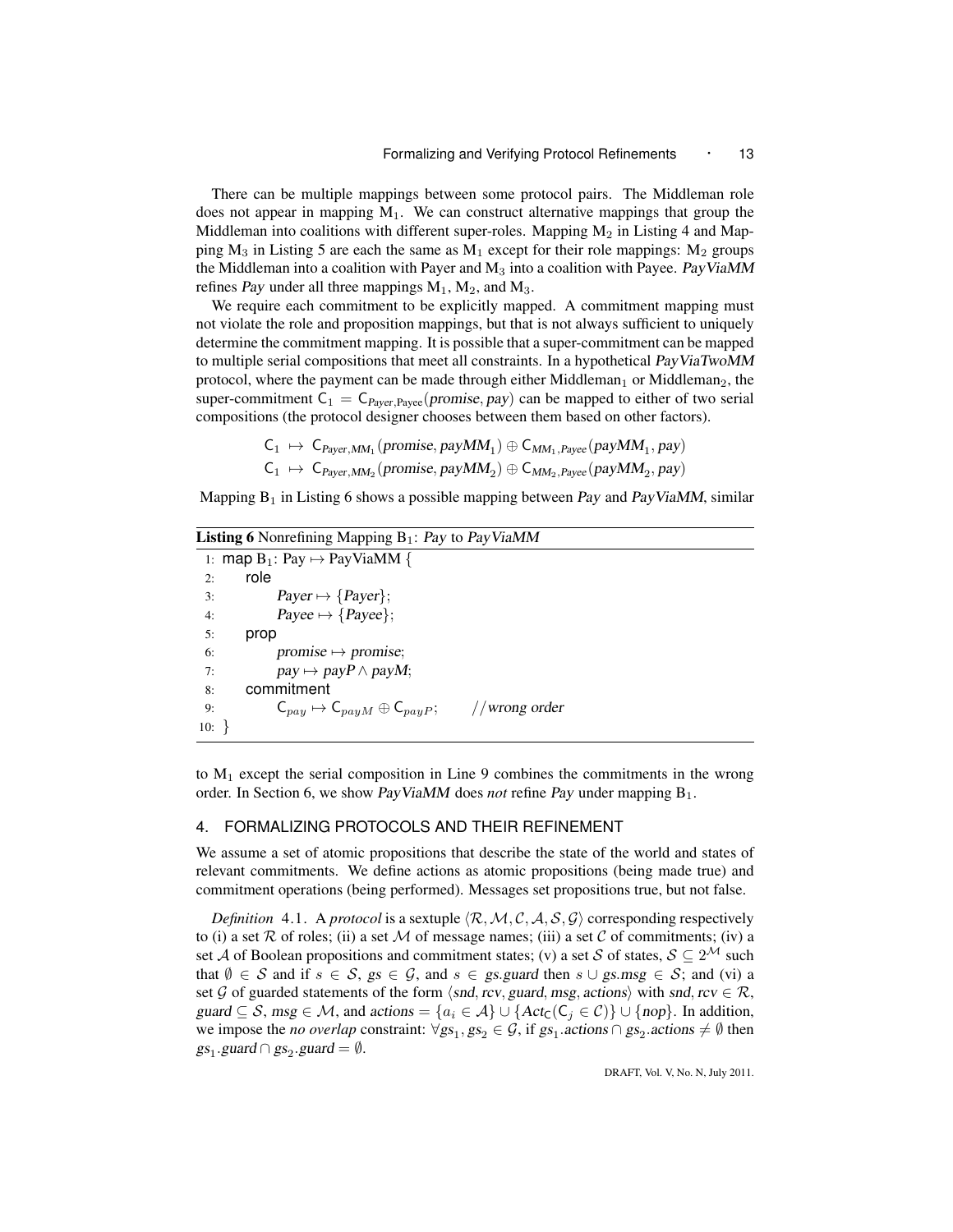Each message corresponds to an atomic proposition recording whether the message has been sent. Each global state  $s \in S$  is a set of (the atomic propositions corresponding to) the messages that have been sent in that state (Item v). Each guarded statement  $gs \in \mathcal{G}$ has a guard gs.guard which is a set of states, and a meaning gs.actexp—a conjunctive expression of actions. A message msg can be sent by the sender (gs.snd) to the receiver (gs.rcv) in state s only if  $s \in gs$  gasguard. When m is sent, the action expression gs.actexp becomes true in the next state. The actions corresponding to different messages may be interleaved. The *no overlap* constraint ensures that if two or more super-actions contain the same sub-action, and both super-actions are enabled in a state, then the occurrence of the common sub-action in a sub-run is unambiguous as to which super-action it corresponds to, which recall is key to our notion of refinement.

## 4.1 Protocol Enactment

We introduce a *run*, a possible computation through our model, as a basis for our semantics. A run, notated  $\pi$ , is an alternating sequence of states and actions  $\langle s_0, a_1, s_1, a_2, s_2, \ldots \rangle$ such that  $s_{i+1}$  results from performing  $a_{i+1}$  in  $s_i$ . The length of  $\pi$  is written  $|\pi|$ .

We can now express two key intuitions. First, the semantics of a protocol is simply the set of runs it allows. Underlying each run is a coarser *message enactment*: a sequence of states and messages where each message's guard is true in the state where the message occurs. Second, a protocol refines another if and only if the runs of the first are also runs of the second, with the proviso that the putative subprotocol may involve roles and actions that are absent in the putative superprotocol. To capture the above, we need to relate protocols to models. Our approach generates a model from the putative subprotocol and then verifies (using suitable mapping) whether the putative superprotocol relates correctly with the subprotocol in that model, that is, whether the runs of the two protocols relate as explained above. Definition 4.2 specifies such a model.

*Definition* 4.2 *Proton Model.* Let  $P = \langle \mathcal{R}, \mathcal{M}, \mathcal{C}, \mathcal{A}, \mathcal{S}, \mathcal{G} \rangle$  be a protocol. Then, the *Proton model for*  $P$  is  $\mathcal{I} = \langle \Sigma, P, PV, L^i, Act^i, AP^i, t^i, G, G_0, F \rangle$  where (i)  $\Sigma = \mathcal{R} \cup \{e\},$ with e being the environment, (ii)  $P = A$ , (iii)  $\forall p \in A : PV(p) = \{s | p \in s\}$ , (iv)  $\forall i \in A$  $\mathcal{R}: L^i = \{l\}$  and  $L^e = \prod_{m_i \in \mathcal{M}} m_i \times \prod_{\mathsf{C}_i \in \mathcal{C}} \mathsf{C}_i$  status, (v)  $\forall i \in \mathcal{R}: Act^i = \{m | m .\text{snd} = \emptyset\}$ *i*}∪{nop}, and  $Act^e = {sched = r | r \in \mathcal{R}}.$  (vi)  $\forall i \in \mathcal{R}, \forall s \in \mathcal{S} : AP^i(s) = {m | sched =$  $i \wedge m$ .snd  $= i \wedge s \in m$ .guard $\},$  (vii)  $\forall i \in \mathcal{R} : t^i(l) = l$ , and  $t^e = \prod_{m_i \in \mathcal{M}} t^{m_i} \times \prod_{C_i \in \mathcal{C}} t^{C_i}$ , (viii) G is the set of all states reachable from  $G_0$  by transition function T in  $\mathcal{I}$ , (ix)  $\widetilde{G_0} = \emptyset$ , and (x)  $F = \{C_i \cdot status \neq detached \mid C_i \in C\}.$ 

Where  $\times$  is binary cross-product and  $\prod$  is set cross-product. The protocol's state is the cross-product of the state of each message and commitment. Since both messages and commitments involve multiple roles, each role has just a single state  $l$  and all state is in the environment (iv). Proton supports interleaved rather than concurrent actions with the environment scheduling one role at each step (v). Every role can perform the nop action (no-operation) at every step (v).  $t^{m_i}$  is the transition function that tracks the past occurrence of message  $m_i$ , and  $t^{C_i}$  is the transition function that tracks the commitment state of commitment  $C_i$  as defined by Figure 3 (vii).

Through a slight abuse of notation, for simplicity, we treat guards and actions as expressions in the following.

*Definition* 4.3 *Enactment*. Let  $P = \langle \mathcal{R}, \mathcal{M}, \mathcal{C}, \mathcal{A}, \mathcal{S}, \mathcal{G} \rangle$  be a protocol and I be its Pro-DRAFT, Vol. V, No. N, July 2011.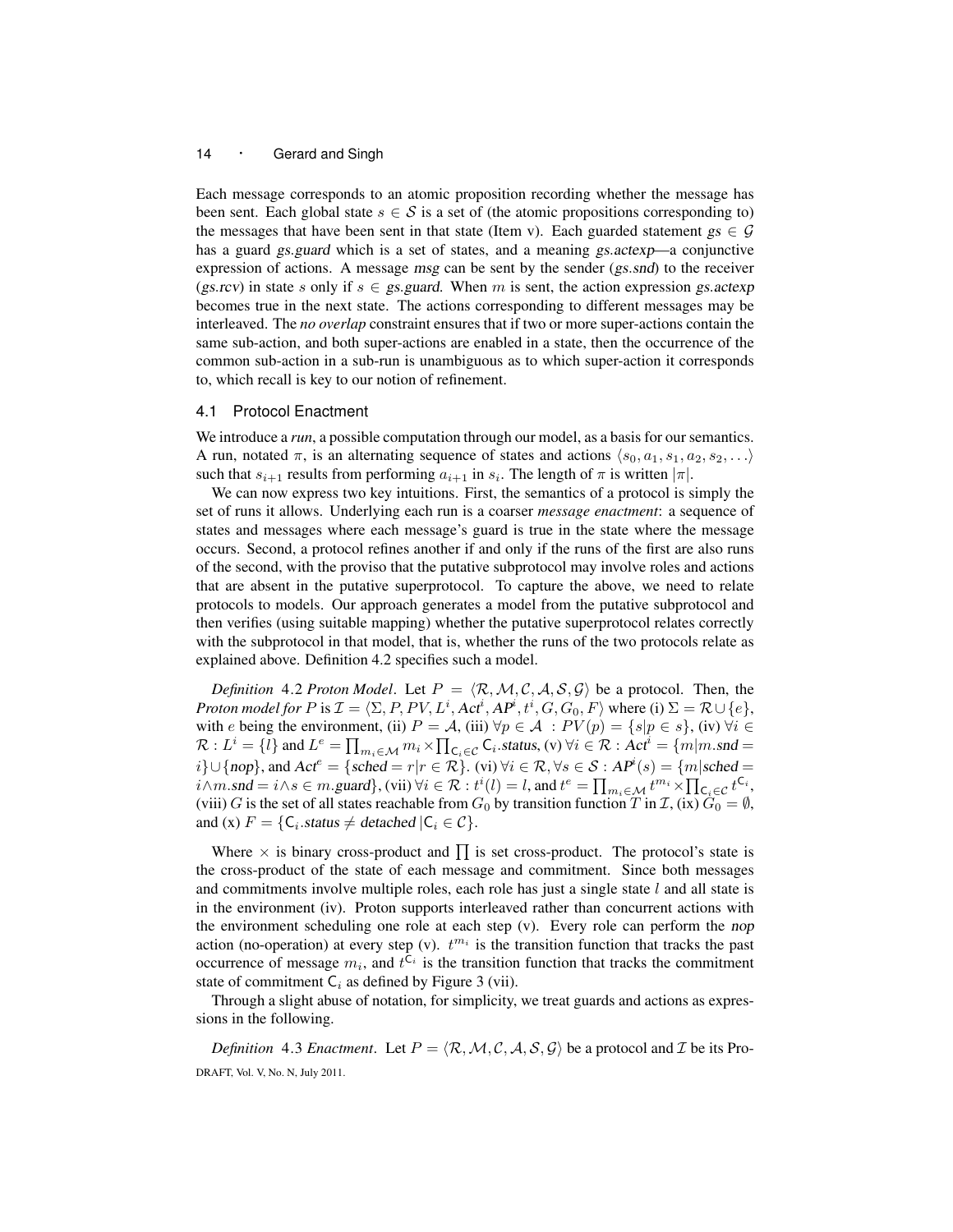ton model. Then, an alternating sequence of states and messages  $\langle h_0, m_1, h_1, m_2, h_2, \ldots \rangle$ is a *message enactment of* P if and only if  $h_0 = \emptyset$  and  $(\forall j \geq 0 : h_j \in S, m_{j+1} \in M)$ :  $\mathcal{I}, h_j \models m_{j+1}$  guard and  $\mathcal{I}, h_{j+1} \models m_{j+1}$  actexp).

A message enactment yields one or more runs with different interleavings of each message's actions. We define a function  $\mu$  that maps each index in the message enactment to the index in the run where the corresponding message expression  $m_i$  actexp becomes true. Each message expression occurs in the same order in every run, and becomes true precisely at the state where its execution completes.

*Definition* 4.4 *Run*. Let  $P = \langle R, M, C, A, S, G \rangle$  be a protocol and *I* be its Proton model. Then, an alternating sequence of states and actions  $\langle s_0, a_1, s_1, a_2, s_2, \ldots \rangle$  is a *run of* P if and only if  $s_0 = \emptyset$  and  $(\forall j \geq 0 : s_j \in S, a_{j+1} \in A : I, s_j \models a_{j+1}$  guard and  $\mathcal{I}, s_{j+1} \models a_{j+1}.\text{accept}$ .

We say a run is *well defined* to emphasize that it satisfies the guard and action expression conditions above: that it is more than just an alternating sequence of states and actions. The empty run  $\langle \emptyset \rangle$  is always well defined, since no agent is required to perform any action.

*Definition* 4.5 *Generated Runs*. Let  $P = \langle R, M, C, A, S, G \rangle$  be a Proton protocol and  $\mathcal{I}_P$  its model. Then, a run  $\pi = \langle s_0, a_1, s_1, \ldots \rangle$  is *generated by* P if and only if there exists a message enactment  $\langle h_0, m_1, h_1, \ldots \rangle$ , and there exists a strictly increasing function on the natural numbers  $\mu : \mathbb{N} \to \mathbb{N}$  such that  $(\forall j \geq 0 : \mathcal{I}, s_{\mu(j)}) = m_{j+1}$  guard and  $\mathcal{I}, s_{\mu(j+1)} \models m_{j+1}.\text{accept}.$ 

We write runs(P) for the set of all runs generated by protocol P in  $\mathcal{I}_P$ .

#### 4.2 Protocol Refinement

*Definition* 4.6 *Mapping*. *M* maps protocol  $P = \langle \mathcal{R}_P, \mathcal{M}_P, \mathcal{C}_P, \mathcal{A}_P, \mathcal{S}_P, \mathcal{G}_P \rangle$  to protocol  $Q = \langle \mathcal{R}_Q, \mathcal{M}_Q, \mathcal{C}_Q, \mathcal{A}_Q, \mathcal{S}_Q, \mathcal{G}_Q \rangle$  if and only if  $M = \langle M_R, M_P, M_C \rangle$ , where

$$
M_R = \{ \langle r, R \rangle \mid r \in \mathcal{R}_P, R \subseteq \mathcal{R}_Q \}
$$
  
\n
$$
M_P = \{ \langle p, e \rangle \mid p \in \mathcal{A}_P, e \subseteq 2^{\mathcal{A}_Q} \}
$$
  
\n
$$
M_C = \{ \langle C, \oplus_i C_i \rangle \mid C \in \mathcal{C}_P, C_i \in \mathcal{C}_Q, C \leq_M \oplus_i C_i \}
$$

Informally, a run  $\pi_Q$  *embeds* a run  $\pi_P$  if all of  $\pi_P$  lies within  $\pi_Q$ . In effect,  $\pi_Q$  does everything that  $\pi_P$  does, and possibly more: as Mallya and Singh [2007] propose, a protocol  $Q$  refines a protocol P if and only if every run of  $Q$  embeds some run of P. This captures the intuition that any computation (run) allowed by  $Q$  is allowed by  $P$  as well.

Consider the mapping from Pay to OrderPayShip. In protocol Pay, promiseMsg means  ${C_{pay}}$  and payMsg means  ${pay}$ . In protocol OrderPayShip, orderMsg means  ${C}$ REATE( $C_{pay}$ )} and payMsg means  ${pay}$ . Therefore, promiseMsg and payMsg in Pay mean the same, respectively, as orderMsg and payMsg in OrderPayShip.

$$
Pay \mapsto OrderPayShip
$$
  
promiseMsg  $\mapsto$  orderMsg  
payMsg  $\mapsto$  payMsg

Pay has two message enactments:  $\langle \rangle$  and  $\langle$  promiseMsg, payMsg $\rangle$ . OrderPayShip has five DRAFT, Vol. V, No. N, July 2011.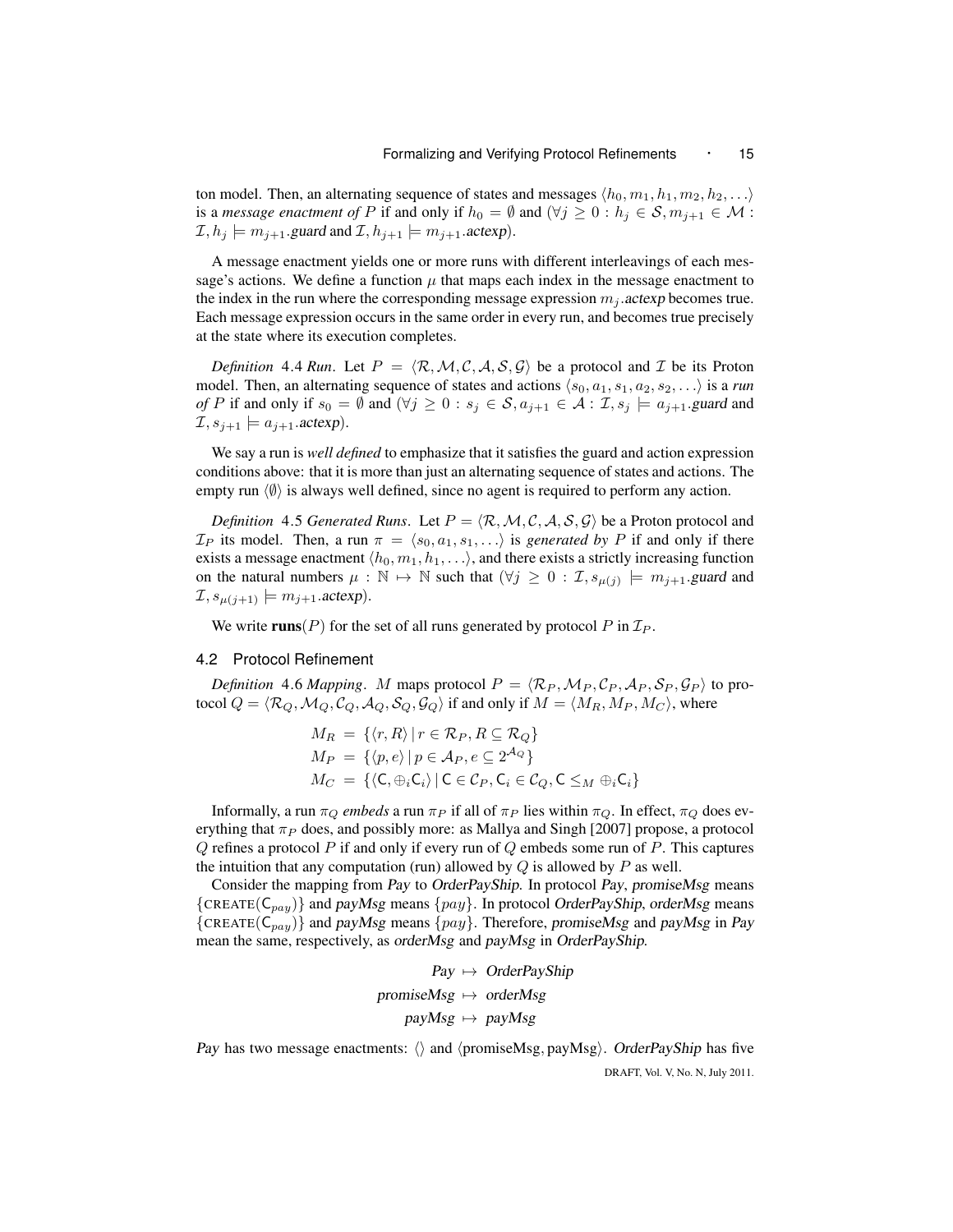message enactments, which embed Pay's runs as follows.

| : $\langle readQuoteMsg \rangle$                                                                                                                             |
|--------------------------------------------------------------------------------------------------------------------------------------------------------------|
| : $\langle \textit{reqQuoteMsg}, \textit{sendQuoteMsg} \rangle$                                                                                              |
| $\langle \text{promiseMsg}, \text{payMsg} \rangle : \langle \text{reqQuoteMsg}, \text{sendQuoteMsg}, \text{orderMsg}, \text{payMsg}, \text{shipMsg} \rangle$ |
| $\langle$ promiseMsg, payMsg $\rangle : \langle \text{reqQuoteMsg}, \text{sendQuoteMsg}, \text{orderMsg}, \text{shipMsg}, \text{payMsg}\rangle$              |

We define a *mapped run* where each sub-state s is enriched to a state  $M(s)$  by including values for all super-propositions and super-commitments. We now compare enriched sub-states  $M(s)$  in mapped sub-runs with super-states in super-runs. Below, we write  $exp\langle x \mapsto y \rangle$  to mean the expression resulting from the uniform substitution of symbol x by expression  $y$  in exp.

*Definition* 4.7 *Mapped Run*. Let  $\pi = \langle s_0, a_1, s_1, \ldots \rangle$  be a run and  $M = \langle M_R, M_P, M_C \rangle$ be a protocol mapping. Then the M-map of  $\pi$ ,  $M(\pi) = \langle M(s_0), a_1, M(s_1), \ldots \rangle$ , is a run where for all s,  $M(s) \supseteq s$  and  $M(s)$  is the minimal set for which the following conditions hold:

- —(Propositions) if  $\langle m, E \rangle \in M_P$  and  $s \models E$ , then  $m \in M(s)$ .
- —(Commitments) if  $\langle C, \bigoplus_i C_i \rangle \in M_C$  and  $\forall i : s \models C_i$  status, then C status  $\in M(s)$ where  $C$  status =  $min(C_i$  status).

Continuing with the above discussion, we map each sub-run and verify that it embeds some super-run. The following definition captures the intuition that the embedding subrun steps through each of the states of the embedded super-run, but may potentially include additional states. We ignore the transitions in each run.

To simplify the notation, we also introduce a projected mapping function  $M(q)$  =  $M(q) \cap A_P$  that is the set of just the propositions and states in a (super-)protocol P.

*Definition* 4.8 *Embedding*. Let P and Q be two protocols. A run  $\pi_Q = \langle q_0, \cdot, q_1, \ldots \rangle \in$ **runs**(*Q*) *embeds* a run  $\pi_P = \langle p_0, \cdot, p_1, \ldots \rangle \in \text{runs}(P)$ , written  $\text{emb}(\pi_Q, \pi_P)$ , if and only if there exists a strictly increasing function on natural numbers  $\tau : \mathbb{N} \mapsto \mathbb{N}$  such that  $(\forall i: 0 \le i \le |\pi_P| : p_i = \widehat{M}(q_{\tau(i)})$  and  $(\forall j: \tau(i) \le j < \tau(i+1) : \widehat{M}(q_{\tau(i)}) = \widehat{M}(q_j)),$ where  $\widehat{M}(q) = M(q_i) \cap A_P$ .

Function  $\tau$  maps from indices of  $\pi_P$  to indices of  $\pi_Q$ , and the conditions ensure every time  $M(q_j)$  changes, the new value matches the next  $p_i$ .

Now we can define refinement in purely semantic terms that capture our intuition that each mapped sub-run must embed some super-run. Notice that this definition implicitly uses Proton models  $\mathcal{I}_P$  and  $\mathcal{I}_Q$  respectively for P and Q.

*Definition* 4.9 *Refinement*. Let P and Q be two protocols, and M a mapping from P to Q. Then Q refines P under M if and only if  $(\forall \pi_Q \in \text{runs}(Q) : (\exists \pi_P \in \text{runs}(P))$ :  $emb(M(\pi_Q), \pi_P))$ .

## 5. VERIFYING PROTOCOL REFINEMENT

Figure 5 shows the high-level process flow for verifying protocol refinement. The Proton preprocessor reads the subprotocol, superprotocol, and mapping specifications and constructs (as Section 6 details) the input for the MCMAS model checker in the Interpreted Systems Programming Language (ISPL) [Lomuscio et al. 2009].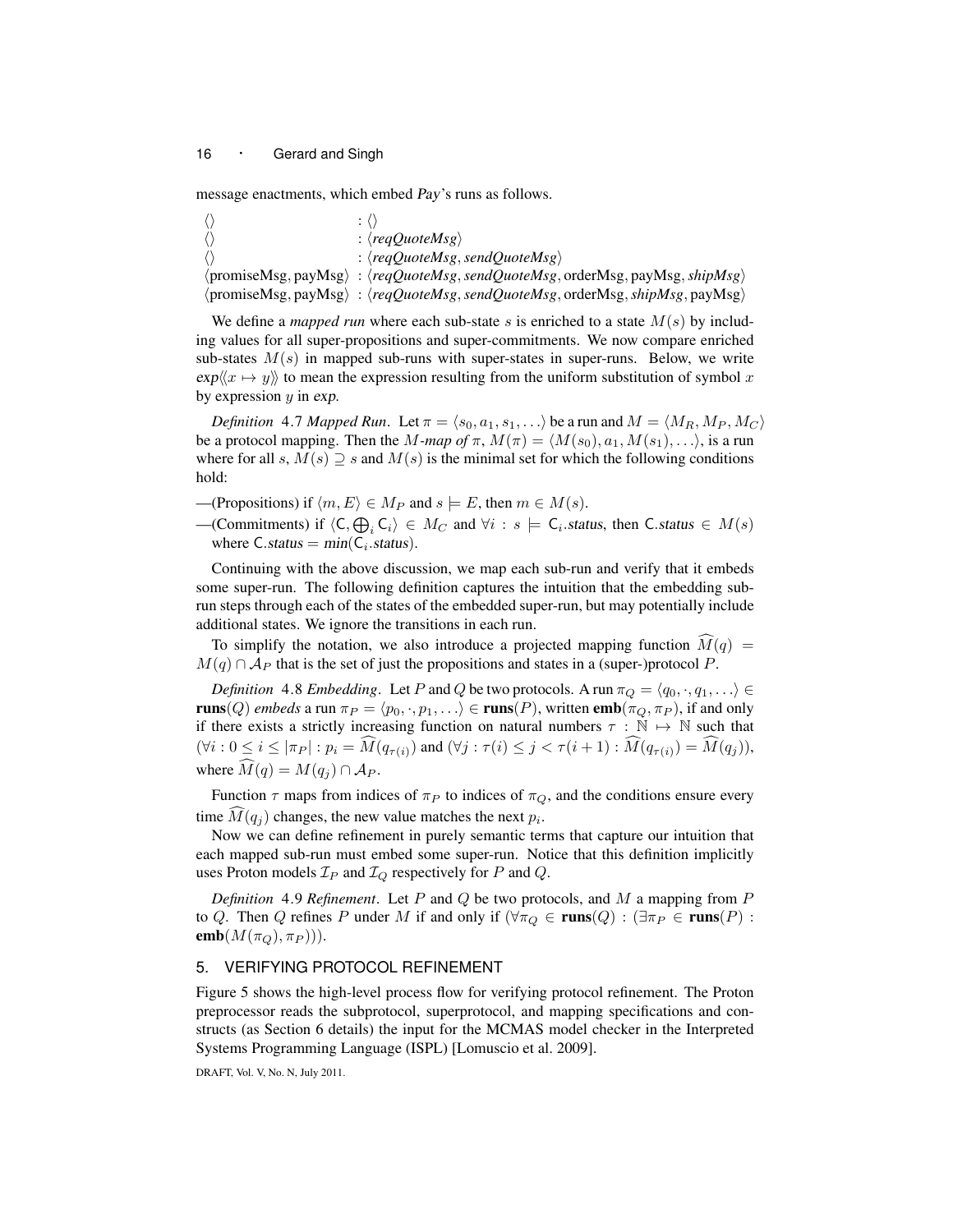#### Formalizing and Verifying Protocol Refinements • 17



Fig. 5. Proton process flow. Activities are shown in boxes and specification documents are not. Transformations and comparisons are numbered 1 to 4 in sequence.

The input to MCMAS is a set of guarded statements for each role. Internally, MCMAS implicitly generates a state transition system such as that shown in Figure 6. The system starts in initial state  $s_0$ . Action requestQuote transitions to state  $s_1$ , action sendQuote transitions to state  $s_2$ , and so on. There is an edge for every action enabled in a state.



Fig. 6. A schematic of some possible enactments of the OrderPayShip protocol.

The Proton preprocessor generates an interpreted system model for the subprotocol. There is one ISPL agent definition for each sub-role, and the state of all sub-elements (propositions and commitments) are expressed as model state variables. The model checker simulates the subprotocol's actions. Because each super-element is mapped to an expression of sub-elements, the state of every super-element can be inferred from the subprotocol's state. As Section 5.6 shows, protocol refinement conditions are expressed as CTL formulae. If all these CTL formulae are true, the subprotocol refines the superprotocol.

## 5.1 Intuition: Decomposition

A message can mean multiple things. To better understand and characterize a message, we decompose each *message* into its meaning as a set of primitive, well-defined *actions*. The meaning of a message is then the conjunction of all its constituent actions.

An action is either a Boolean proposition or a commitment operation. A propositional action sets the value of the proposition to true. We do not support setting propositions to false. Commitment actions are the operations CREATE, TRANSFER, RELEASE, and CAN-CEL that change the state of a commitment.

We replace all message terms with a conjunction of their actions throughout a protocol, *decomposing* protocol messages, converting from a "protocol of guarded messages" to a "protocol of guarded actions." Each msg term is replaced by a conjunction of its actions in both the guard and the action expression of every guarded statement.

**means**([guard] msg means{act<sub>i</sub>}) 
$$
\Rightarrow
$$
 [guard $\langle$ msg  $\mapsto \bigwedge_i act_i \rangle$ ]  $\bigwedge_i act_i$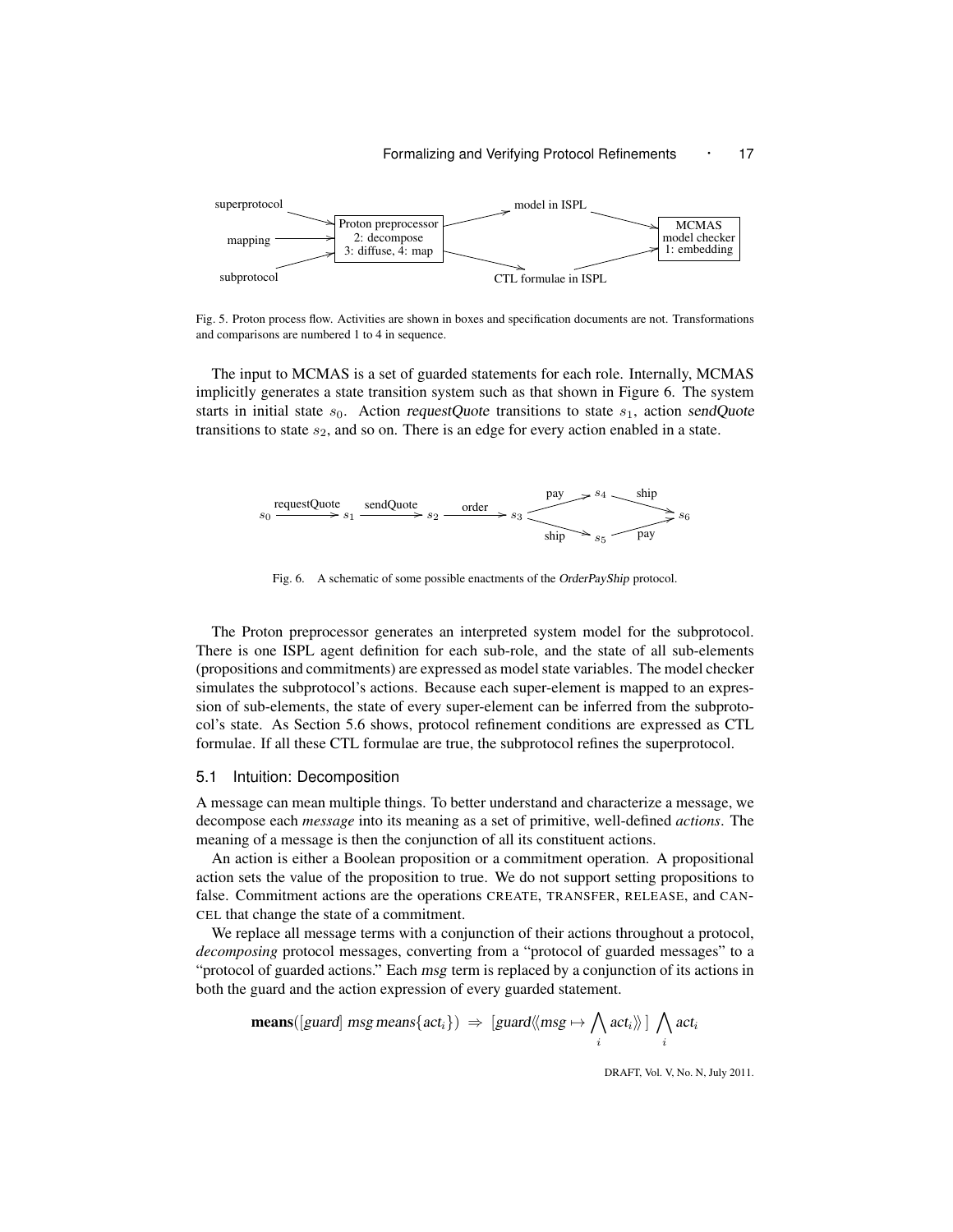#### 5.2 Intuition: Diffusion

The result of decomposition is a set of guarded action expressions, but the model checker executes actions, not action expressions. Therefore, each guarded action expression must be converted to an equivalent set of guarded actions. However, computing the equivalent guarded actions is nontrivial. For example, consider the guarded action expression

## [guard]  $payP \wedge payM$

A naïve approach would be to apply the guard to each action separately: [guard] payP and [guard] payM. Doing so would be overly restrictive because neither payP nor payM can occur before the guard becomes true. Greater flexibility is needed.

Given a guarded conjunction of actions  $[guard]$   $a_1 \wedge a_2 \wedge \cdots \wedge a_n$ , the action expression becomes true when the *last* (in time) of the  $a_i$ s becomes true. Given a guarded disjunction of actions  $[guard]$   $a_1 \vee a_2 \vee \cdots \vee a_n$ , the action expression becomes true when the *first* (in time) of the  $a_i$ s becomes true. We minimally constrain when the  $a_i$  become true so the overall expression becomes true at exactly the same point, relative to the other actions, in both the super-runs and the sub-runs. For conjunctions, all the  $a_i$ , except the *last*, can move to any *earlier* point in time. For disjunctions, all the  $a_i$ , except the *first*, can move to any *later* point in time. The  $a_i$  can even move all the way to the run's beginning (conjunction) or end (disjunction). Decomposition (Section 5.1) generates guarded action expressions with conjunctions; abstraction mappings (Section 5.4) can generate guarded action expressions with both conjunctions and disjunctions.

The recursive *diffusion* function dif transforms a guarded action expression to a set of guarded actions.

$$
\text{dif}([guard] \bigvee_i exp_i) \Rightarrow \{\text{dif}([guard] exp_i)\}\tag{9}
$$

$$
\text{dif}([guard] \bigwedge_i \exp_i) \Rightarrow \{\text{dif}([guard \vee \bigvee_{j \neq i} \neg \exp_j] \exp_i)\}\
$$
 (10)

$$
\text{dif}([guard] \text{ act}) \Rightarrow [guard] \text{ act} \tag{11}
$$

where guard and  $exp_i$  are Boolean expressions of actions. Diffusion transforms the guarded expression example above to

$$
[guard \lor \neg payM] \ payP
$$

$$
[guard \lor \neg payP] \ payM
$$

Both actions can still occur after the guard becomes true, so it allows at least all of the runs allowed in the naïve approach. Additionally, the first action to fire can fire at any time. If payP fires before payM, then  $\neg$ payM is true when payP fires, so payP can fire at any time. Diffusion thus covers possibilities that the naïve approach omits.

#### 5.3 Intuition: Collection

Diffusion can generate multiple guarded statements for the same action, but MCMAS requires a single guarded statement for each action. Therefore, we introduce the *collection* function col that converts a set of guarded statements back to canonical form, where there is a single guarded statement for each action. Consider each individual, input action. Here, col collects potentially multiple guarded statements for that action in its input, and generates a single guarded statement for that action in its output. The output guard for the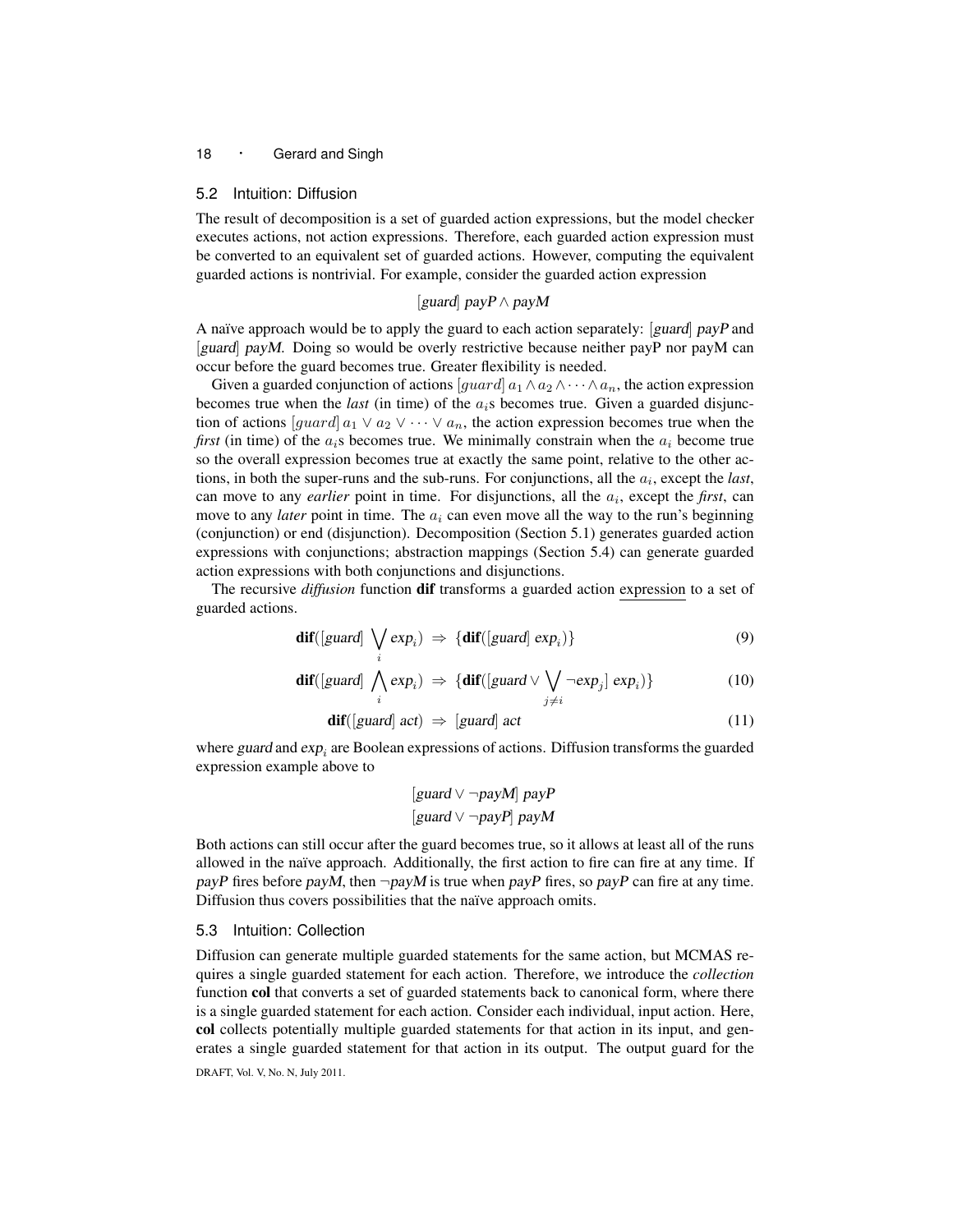action is the conjunction of all the input guards. If an action appears in only one guarded statement in the input, that guarded statement appears unmodified in the output.

$$
\textbf{col}(\{\text{[guard}_i\}\text{ act}_i\}) \Rightarrow \{\lbrack \bigwedge_j \text{guard}_j\text{ } \text{ act}_i \quad | \text{ act}_j = \text{act}_i\} \tag{12}
$$

Consider a partial protocol containing these two guarded statements. Since the messages overlap on action ship, condition freeCoupon ensures the no overlap constraint of Definition 4.1.

> [orderMsg  $\land \neg$  free Coupon] paidShipMsg means {bill, ship}; [orderMsg ∧ freeCoupon] freeShipMsg means {ship};

Diffusion transforms those to the following three guarded statements.

[(orderMsg ∧ ¬freeCoupon) ∨ ¬ship] bill [(orderMsg ∧ ¬freeCoupon) ∨ ¬bill]ship [orderMsg ∧ freeCoupon] ship

Collection merges the two statements for ship, giving these two, final guarded statements.

[(orderMsg ∧ ¬freeCoupon) ∨ ¬ship] bill [(orderMsg ∧ freeCoupon ∧ ¬bill]ship

Figure 7(a) schematically shows how the foregoing developments of decomposition, diffusion, collection, and embedding combine together to check whether one protocol refines another. However, by themselves, they do not address the fact that different protocols can be written at different layers of abstraction.



Fig. 7. Protocol refinement defined as transformations (horizontal lines) and comparisons (vertical lines) between protocols of guarded messages (gMsg), guarded action expressions (gExp), and guarded actions (gAct). In each subfigure, the top row refers to a superprotocol and the bottom row to a subprotocol.

## 5.4 Accommodating Abstraction Mapping

Since superprotocols represent higher-level abstractions than subprotocols, comparing protocols must address differences in levels of abstraction. There is often no one-to-one correspondence between super-elements and sub-elements. Protocol elements (roles, propositions, and commitments) must be mapped between the two protocols to compare them.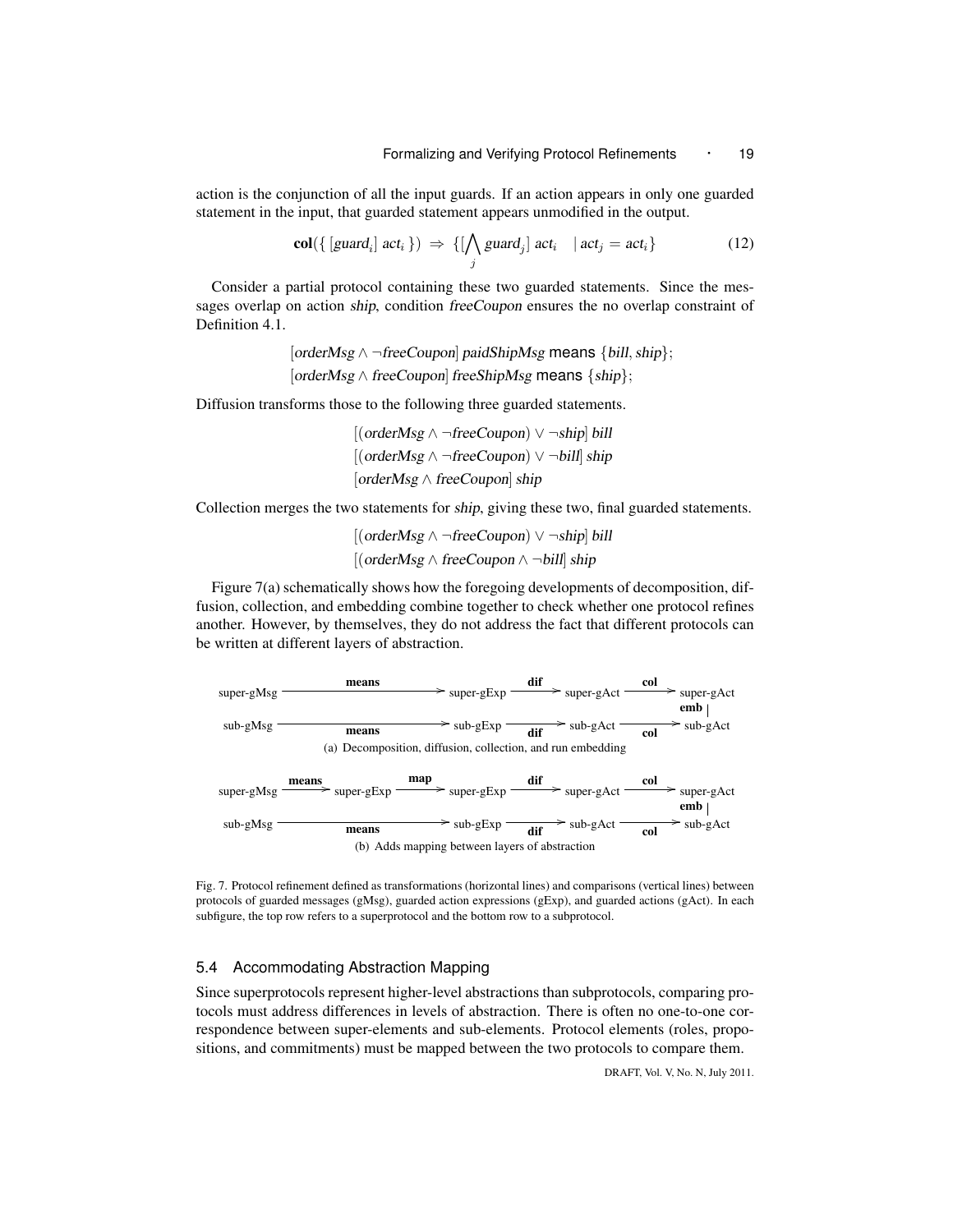An important type of abstraction difference is the introduction of intermediaries or middlemen in lower-level abstractions. Whereas two super-roles may communicate directly with each other using a single message in a high-level protocol, there is a natural tendency for message communication to pass through multiple, intermediary sub-roles as that protocol is refined to lower-level abstractions. Protocol refinement must allow superelements to span intermediaries. One super-proposition could map to an expression of multiple sub-propositions, each controlled by different sub-roles (intermediaries), and one super-commitment could be fulfilled through multiple sub-commitments and their intermediate sub-debtors.

We say one protocol refines another protocol *under a given mapping*, because mapping functions are an essential element for protocol refinement, and must be an explicit input. A subprotocol might refine a superprotocol under one mapping, but not under a different mapping. Our approach does not determine whether it is impossible for one protocol to refine another protocol under any possible mapping.

A mapping expresses how terms in a putative superprotocol map to expressions in a putative subprotocol. The *mapping* function map converts guarded action expressions written with high-level abstractions  $x_i$  in a putative superprotocol, to expressions  $e_i$  of low-level terms in a putative subprotocol. (Below,  $\langle x_i \mapsto e_i \rangle$ ) is a mapping assertion.)

$$
\mathbf{map}([\mathit{guard}]\ \mathit{exp}) \ \Rightarrow \ [\mathit{guard}\langle\langle x_i \mapsto e_i \rangle\rangle] \ \mathit{exp}\langle\langle x_i \mapsto e_i \rangle\rangle
$$

## 5.5 Verifying Refinement: Summary

Figure 7(b) schematically shows the transformations and comparison required to demonstrate protocol refinement. In both subfigures, horizontal lines show the transformations of a single protocol: decomposition (means), mapping (map), diffusion (dif), and collection (col). Vertical lines show the comparison between two protocols: run embedding (emb). The nodes in the figure show how guarded messages (gMsg) are transformed first to guarded action expressions (gExp), and then to guarded actions (gAct). In each subfigure, the top row refers to a superprotocol and the bottom row refers to a subprotocol.

#### 5.6 Generating CTL Formulae for Verification

MCMAS checks whether an interpreted system model satisfies specified CTL formulae. In this section, we describe how Proton expresses conditions for commitment resolution, overlapping messages, serial composition, and commitment covering as CTL formulae. All such formulae must be satisfied for protocol refinement to hold.

5.6.1 *Verify Run Embedding by Checking Guards.* Protocol comparison is fundamentally based on run embedding. Run embedding means, at every state, if the subprotocol can perform an action then the superprotocol must also be able to perform that action. That is, when an action's sub-guard is true, its super-guard must also be true. Since run embedding ignores actions not in the superprotocol, Proton generates CTL formulae for all actions that result from mapping all super-actions ( $\forall a \in M(\mathcal{A}_{super})$ ):

$$
AG(a.sub-guard \to a.support-guard)
$$
 (13)

5.6.2 *Verify that Messages Do Not Overlap.* So that every action a in a sub-run can be uniquely associated with a message, we verify the no overlap constraint of Definition 4.1. DRAFT, Vol. V, No. N, July 2011.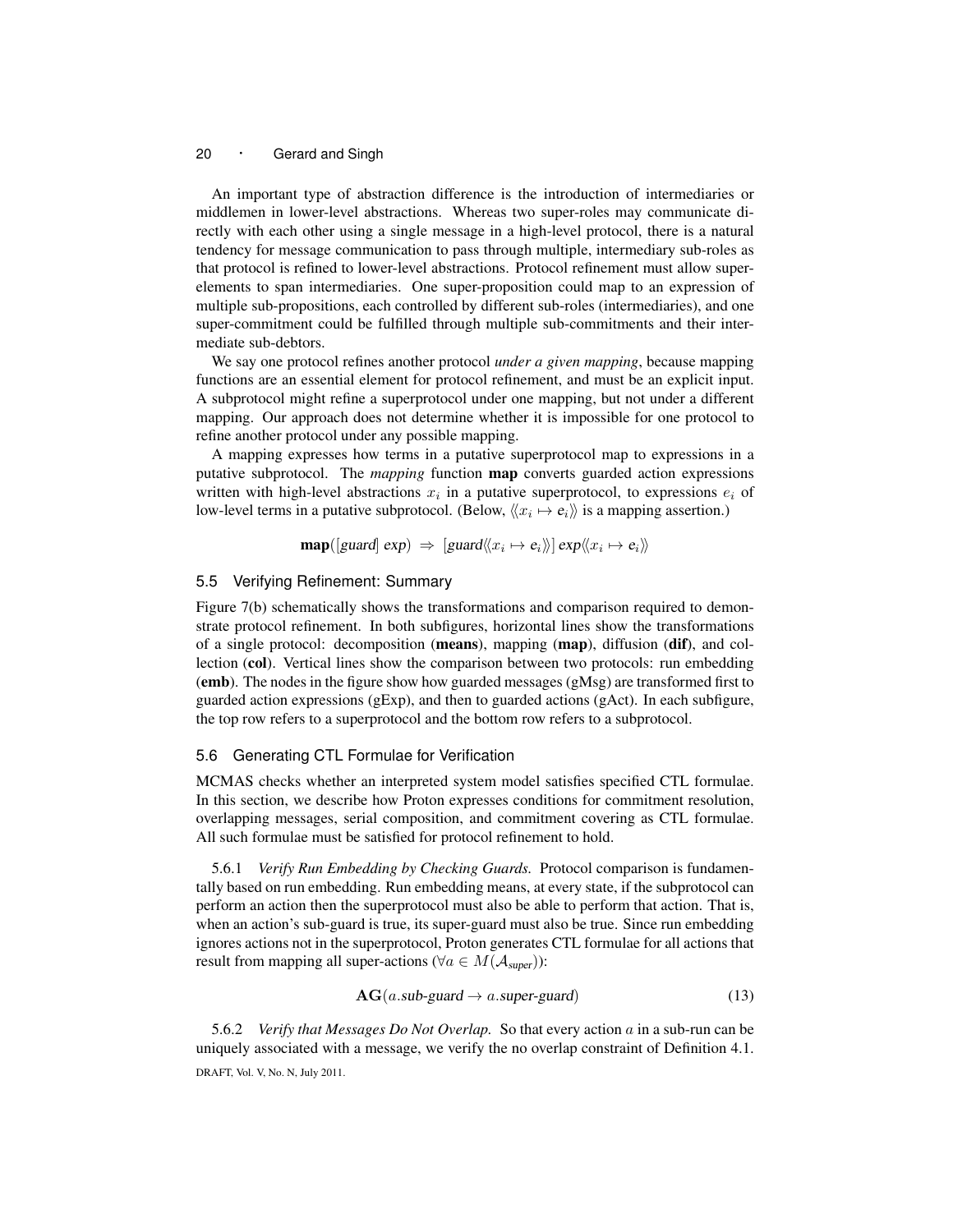For every pair of guarded statements  $gs_1$  and  $gs_2$  that share a common action meaning a,

$$
AG(\neg (gs_1.guard \land gs_2.guard)) \tag{14}
$$

5.6.3 *Verify that Detached Commitments Eventually Resolve.* We require each detached commitment must eventually resolve in every correct protocol enactment. We employ model checker fairness constraints (expressions that must be true infinitely often on any run) to eliminate sub-runs in which the sub-roles fail to act properly and resolve their detached commitments. Doing so restricts our verification to correct enactments of the given protocols, thus avoiding false negatives due to incorrect enactments.

$$
Fairness Csub.status \neq detached
$$
 (15)

The states of super-commitments can be inferred from the states of sub-commitments.

5.6.4 *Verify Commitment Covering.* The truth or falsity of a statement in an unreachable state has no bearing on the enactment of a protocol, so we can replace  $a \models b$  statements by the CTL formula  $AG(a \rightarrow b)$ . Doing so enables us to use the model checker to verify commitment covering, which would otherwise need to be handled separately, as indeed it was in a previous version of Proton.

Verifying one commitment covers another under map M,  $C_W \leq_M C_S$ , is done in two parts. First, the preprocessor verifies the debtor and creditor conditions (Equations 5–6). Second, the model checker verifies the antecedent and consequent conditions (Equations 7– 8) hold in all (reachable) states with the CTL formulae

$$
\mathbf{AG}(M(\mathsf{C}_W.ant) \to \mathsf{C}_S.ant) \tag{16}
$$

$$
\mathbf{AG}(C_S.csq \to M(C_W.csq)) \tag{17}
$$

5.6.5 *Verify Serial Compositions are Well Defined.* For serial compositions  $C_{\oplus}$  =  $C_A \oplus C_B$ , the model checker verifies the well-definedness condition holds in all (reachable) states on all paths with the CTL formula

$$
\mathbf{AG}(\mathsf{C}_A.csq \to \mathsf{C}_B.ant) \tag{18}
$$

## 6. TOOLING, DETAILED EXAMPLES, AND EXPERIMENTAL RESULTS

In this section, we pull together the many elements: commitments, serial composition of commitments, and commitment covering; the example payment and order protocols, and various mappings between them; and the formal definitions. We concretely demonstrate how PayViaMM refines, or fails to refine, Pay under various mappings.

Proton verifies protocol refinement using the process flow as shown in Figure 5 and the pseudocode for **refines**(super, map, sub) shown in Listing 7. The inputs  $P$  and  $Q$  are protocols, which in our syntax are in terms of guarded messages. The first lines of the algorithm transform these into protocols expressed in terms of guarded actions. Proton generates an interpreted system model from the guarded actions of the subprotocol. There is one MC-MAS agent definition for each sub-role, and the state of the sub-elements (propositions and commitments) are MCMAS state variables. The MCMAS model checker then simulates the subprotocol's actions. Because each super-element is mapped to an expression of sub-elements, the superprotocol's state can be inferred from the subprotocol's state. Refinement requires the model of the subprotocol to satisfy a set of CTL formulae. If all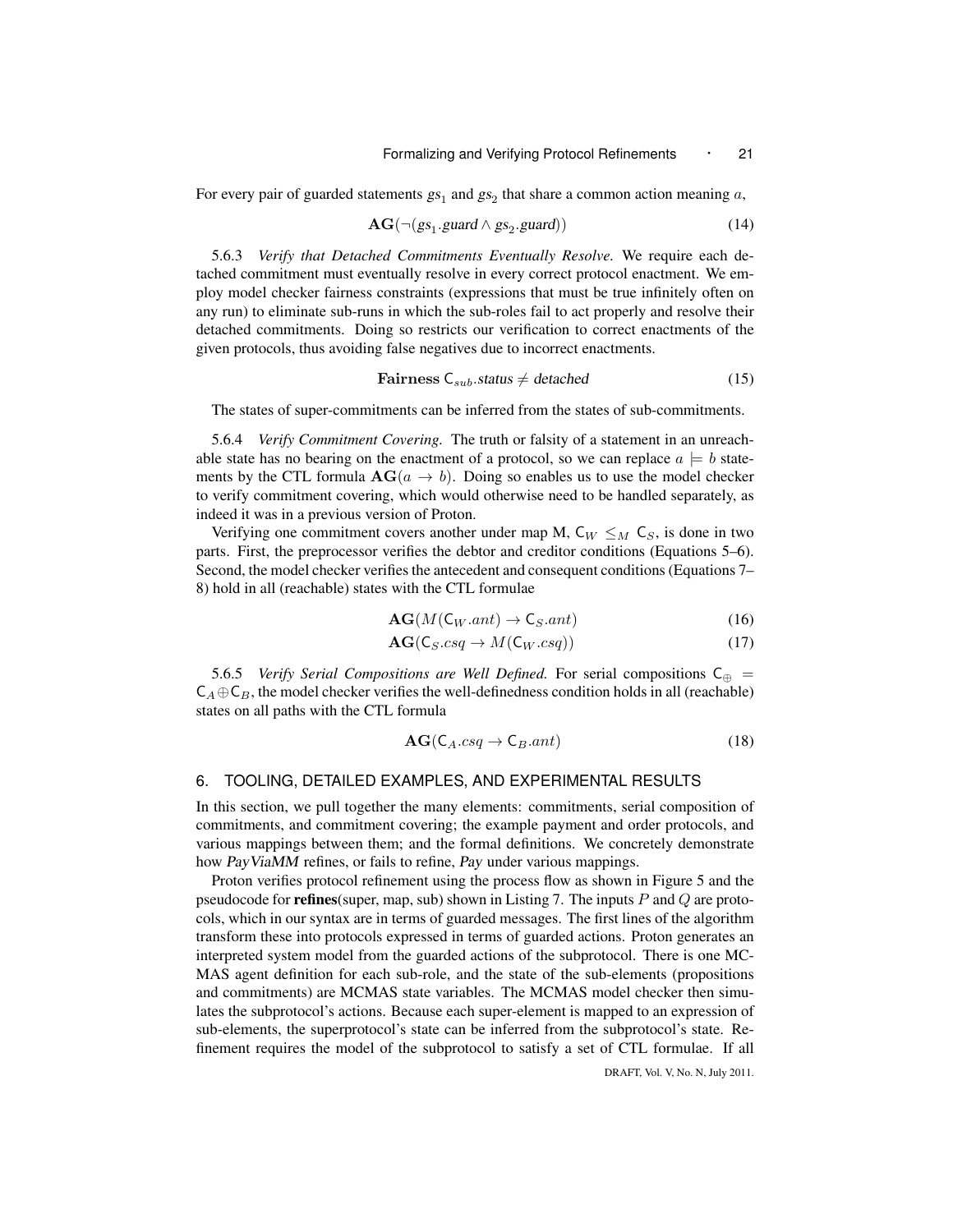**Listing 7** Calculate refines( $P, M, Q$ )

1:  $Q_{gMsg} = Q$   $\triangleright$  Input Q is a protocol of guarded messages 2:  $P_{gMsg} = P$   $\triangleright$  Input P is a protocol of guarded messages 3:  $Q_{\text{gAct}} = \text{col}(\text{dif}(\text{means}(Q_{\text{gMsg}})))$   $\triangleright$  protocol of guarded sub-actions 4:  $P_{\text{gAct}} = \text{col}(\text{dif}(\text{map}_M(\text{means}(P_{\text{gMsg}}))))$   $\triangleright$  protocol of guarded sub-actions 5: model = genModel( $Q_{\text{gAct}}$ )  $\triangleright$  generate ISPL model 6: for all  $act_P \in P_{gAct}$  actions do .  $\triangleright$  For all super-actions 7: genCTL( $\overrightarrow{\text{AG}}(act_P.sub\text{-}guard \rightarrow act_P.support\text{-}guard)$ ) 8: end for 9: for all  $C_Q \in Q_{\text{gAct}}$ .  $\mathcal C$  do  $\triangleright$  For all sub-commitments 10: genFairness( $C_Q$ .status  $\neq$  detached) 11: end for 12: for all  $C_P \in P_{\text{gAct}}$ .  $\mathcal C$  do  $\triangleright$  For all super-commitments 13:  $C_Q = C_P$  .covering Commitment 14: genCTL( $\mathbf{AG}(M(\mathsf{C}_P.\mathsf{ant}) \to \mathsf{C}_Q.\mathsf{ant})$ 15: genCTL( $AG(C_Q.csq \rightarrow M(C_P.csq))$ 16: end for 17: **for all**  $C_A \oplus C_B$  **do**  $\triangleright$  For all serial composition pairs 18: genCTL( $AG(C_A.csq \rightarrow C_B.ant)$ ) 19: end for 20: for all overlapping message pairs  $m_1$  and  $m_2$  in P and Q do 21: genCTL( $AG(\neg(m_1.guard \land m_2.guard)))$ 22: end for 23:  $ctl = all generated CTL formulae$ 24: **return** MCMAS(model, ctl)  $\triangleright$  Are all CTL formulae satisfiable?

formulae are true, the subprotocol refines the superprotocol.

 $\mathsf{C}_{\textit{pay}} \mapsto \mathsf{C}_{\textit{payP}} \oplus \mathsf{C}_{\textit{payM}}$  if  $\mathsf{C}_{\textit{pay}} \leq_{M_1} \mathsf{C}_{\textit{payP}} \oplus \mathsf{C}_{\textit{payM}}$ Payer  $C_{pay}$  Payee promise  $\overrightarrow{pay}$  ${Payer, MM}$   $C_{payP} \oplus C_{payM}$   ${Payee, Payer}$ promise  $\frac{1}{\text{payP} \wedge \text{payM}}$  $\geq_{M_1}$ F<sub>F</sub> Payer C<sub>payP</sub> Payee  $\overrightarrow{p}$  promise  $\overrightarrow{p}$  payP  $\oplus$  Payer  $C_{payP}$  Payee MM  $C_{payM}$  Payer FF  $\frac{1}{\text{payP}}$  payM

We now check whether  $PayViaMM$  refines Pay under map  $M_1$ . Using the commitment diagrams from Section 2.6, this diagram demonstrates commitment  $C_{pav}$  from Pay is covered by the serial composition of  $C_{payP}$  and  $C_{payM}$  from PayViaMM under mapping M<sub>1</sub> in Listing 3. The bottom-left arrow states that if promise becomes true, Payer commits to making payP true. The bottom-right arrow states that if payP becomes true, MiddleMan commits to making payM true. In the serial composition (middle arrow), if promise becomes true, then Payer and MiddleMan (severally) commit to making both payP and payM true. The well-definedness condition ensures that the discharge of the first commitment entails the antecedent of the second commitment, thus detaching it. The Payee and Payer DRAFT, Vol. V, No. N, July 2011.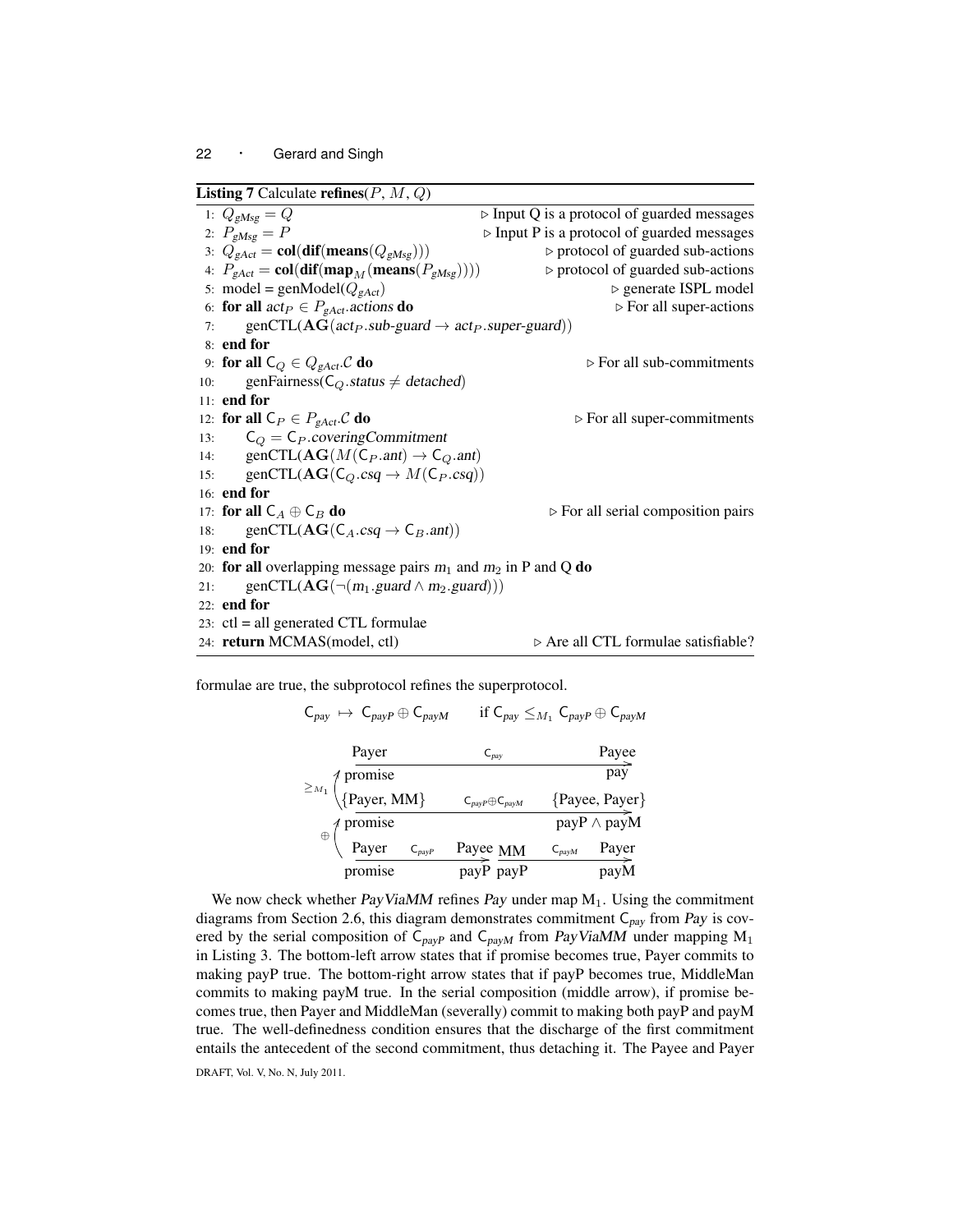are creditors of the input commitments, and are thus creditors of the serial composition. The serial composition covers the commitment in Pay (top arrow).

Proton generates the following eight CTL formulae to verify PayViaMM refines Pay under  $M_1$ . Equation 13, which verifies whether sub-guards imply super-guards, for actions promise, pay<sub>P</sub>, pay<sub>M</sub>, CREATE( $C_{payP}$ ), and CREATE( $C_{payM}$ ) generates Equations 19–23, respectively. Equation 24 verifies that  $C_{payP} \oplus C_{payM}$  is well defined. Equations 7–8, which verify the antecedent and consequent conditions of  $C_{payP} \oplus C_{payM}$  covers  $C_{pay}$ , generate Equation 25–26, respectively (the debtor and creditor conditions in Equations 5–6 are checked directly by the Proton preprocessor, not by MCMAS).

$$
AG(\top \to \top) \tag{19}
$$

 $AG(promise \wedge \text{CREATE}(\mathsf{C}_{\text{payP}}) \wedge \text{CREATE}(\mathsf{C}_{\text{payM}}) \rightarrow$ 

$$
(promise \land CREATE(C_{payP}) \land CREATE(C_{payM})) \lor \neg pay_M)
$$
 (20)

$$
AG(\top \to (promise \land cref(\mathcal{C}_{payP}) \land cref(\mathcal{C}_{payM})) \lor \neg pay_P)
$$
 (21)

$$
AG(\top \to \top) \tag{22}
$$

$$
\mathbf{AG}(\top \to \top) \tag{23}
$$
\n
$$
\mathbf{AG}(\text{new} \to \text{new}) \tag{24}
$$

$$
\begin{aligned} \mathbf{AG}(pay_P \to pay_P) \\ \mathbf{AG}(promise \to promise) \end{aligned} \tag{24}
$$

$$
A \cdot (promise \rightarrow promise) \tag{2}
$$

$$
\mathbf{AG}(pay_P \land pay_M \to pay_P \land pay_M) \tag{26}
$$

All of the above formulae are obviously true, except Equation 21, which requires further consideration. Equation 21 can be rewritten  $AG(pay_P \rightarrow promise \land CREATE(C_{payP}) \land$ CREATE( $C_{\text{pavM}}$ )). It is true because the progression of the model, controlled by message guards, ensures  $pay_P$  becomes true only after promiseMsg. MCMAS verifies each generated CTL formula holds in the model, so *PayViaMM* refines *Pay* under map  $M_1$ .

Proton generates exactly the same input to MCMAS when checking whether PayViaMM refines Pay under map  $M_2$  or map  $M_3$ , because the subprotocol models are derived from exactly the same PayViaMM protocol, the superprotocol Pay contains exactly the same propositional and commitment super-elements, and exactly the same CTL conditions must be checked. Therefore, PayViaMM refines Pay under both maps  $M_2$  and  $M_3$ .

$$
\text{AG}(pay_M \to \text{promise}) \tag{27}
$$

$$
\text{AG}(promise \to pay_P) \tag{28}
$$

$$
\text{AG}(promise \land pay_{P} \land pay_{M} \rightarrow pay_{P} \land pay_{M})
$$
\n(29)

Proton correctly reports failures. Proton generates these CTL formulae when checking whether PayViaMM refines Pay under mapping  $B_1$  in Listing 6. Recall that  $B_1$  maps the super-commitment to a serial composition in the wrong order. Equations 19–23 are also generated, and all hold in the model. Equations 29 obviously holds. But Equation 27 does not hold because  $pay_M$  has a true guard in Listing 2, so the Middleman can send  $pay_M$  at any time, even before promise. Equation 28 comes from the antecedent of  $C_{\text{pay}}$  (which is promise) and the antecedent of  $C_{\text{payM}} \oplus C_{\text{payP}}$  (which is  $pay_P$ ). In the states between the Payer promising and the Payer actually paying, the formula does not hold, meaning that  $C_{pay}$  can become detached without  $C_{payM} \oplus C_{payP}$  also becoming detached. The result is  $C_{pay}$  is not covered by  $C_{payM} \oplus C_{payP}$ . MCMAS correctly reports these two formulae as false in the model, and PayViaMM does *not* refine Pay under mapping  $B_1$ .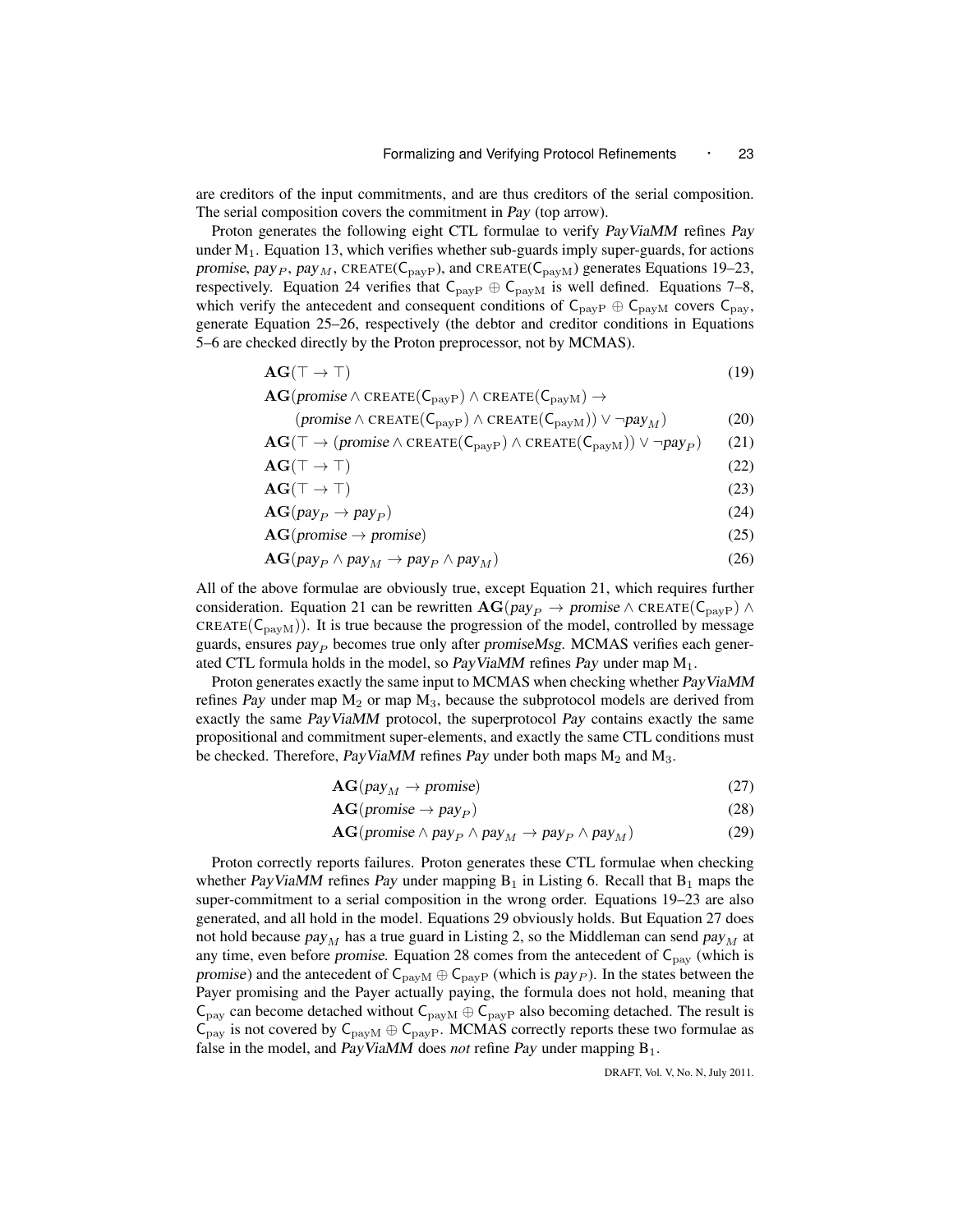| Superprotocol       | Subprotocol          |       | Map refines | $\oplus$       |                             | cover formulae | time        |
|---------------------|----------------------|-------|-------------|----------------|-----------------------------|----------------|-------------|
| Pay                 | PayViaSpouse         | $M_1$ | Yes         | $\Omega$       | 1                           |                | $5\ \ 0.28$ |
| Pay                 | FullPay              | $M_1$ | Yes         | $\theta$       | 1                           | 5              | 0.28        |
| Pay                 | PayViaMM             | $M_1$ | Yes         | 1              | 1                           | 8              | 0.34        |
| Pay                 | PayViaMM             | $M_2$ | Yes         | 1              | 1                           | 8              | 0.35        |
| Pay                 | PayViaMM             | $M_3$ | Yes         | 1              | 1                           | 8              | 0.36        |
| Pay                 | PayViaMM             | $B_1$ | No          | 1              | 1                           | 8              | 0.36        |
| Pay                 | PayViaCheck          | $M_1$ | Yes         | $\overline{2}$ | 1                           |                | 12 0.41     |
| Pay                 | PayViaCredit         | $M_1$ | Yes         | 2              | 1                           |                | 12 0.41     |
| Pay                 | OrderPayShip         | $M_1$ | Yes         | 1              | 1                           |                | 7 0.34      |
| Pay                 | OrderPayViaMMShip    | $M_1$ | Yes         | $\overline{2}$ | 1                           |                | 10 0.41     |
| PayViaMM            | PayViaCheck          | $M_1$ | Yes         | 3              | $\mathcal{D}_{\mathcal{L}}$ |                | 15 0.41     |
| PayViaMM            | PayViaCredit         | $M_1$ | Yes         | 3              | $\overline{2}$              |                | 15 0.46     |
| PayViaMM            | OrderPayViaMMShip    | $M_1$ | Yes         | $\overline{0}$ | $\overline{2}$              | 9              | 0.40        |
| OrderPayShip        | OrderPayViaMMShip    | $M_1$ | Yes         | 1              | $\overline{2}$              |                | 14 0.43     |
| <b>OrderPayShip</b> | NetBill <sub>2</sub> | $M_1$ | Yes         | $\Omega$       | $\overline{2}$              | 11             | 0.39        |
| OrderPayViaMMShip   | NetBill <sub>3</sub> | $M_1$ | Yes         | $\overline{0}$ | 3                           |                | 15 0.45     |

Table I. Information about each demonstrated Refinement. The columns are: the name of the superprotocol; the name of the subprotocol; the name of the map; whether subprotocol refines superprotocol under map;  $\oplus$  is the number of serial compositions; covers is the number of commitment covering checks; formulae is the number of CTL formulae verified by the model checker; and time is the elapsed time (in seconds) for refinement verification. Run on a MacBook Pro computer with 2.3 GHz Intel Core i7 processor and 8 GB memory, using Java 1.6.0 and MCMAS v1.0.2.

As in Mallya and Singh's [2007] approach, an interesting consequence of our treatment of refinement is that aggregation functions like refinement. For example, consider a protocol OrderPayShip. Because all enactments of OrderPayShip necessarily include an enactment of Pay, OrderPayShip is naturally a refinement of Pay. The foregoing coheres with the notion of subtype in object-oriented programming.

Proton verified all the refinements shown in Figure 1 and Table I. The first three columns are the superprotocol, subprotocol, and mapping, respectively. OrderPayShip is identical to the first NetBill scenario described by Mallya and Singh  $[2007]$ . NetBill<sub>2</sub> and NetBill<sub>3</sub> are scenarios 2 and 3 in the same paper. PayBySpouse is a new, simple, payment protocol where one person promises and then his or her spouse pays. FullPay is similar to Pay, but exercises all the commitment operations: CREATE, TRANSFER, RELEASE, and CANCEL.

Each superprotocol-subprotocol pair has a unique set of mapping names, so  $M_1$  for Pay and PayViaMM is a different mapping than  $M_1$  for Pay and PayViaCheck. Mappings  $M_1$ ,  $M_2$ ,  $M_3$ , and  $B_1$  for Pay and PayViaMM are shown, respectively, in Listings 3, 4, 5, and 6. Column refines is Yes if subprotocol refines superprotocol under map; column ⊕ is the number of serial compositions in the mapping; column covers is the number of commitment covering checks; column formulae is the number of CTL formulae verified by the model checker; and column time is the elapsed time in seconds for the complete refinement verification, including Proton preprocessing and MCMAS model checking.

## 7. CORRECTNESS OF OUR REFINEMENT VERIFICATION METHOD

We now establish the correctness of the verification method of Section 5 with respect to the formal definitions of Section 4. Theorem 7.1 is our main correctness result: it ties the algorithm of Listing 7 with Definition 4.9. An interesting subtlety is that whereas Definition 4.9 "maps up," enriching the states in sub-runs, the algorithm "maps down,"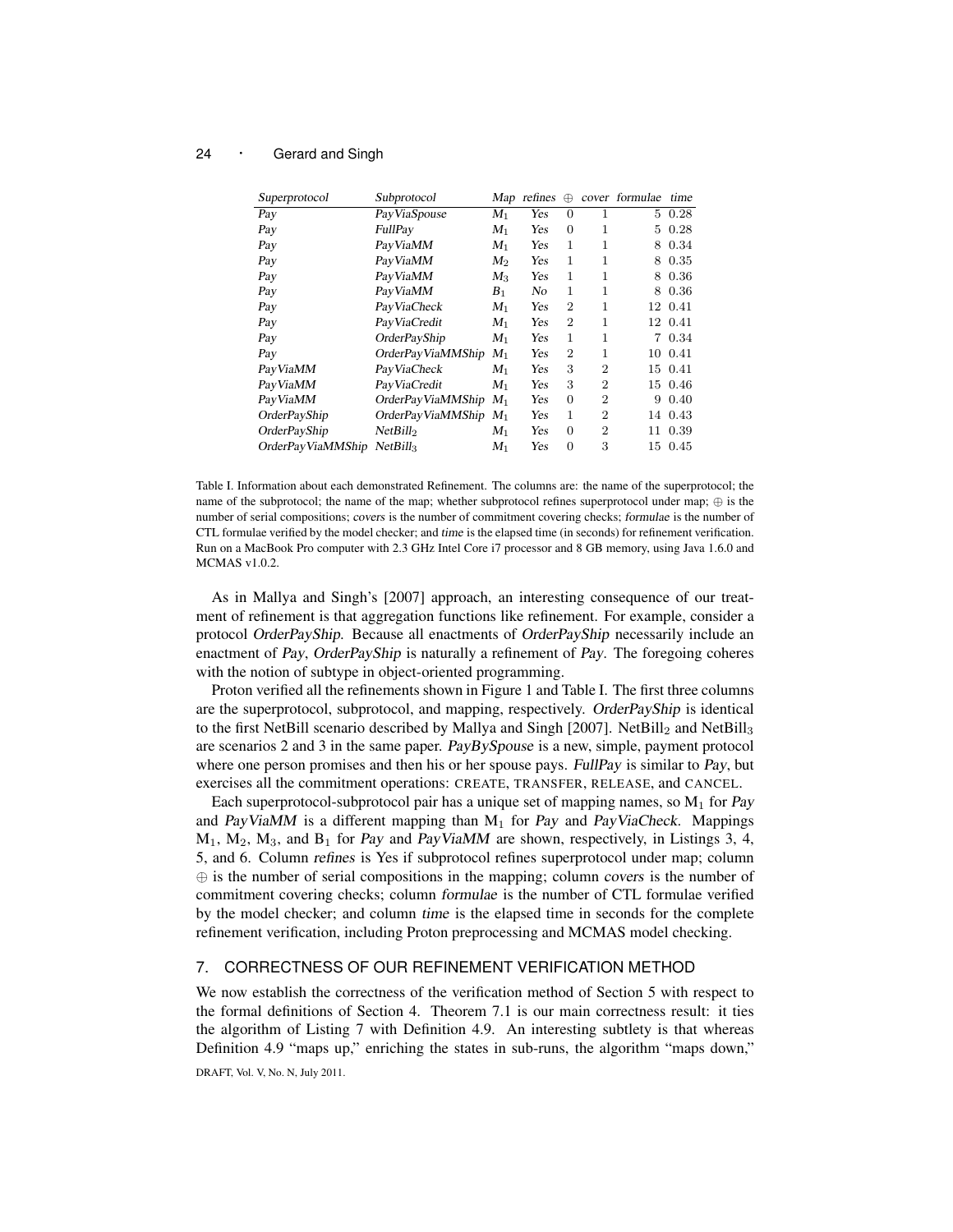expanding expressions and ignoring elements not in  $A_P$ .

THEOREM 7.1. *Let* P *and* Q *be two protocols, and let* M *be a mapping from* P *to* Q*. Then, refines*( $P, M, Q$ ) *returns true if and only*  $Q$  *refines*  $P$  *under*  $M$ *.* 

PROOF. Let  $\mathcal{I}_Q$  be the Proton model generated from Q. Define mappings  $M_Q =$ **means**(*Q*) and  $M_P = M$ (**means**(*P*)).

 $\Rightarrow$  Assume **refines**(P,M,Q). Then all of the CTL formulae in Listing 7 are true. Because of Line 7, all sub-guards imply their super-guards. Because of the fairness condition at Line 10, all detached commitments eventually resolve. Because of Lines 14–15, all commitment coverings are valid. Because of Line 18, all serial compositions are valid. Because of Line 21, no guarded statement pairs overlap.

Let  $\pi_Q$  be a run in **runs**(*Q*). By Theorem A.7, there is a run  $\pi'_Q \in \text{runs}(\text{col}(\text{dif}(M_Q(Q))))$ . By Theorem A.2, there exists a run  $\pi'_P \in \text{runs}(\text{col}(\text{dif}(M_P(P))))$  And, by Theorem A.7, there exists a run  $\pi_P \in \text{runs}(P)$ . Therefore, for every  $\pi_Q$  there is a  $\pi_P$  and Q refines P under M by Definition 4.9.

 $\Leftarrow$  Assume Q refines P under M. For any  $\pi_Q \in \text{runs}(Q)$  there exists a run  $\pi_P \in$ **runs**(P) such that **emb**( $M(\pi_Q), \pi_P$ ) by Definition 4.9. By Theorem A.7, there exists a  $\pi'_{Q} \in \text{runs}(\text{col}(\text{dif}(M_{Q}(Q))))$  and a  $\pi'_{P} \in \text{runs}(\text{col}(\text{dif}(M_{P}(P))))$ . By Theorem A.2,  $\mathbf{emb}(M(\pi_Q), \pi_P)$  implies  $(\forall a_i \in \mathcal{A}_P : \mathcal{I}, g_0 \models \mathbf{AG}(a_i.\mathsf{sub-guard} \rightarrow a_i.\mathsf{super-guard})),$ which implies the CTL formulae at Line 7 are true.

Because all detached commitments must eventually resolve, the fairness formulae at Line 10 are true. Because all commitment coverings must be valid, the formulae at Lines 14- 15 are true. Because all serial compositions must be valid, the formulae at Line 18 are true. Because protocols must be well defined, the formulae at Line 21 are true. Because all of the CTL formulae evaluate to true, **refines** $(P,M,Q)$  returns true.  $\Box$ 

## 8. DISCUSSION

Commitments support finer guard granularity than propositions can. A proposition divides time into two stages: before and after it holds. A commitment divides time into four stages: null, active and conditional, active and detached, and resolved.

$$
null \xrightarrow{CREATE} cond \xrightarrow{ant} detailed \xrightarrow{csq} resolved
$$

Rather than waiting for final resolution, a protocol can make progress sooner if an action's guard is enabled after one of the first three stages. Commitments increase protocol flexibility, because guards can specify earlier stages.

For example, suppose the Buyer role in OrderPayShip decides whether to pay based on the state of proposition ship. Since ship has only two stages, the role's decision can only be "all" (ship complete) or "nothing" (ship not complete). The "all" choice is represented by the guarded statement [ship] pay, and the "nothing" choice is represented by [true] pay. Using commitments, the protocol can guard pay based on any of the four commitment stages. A guard can enable pay as soon as the debtor commits to make ship true.

$$
[{\rm{CREATE}}(C_{\rm{Selfer,Buyer}}(pay, ship))]
$$
 pay

Incorporating commitments can improve flexibility over traditional protocol frameworks.

A necessary prerequisite of employing protocols is that the participants of a service engagement agree on the format and meanings of the messages they exchange. Note that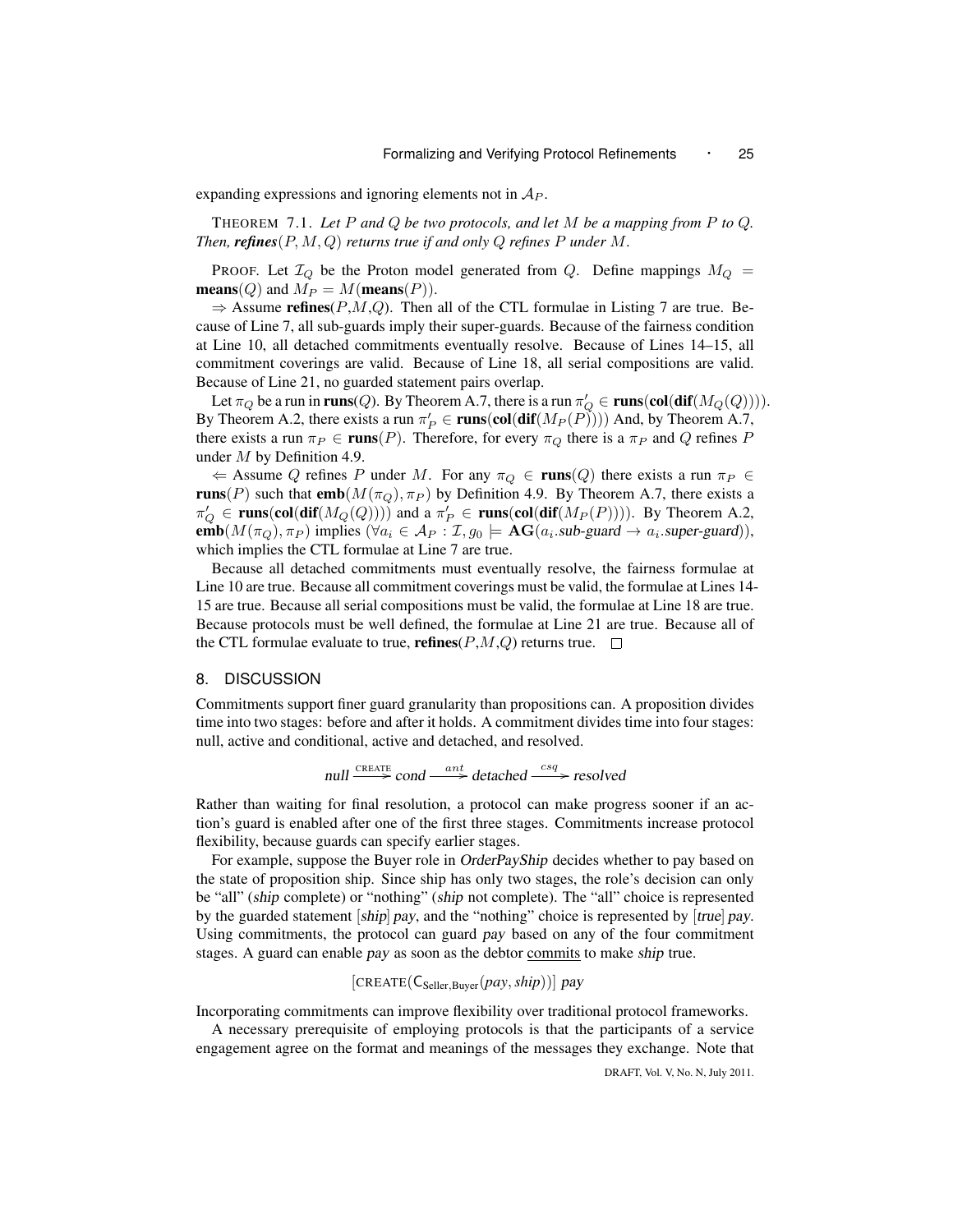such agreement is unavoidable: it is just that in today's practice the meanings are not expressed clearly and explicitly and any agreements are hardcoded in implementations.

Our definition of protocol refinement does not mean agents that can participate in a superprotocol can necessarily participate unchanged in a subprotocol. In our model, agents may need to be modified to participate in subprotocols. For example, an agent capable of participating in a basic payment protocol needs to handle the additional messages required in paying via check or credit card.

#### 8.1 Relevant Literature

Proton is the first approach for protocol refinement that incorporates mapping super-elements to expressions of sub-elements. Proton supports mapping super-roles to sets of sub-roles, super-propositions to Boolean expressions of sub-propositions, and super-commitments to serial compositions of chains of sub-commitments.

Mallya and Singh [2007] propose a definition of protocol refinement (which they call subsumption) that compares the order of state pairs in state runs. For every pair of states in the superprotocol run, there must be *some* matching pair of states in the subprotocol run with the same order. However, this definition can create false positives when multiple state pairs in the super-run each match the same state pair in the sub-run or when one superstate matches different sub-states. For example, all state pairs in the super-run  $\langle 1, 2, 3 \rangle$  have matching state pairs in the sub-run  $\langle 2, 1, 3, 2 \rangle$  even though the two runs are very different. Our definition compares runs step-by-step and thereby avoids the above problems, even if protocol looping is allowed.

Our definition of commitment covering is an extension of *commitment strength* as defined by Chopra and Singh [2009], who identify the basic requirements in Equations 7 and 8. We extend Chopra and Singh's definition with the role requirements in Equations 5 and 6, and we allow commitments to be at different levels of abstraction by including an abstraction mapping function.

Singh [2008] states rules for commitment chaining similar to those proposed here, but does not directly state a rule for stronger consequents, and does not directly state a rule similar to serial composition. The concrete commitment created by serial composition provides a midpoint in commitment reasoning, and can potentially make the comparison of commitments across protocols more explicit.

When we say a group of debtors are jointly and severally responsible for eventually making the consequent true, we mean this in the sense of Rescher's [1998] *legal* responsibility where "individual agents are responsible only for their own individual acts." We do not mean Rescher's notion of legal responsibility where the group as a whole becomes a legal person, nor his notion of *moral* responsibility where intentions are crucial (intentions are absent from our formulation). In Norman and Reed [2002], group imperatives can be addressed *distributively* (as a list of individuals) or as a *collective*. In both cases, group imperatives imply more than just a collection of individual imperatives. While joint and several responsibility is similar to distributive responsibility, because only one member of the group is required to act, it is different, because joint and several responsibility is only a summary of individual responsibilities, and does not impose additional responsibilities on roles that are members of a group.

Our work on protocols builds on the fundamental intuition that protocol states can be effectively characterized in terms of the commitments of the participants, and that such characterization can be used as a basis for correct enactments and for further reasoning.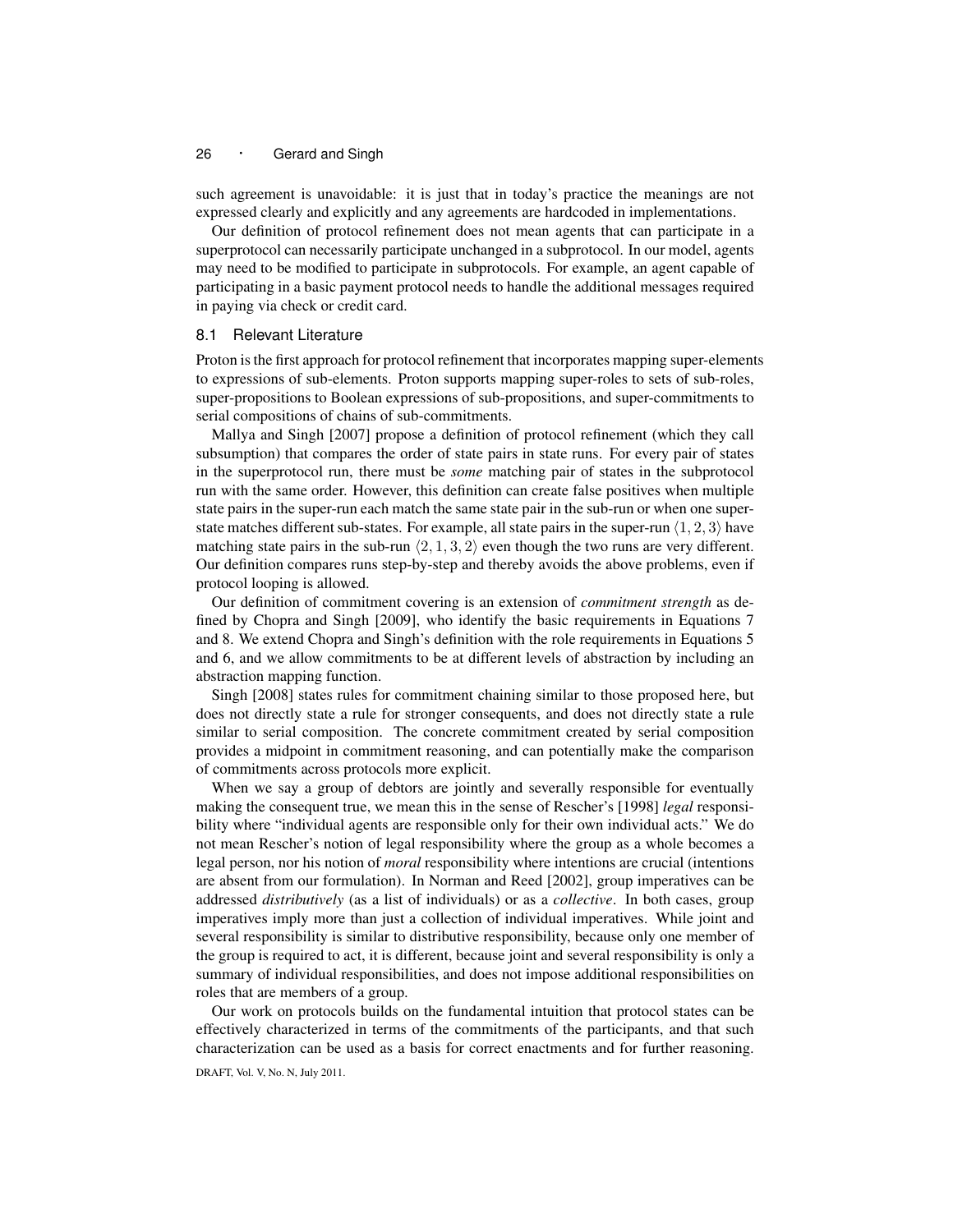The earliest works that developed the above theme include the commitment machines approach of Yolum and Singh [2002] for business protocols and McBurney and Parsons' [2002] framework for sequencing multiple dialogue games, allowing one dialogue game to be embedded inside another partially completed dialogue game.

We do not propose specific, desirable properties of protocols, but others have. Yolum [2007], Singh and Chopra [2010], and El-Menshawy et al. [2010] describe desirable properties of protocols in general and commitment protocols in particular, including fairness, safety, liveness, operability, and transparency.

We use Boolean guards to constrain actions, but other representations are possible. Baldoni et al. [2010] proposed constraints based on regulative specifications. Regulative specifications constrain the execution flow using special-purpose operators on state values. Gabbay [1987] proposes using past-temporal expressions for controlling when actions can occur and future-temporal expressions for controlling which actions must occur in the future. Past-temporal expressions are more expressive than our guard expressions.

## 8.2 Directions for Future Research

Constructing a mapping function from a superprotocol to a subprotocol can be a challenging task. Advice to guide protocol designers, in the form of a basic mapping methodology, would be a valuable addition to this work. Winikoff [2006; 2007] proposed a methodology for the related task of designing commitment-based protocols. Some of these ideas could be valuably adapted into a future commitment mapping methodology. The approach begins with an easily understood, but not exhaustive, set of sequence diagrams, and then specifies specific steps to generalize the protocol and expand its set of runs.

Our model and formulation of refinement respects intuitions similar to those of Mallya and Singh [2007]. Mallya and Singh describe protocol composition and establish results relating composition and refinement. We expect that similar results would apply in our framework, and plan to formalize and reason about composition in future work.

Model checkers have been extended to handle epistemic and strategic modal operators [Alur et al. 2002; Fagin et al. 1995]. We have begun investigating the inclusion of such concepts into our definitions. Building on top of a model checker that already handles those concepts, such as MCMAS, will simplify our future extensions. Another important enhancement would be to expand the class of protocols to those that support iteration.

#### ACKNOWLEDGMENTS

We thank the anonymous reviewers for valuable comments and Amit Chopra for his suggestion of describing complex messages as sets of primitive actions.

#### REFERENCES

- ALUR, R., HENZINGER, T. A., AND KUPFERMAN, O. 2002. Alternating-time temporal logic. *Journal of the ACM 49,* 5 (Sept.), 672–713.
- BALDONI, M., BAROGLIO, C., AND MARENGO, E. 2010. Constraints among commitments: Regulative specification of interaction protocols. In *Proceedings of the International Workshop on Agent Communication*. Toronto, 10–29.
- CHOPRA, A. K. AND SINGH, M. P. 2009. Multiagent commitment alignment. In *Proceedings of the 8th International Conference on Autonomous Agents and MultiAgent Systems (AAMAS)*. IFAAMAS, Budapest, 937–944.
- COHEN, M., DAM, M., LOMUSCIO, A., AND RUSSO, F. 2009. Abstraction in model checking multi-agent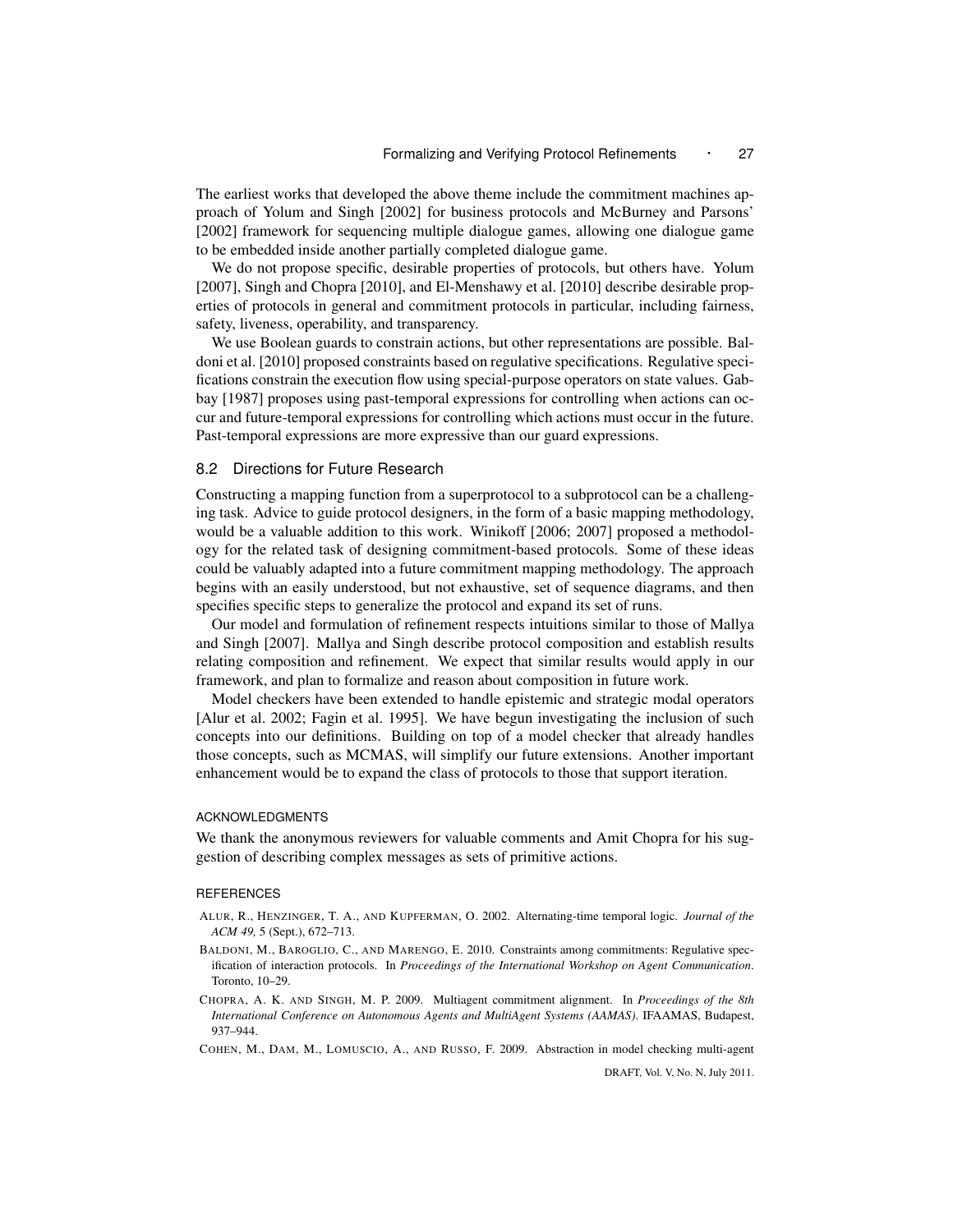systems. In *Proceedings of the 8th International Conference on Autonomous Agents and MultiAgent Systems (AAMAS)*. IFAAMAS, Budapest, 945–952.

- EL-MENSHAWY, M., BENTAHAR, J., WAN, W., AND DSSOULI, R. 2010. Verifying conformance of commitment protocols via symbolic model checking. In *Proceedings of the International Workshop on Agent Communication*. Toronto, 53–72.
- FAGIN, R., HALPERN, J. Y., MOSES, Y., AND VARDI, M. Y. 1995. *Reasoning about Knowledge*. MIT Press, Cambridge, MA, USA.
- GABBAY, D. 1987. The declarative past and imperative future: Executable temporal logic for interactive systems. In *Proceedings of the Colloquium on Temporal Logic in Specification*. LNCS, vol. 398. Springer-Verlag, 409– 448.
- LOMUSCIO, A., QU, H., AND RAIMONDI, F. 2009. MCMAS: A model checker for the verification of multiagent systems. In *Proceedings of the International Conference on Computer Aided Verification*. LNCS. 682– 688.
- LOMUSCIO, A. AND RAIMONDI, F. 2006. Model checking knowledge, strategies, and games in multi-agent systems. In *Proceedings of the 5th International Joint Conference on Autonomous Agents and Multiagent Systems (AAMAS)*. ACM, Hakodate, Japan, 161–168.
- MALLYA, A. U. AND SINGH, M. P. 2007. An algebra for commitment protocols. *Journal of Autonomous Agents and Multi-Agent Systems 14,* 2 (Apr.), 143–163.
- MALONE, T. W., CROWSTON, K., AND HERMAN, G. A., Eds. 2003. *Organizing Business Knowledge: The MIT Process Handbook*. MIT Press, Cambridge, MA.
- MCBURNEY, P. AND PARSONS, S. 2002. Games that agents play: A formal framework for dialogues between autonomous agents. *Journal of Logic, Language and Information 11*, 315–334.
- NORMAN, T. J. AND REED, C. 2002. Group delegation and responsibility. In *Proceedings of the 1st International Joint Conference on Autonomous Agents and Multiagent Systems*. AAMAS. ACM, Bologna, 491–498. RESCHER, N. 1998. Collective responsibility. *Journal of Social Philosophy 29,* 3 (Dec.), 46–58.
- SINGH, M. P. 1999. An ontology for commitments in multiagent systems: Toward a unification of normative concepts. *Artificial Intelligence and Law 7,* 1 (Mar.), 97–113.
- SINGH, M. P. 2008. Semantical considerations on dialectical and practical commitments. In *Proceedings of the 23rd Conference on Artificial Intelligence*. AAAI Press, 176–181.
- SINGH, M. P. AND CHOPRA, A. K. 2010. Correctness properties for multiagent systems. In *Proceedings of the 6th AAMAS Workshop on Declarative Agent Languages and Technologies (DALT 2009)*. LNAI, vol. 5948. Springer, Budapest, 192–207.
- WINIKOFF, M. 2006. Designing commitment-based agent interactions. In *Proceedings of the IEEE/WIC/ACM International Conference on Intelligent Agent Technology*. IEEE Computer Society, Washington, DC, USA, 363–370.
- WINIKOFF, M. 2007. Implementing commitment-based interactions. In *Proceedings of the 6th International Conference on Autonomous Agents and Multiagent Systems*. ACM, Honolulu, 1–8.
- YOLUM, P. 2007. Design time analysis of multiagent protocols. *Data and Knowledge Engineering Journal 63*, 137–154.
- YOLUM, P. AND SINGH, M. P. 2002. Commitment machines. In *Proceedings of the 8th International Workshop on Agent Theories, Architectures, and Languages (ATAL 2001)*. LNAI, vol. 2333. Springer, Seattle, 235–247.

Received August 2010; revised January 2011, May 2011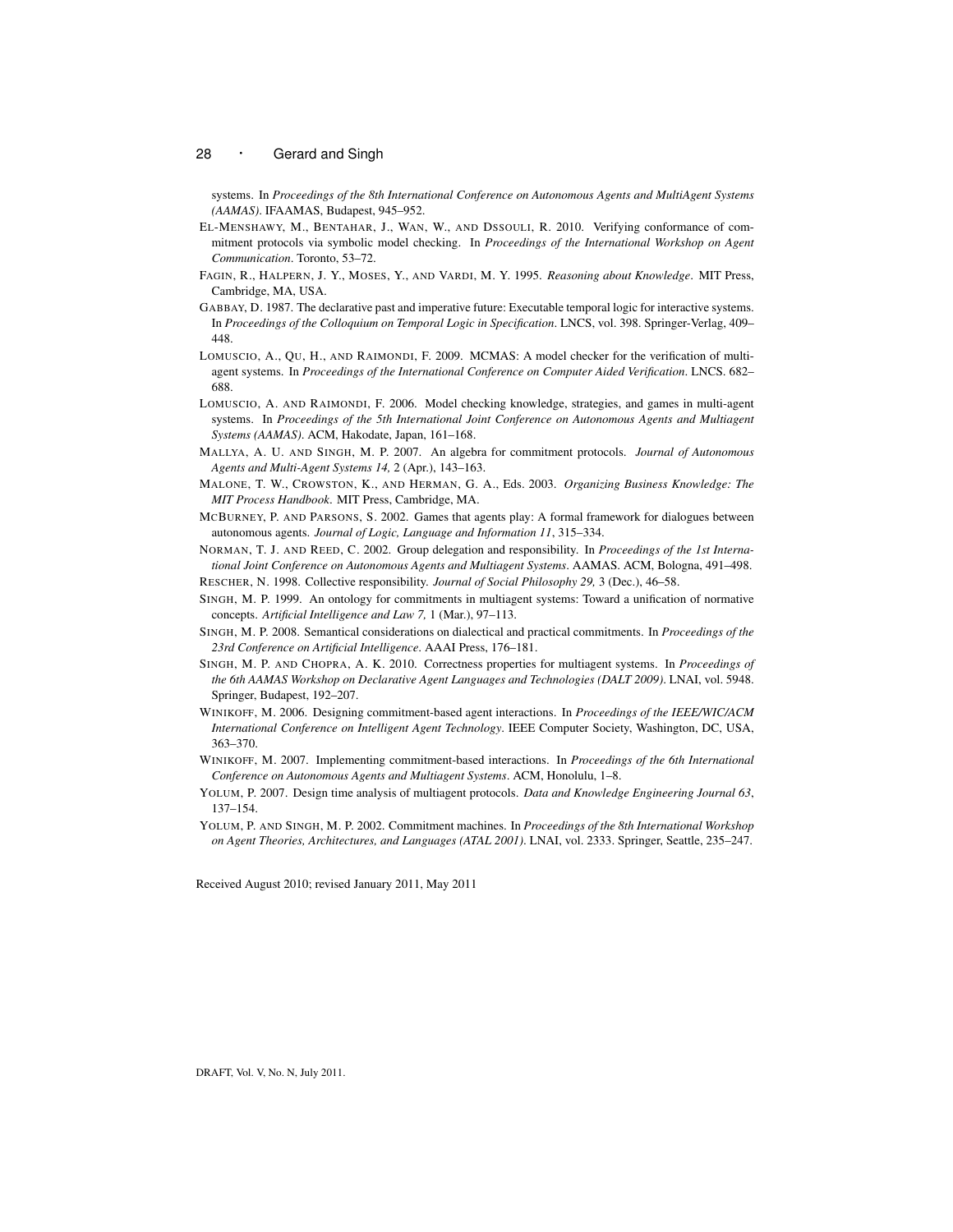THIS DOCUMENT IS THE ONLINE-ONLY APPENDIX TO:

# Formalizing and Verifying Protocol Refinements

Scott N. Gerard and Munindar P. Singh North Carolina State University

DRAFT, Vol. V, No. N, July 2011, Pages 1–28.

## A. SUPPLEMENTARY THEOREMS

The first theorem connects interpreted system models with our definitions.

THEOREM A.1. Let  $P = \langle R, M, C, A, S, G \rangle$  *be a protocol and let I be its Proton model. A run is allowed by a Proton model*  $I$  (*Definition 4.2) if and only if it is a welldefined run (Definition 4.3).*

PROOF SKETCH. Proton models allow interleaved, but not concurrent, messages. At each step, the environment schedules some role  $r \in \mathcal{R}$ . Role r chooses some enabled message  $m \in Act^r$ , and the ISPL joint action  $Act$  is equal to m,

Runs for both ISPL and Definition 4.3 begin in state ∅. At every step in a run, a message is enabled in ISPL by local strategy  $AP<sup>r</sup>$  if and only if that message's guard is enabled. Therefore, a message can be appended to an ISPL run if and only if it can be appended to a Proton run.  $\square$ 

The next theorem shows embedding from Definition 4.8 is equivalent to the model checker verifying guards with Equation 13. The idea behind this theorem is that it assumes the two protocols are already mapped, so the guards of the superprotocol can be evaluated in the Proton model generated from the subprotocol.

Let  $\pi^{i}$  denote the path consisting of the first *i* steps of  $\pi$ , let  $|\pi|$  be the length of path  $\pi$ , and let  $\pi + \langle a, s \rangle$  be path  $\pi$  extended by action a resulting in new state s.

THEOREM A.2. *Let* P *and* Q *be two protocols, and* M *a mapping between them. Let*  $\mathcal{I}_Q$  *be the Proton model for* Q *as specified in Definition 4.2. Let*  $\pi_P = \langle p_0, b_1, p_1, \ldots \rangle$ *, and*  $\pi_Q = \langle q_0, c_1, q_1, \dots \rangle$ *. Then, for all runs*  $\pi_Q \in \text{runs}(Q)$ *, there exists a run*  $\pi_P \in \text{runs}(P)$ *such that*  $emb(M(\pi_Q), \pi_P)$  *if and only if*  $(\forall a_i \in A_P : I, g \models \textbf{AG}(a_i.\textsf{sub-guard} \rightarrow$  $a_i$ .super-guard))

PROOF. From Theorem A.1, checking for well-defined runs is the same as checking the interpreted system model. Figure 8 diagrams the relationships between entities in  $\pi_P$  and  $\pi_Q$ .

For simplicity, let EMBED be  $emb(M(\pi_Q), \pi_P)$ , and let GUARD be  $(\forall a_i \in A_P :$  $\mathcal{I}, g \models \textbf{AG}(a_i.\text{sub-guard} \rightarrow a_i.\text{super-guard})).$ 

c 2011 ACM xxxx-3785/2011/0700-0001 \$5.00

Permission to make digital/hard copy of all or part of this material without fee for personal or classroom use provided that the copies are not made or distributed for profit or commercial advantage, the ACM copyright/server notice, the title of the publication, and its date appear, and notice is given that copying is by permission of the ACM, Inc. To copy otherwise, to republish, to post on servers, or to redistribute to lists requires prior specific permission and/or a fee.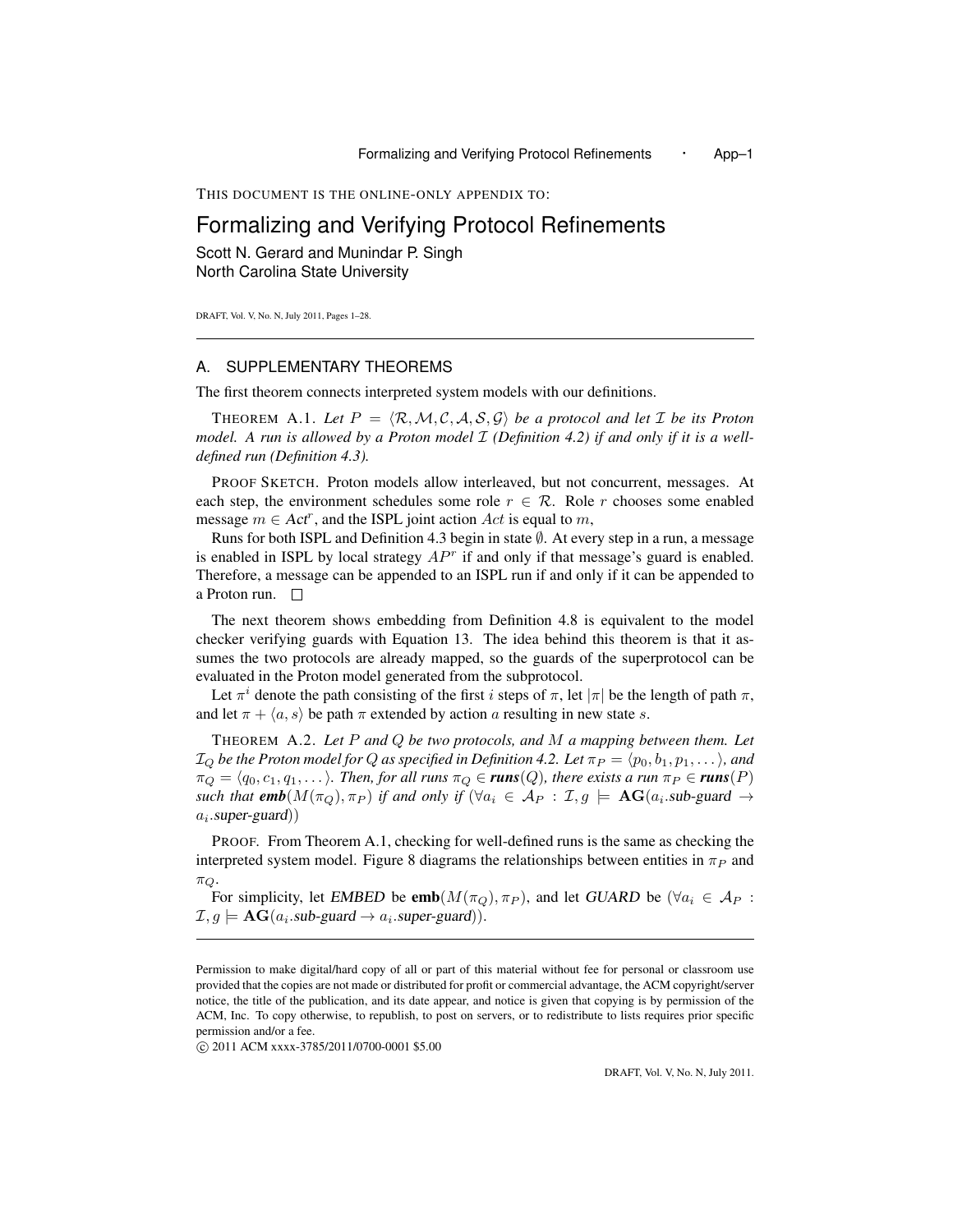App-2 · Gerard and Singh



Fig. 8. The mapping between entities in  $\pi_P$  and  $\pi_Q$ .

 $\Rightarrow$  Assume EMBED. Define  $GUARD^j = (\forall i : \tau(i) \leq j, a_i \in \mathcal{A}^j : \mathcal{I}, g \models \mathbf{AG}(a_i.\mathsf{sub}\text{-}guard \rightarrow$  $a_i$  super-guard)) where set  $\mathcal{A}^j = \{b_k : j = \tau(i) \land b_k \in \pi_P^i\}$  We construct a function  $\tau(i)$ and prove  $GUARD^j$  by induction on path length j in  $\pi_Q$ .

—Base case:

- Define  $A^0 = \emptyset$ .
- Define  $\tau(0) = 0$ .
- GUARD<sup>0</sup> is vacuously true.

—Inductive Step: Assume  $GUARD^j$ . Consider the next action  $c_j$  in  $\pi_Q$ .

- —Case: There are no more actions  $c_j$ . We are at the end of  $\pi_Q$ ,  $j = |\pi_Q|$ , GUARD<sup>j</sup> =  $GUARD^{|\pi_Q|}$ , and induction is complete.
- —Case:  $c_i$  actexp  $\notin A_P$ . This corresponds to the case  $\tau(i) < j < \tau(i+1)$ .
	- $c_j$  has no effect on  $P$ .
	- $\widehat{M}(q_{\tau(i)}) = \widehat{M}(q_j)$  by Definition 4.8.
	- Define  $A^{j+1} = A^j$  (no new  $a_i$  were added).
	- Therefore,  $GUARD^{j+1} = GUARD^{j}$  is true.
- —Case:  $c_j \in A_P$ . This corresponds to the case  $j = \tau(i + 1)$ .
	- Define  $j = \tau(i + 1)$ .
	- $p_i = \widehat{M}(q_{\tau(i+1)-1})$  by Definition 4.8.
	- $p_{i+1} = \widehat{M}(q_{\tau(i+1)})$  by EMBED.
	- Since  $q_{\tau(i+1)} = q_{\tau(i+1)-1} \cup c_{\tau(i+1)}$ . actexp and  $p_{i+1} = p_i \cup b_{i+1}$ . actexp, then  $M(c_{\tau(i+1)}.accept) = b_{i+1}.accept,$  and  $c_{\tau(i+1)} = b_{i+1}.$
	- Let  $a_{i+1} = c_{\tau(i+1)} = b_{i+1}$  be an action described by GUARD.
	- $q_{\tau(i+1)-1} \models c_{\tau(i+1)}$ . guard, since  $\pi_Q$  is well defined.
	- $q_{\tau(i+1)-1} \models a_{\tau(i+1)}$ .sub-guard.
	- $p_i \models b_{i+1}$  guard, since  $\pi_P$  is well defined,
	- $p_i \models a_{i+1}$ .super-guard.
	- $M(q_{\tau(i+1)-1}) \models a_{i+1}$  super-guard, by Definition 4.8.
	- $q_{\tau(i+1)-1} \models a_{i+1}$  super-guard, since  $q_i \models M(q_i)$  for all i.
	- Since both  $a_{i+1}$ .sub-guard and  $a_{i+1}$ .super-guard hold in state  $q_{\tau(i+1)-1}$ , then  $a_{i+1}$ .sub-guard  $\rightarrow$  $a_{i+1}$  super-guard holds in state  $q_{\tau(i+1)-1}$  for the newly added  $a_{i+1}$  on path  $\pi_Q$ .
	- Define  $A^{j+1} = A^j \cup b_{i+1}$ .  $b_{i+1}$  might already be a member of  $A^j$ .
	- Therefore,  $GUARD^{j+1}$  is true.

Since there is at least one path  $\pi_Q \in \text{runs}(Q)$  though every true guard,  $GUARD^{|\pi_Q|}$ holds for all reachable states. (Note, since we do not consider all runs  $\pi_P \in \text{runs}(P)$ , there may be states where  $b_{i+1}$  guard is true, but  $c_{\tau(i+1)}$  guard is not true.) Therefore, GUARD holds.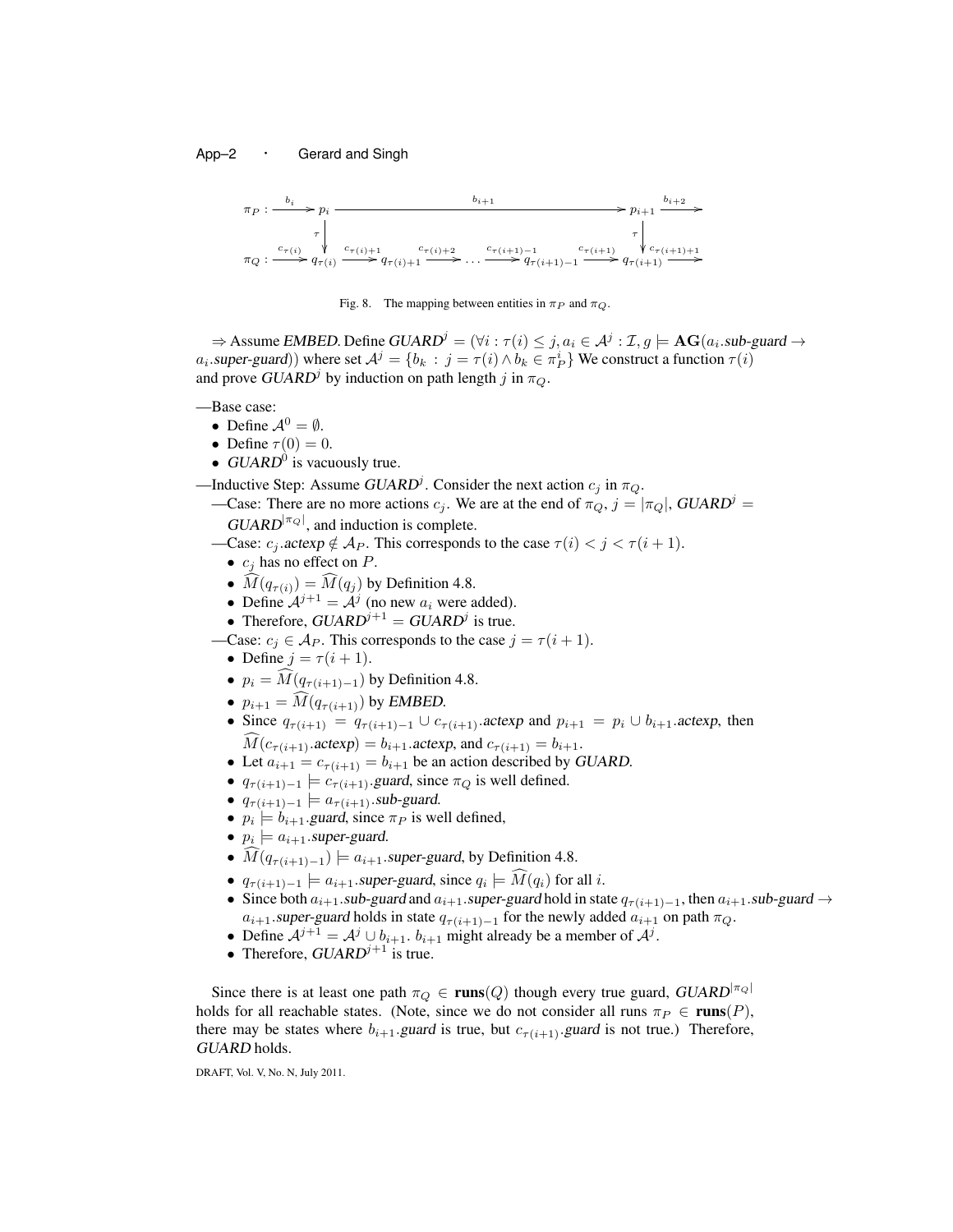$\Leftarrow$  Assume GUARD. Define EMBED<sup>j</sup> = (∀i :  $\tau(i) \leq j$  :  $\pi_P^i$  is well defined ∧ emb $(M(\pi_Q^j), \pi_P^i)$ ). Given any  $\pi_Q$ , we construct a well-defined path  $\pi_P$  and function  $\tau(i)$ , and prove EMBED<sup>j</sup> by induction on path length j in  $\pi_Q$ .

—Base case:

- $q_0 = M(q_0) = \emptyset = p_0$ .
- Define  $\tau(0) = 0$ .
- Define  $\pi_P^i = \langle p_0 \rangle$  which is well defined.
- Since  $\widehat{M}(q_0) = p_0$ , then **emb** $(M(\pi_Q^0), \pi_P^0) = EMBED^0$ .
- —Inductive Step: Assume  $EMBED^j$ . Then  $emb(M(\pi_Q^{\tau(i)}), \pi_P^i)$  so that  $p_i = \widehat{M}(q_{\tau(i)})$ . Consider the next action  $c_{i+1}$  in  $\pi_Q$ .
	- —Case: There are no more actions  $c_{j+1}$ .  $j = |\pi_Q|$ ,  $EMBED^{j} = EMBED^{|\pi_Q|}$ , and the induction is complete.
	- —Case: Action  $c_{j+1} \notin A_P$ . This corresponds to the case  $\tau(i) < j+1 < \tau(i+1)$ .
		- $c_{j+1}$  does not change  $\widehat{M}(q_j)$  by Definition 4.8.
		- **EMBED**<sup> $j+1$ </sup> = **EMBED**<sup> $j$ </sup> is true.
	- —Case:  $c_{j+1} \in A_P$ . This corresponds to the case  $j + 1 = \tau(i + 1)$ .
		- Define  $\tau(i+1) = j+1$ .
		- Since  $c_{j+1} \in A_P$ ,  $c_j$  actexp is also an element in  $A_P$ .
		- Let  $a_{i+1} = c_{j+1} = c_{\tau(i+1)}$  in GUARD, and let  $b_{i+1} = c_{j+1}$  in EMBED<sup>j</sup>, so that  $a_{i+1} = c_{\tau(i+1)} = b_{i+1}$ .  $a_{i+1}$ 's sub-guard is  $c_{\tau(i+1)}$ . guard and  $a_{i+1}$ 's super-guard is  $b_{i+1}$ . guard.
		- Define  $p_{i+1} = p_i \cup b_{i+1}$ . actexp.
		- Define  $\pi_P^{i+1} = \pi_P^i + \langle b_{i+1}, p_{i+1} \rangle$ .

Show  $\pi_P^{i+1}$  is well defined.

- (1)  $q_{\tau(i+1)-1}$   $\models$   $c_{\tau(i+1)}$ . guard, since  $\pi_Q$  is well defined.
	- $q_{\tau(i+1)-1} \models a_{i+1}$ .sub-guard.
	- $a_{i+1}$ .sub-guard  $\rightarrow a_{i+1}$ .super-guard at state  $q_{\tau(i+1)-1}$  by GUARD.
	- $q_{\tau(i+1)-1} \models a_{i+1}$ .super-guard.
	- $\widehat{M}(q_{\tau(i+1)-1}) \models \widehat{M}(a_{i+1}.\text{super-guard}).$
	- $M(q_{\tau(i+1)-1}) \models a_{i+1}$  super-guard, because  $a_{i+1}$  super-guard is expressed entirely in terms of  $A_P$ .
	- $\widehat{M}(q_{\tau(i)}) \models a_{i+1}$  super-guard by Definition 4.8.
	- $p_i \models a_{i+1}$ .super-guard.
	- $p_i \models b_{i+1}.guard.$

(2)  $p_{i+1} = p_i \cup b_{i+1}$  actexp by definition above.

Show  $\mathbf{emb}(\pi_Q^{\tau(i+1)}, \pi_P^{i+1}).$ 

- $p_i = \widehat{M}(q_{\tau(i+1)-1})$  by Definition 4.8 and  $EMBED^j$ .
- Since  $c_{\tau(i+1)} = a_{i+1} = b_{i+1}$  are all the same action,  $p_i \cup b_{i+1}$ . actex  $p = \widehat{M}(q_{\tau(i+1)-1}) \cup$  $c_{\tau(i+1)}$ .actexp.
- This reduces to  $p_{i+1} = \widehat{M}(q_{\tau(i+1)})$ .

Therefore,  $EMBED^{j+1}$ .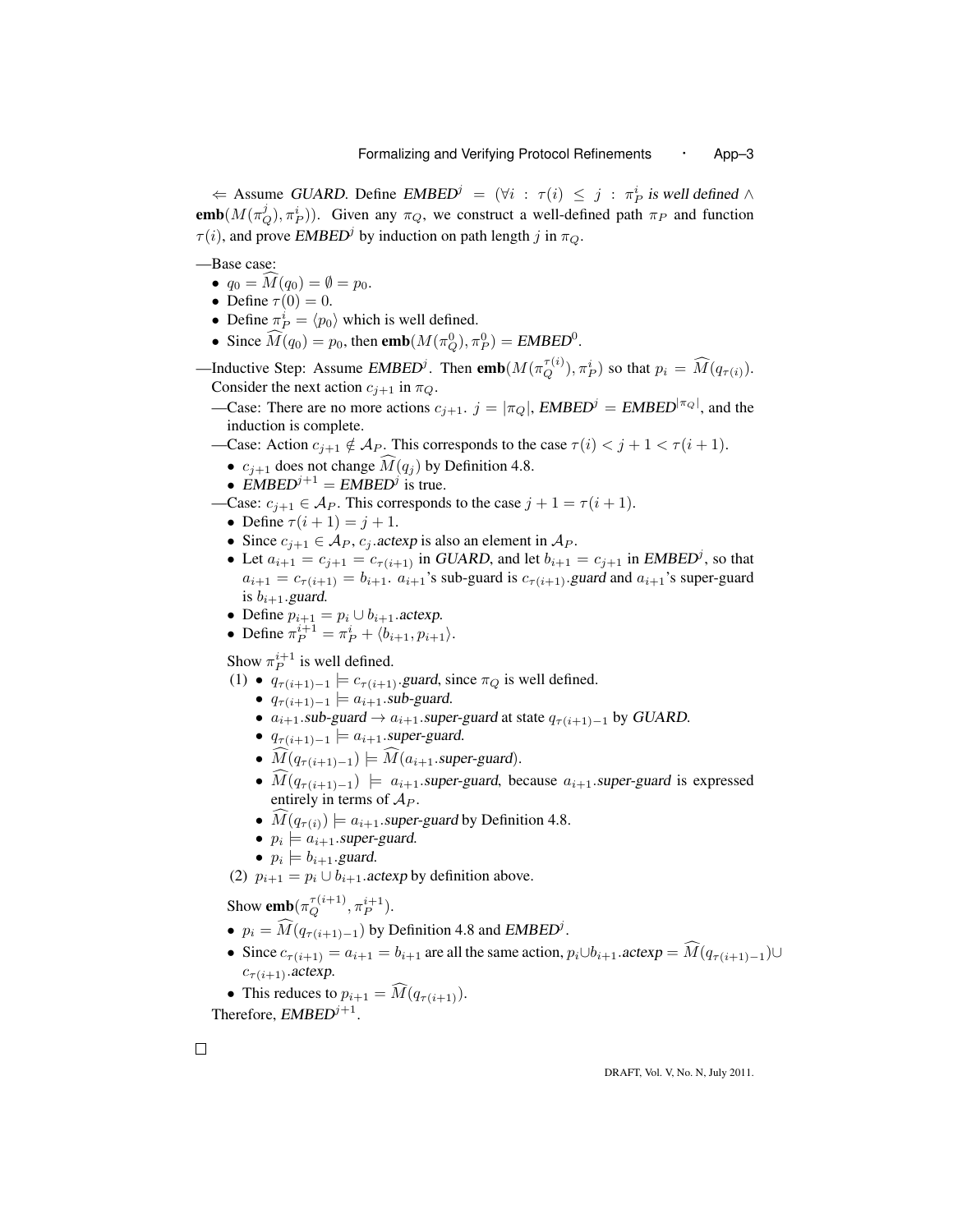#### App-4 · Gerard and Singh

The next definition characterizes when an action expression a.actexp causes m.actexp to become true.

*Definition* A.3 *Decisive*. Let P be a protocol. Let e be a Boolean expression over state variables of P, and let e' be any subexpression of e. Let  $t = \langle s, s' \rangle$  be any transistion between adjacent states s and s'. Therefore,  $s' = s \cup e'$ . e' is *decisive* for e, on transition t if and only if  $s \not\models e'$ , and  $s' \models e'$  implies  $s \not\models e \land s' \models e$ .

State  $s'$  is where e becomes true. An expression  $e'$  is decisive for expression  $e$  on transition  $t$  if and only if, making  $e'$  true also makes or causes  $e$  to be true. Clearly,  $e$  is decisive for itself on all transitions.

The smallest possible subexpression  $e'$  or an expression  $e$  are its atomic actions. In particular, we say an action  $a$  is decisive for message  $m$  at state  $s$  exactly when expression a.actexp is decisive for expression m.actexp at state s.

The next theorem shows that diffusion and collection properly maintain the guards and action expressions as a message is decomposed from a protocol P to its derived protocol  $P' = \text{col}(\text{dif}(\text{means}(M(P))))$ . We prove it for mappings that contain individual actions and conjunctions, as well as mapping that contain disjunctions even though disjunction is not required by later proofs. This theorem is used between the superprotocol's super-gMsg and super-gAct, and between the subprotocol's sub-gMsg and sub-gAct in Figure 7(b).

THEOREM A.4 DIFFUSION AND COLLECTION PRESERVE GUARDS. *Let* P *be any protocol, and let*  $gs \in \mathcal{G}$  *be any guarded statement in* P. gs. actexp *may be an expression.* If  $gs_i$ is any guarded statement derived from gs by diffusion and collection, and if  $\mathrm{gs}_i$  is decisive *for gs on transition*  $t = \langle s, s' \rangle$ *, then* 

$$
s \models \mathit{gs}_i.\mathit{guard} \leftrightarrow s \models \mathit{gs.guard}
$$

PROOF. First we show diffusion preserves guards, then we show collection preserves guards. Diffusion breaks one guarded statement  $gs$  into a set of guarded statements  $gs_i$ . Let

$$
H^i = ((gs_i \text{ is decisive for gs at } s) \rightarrow (s \models gs_i.\text{guard} \leftrightarrow s \models gs.\text{guard}))
$$

where  $gs_i$  is derived from  $gs_{i-1}$  by diffusion. We prove  $H^i$  by induction on the structure of  $gs_i$  actexp, paralleling the three cases in Equations 9-11.

—Base case: Since  $gs_0 = gs$  and  $gs_0$ .guard = gs.guard is trivially true for all states s, then  $H<sup>0</sup>$  is certainly true at the start of all decisive transitions.

—Inductive Step: Assume  $H^i$ .

- —Case: the outermost operator of  $gs_i$  actexp is disjunction. For all transitions  $t =$  $\langle s, s' \rangle$  where  $gs_i$  actexp is decisive on t. Let  $gs_{i+1}$  be the first conjunct in  $gs_i$  actexp to become true. Then,  $gs_{i+1}$  must be false at s and true at s', so  $gs_{i+1}$  is also decisive on t.  $gs_{i+1}$  guard =  $gs_i$  guard by Equation 9. That implies  $s \models gs_{i+1}$  guard  $\leftrightarrow s \models$  $gs_i$  guard. Combining this with  $H^i$  gives  $H^{i+1}$ .
- —Case: the outermost operator of *e* actexp is conjunction. For all transitions  $t = \langle s, s' \rangle$ where  $gs_i$  actexp is decisive on t. Let  $gs_{i+1}$  be the last conjunct to become true. Then, all conjuncts of  $gs_i. \text{actexp}$  are true at s', and  $gs_{i+1}$  is false at s, so  $gs_{i+1}$  is also decisive on t. Since all other conjuncts are true at s,  $gs_{i+1}$  guard =  $gs_i$  guard by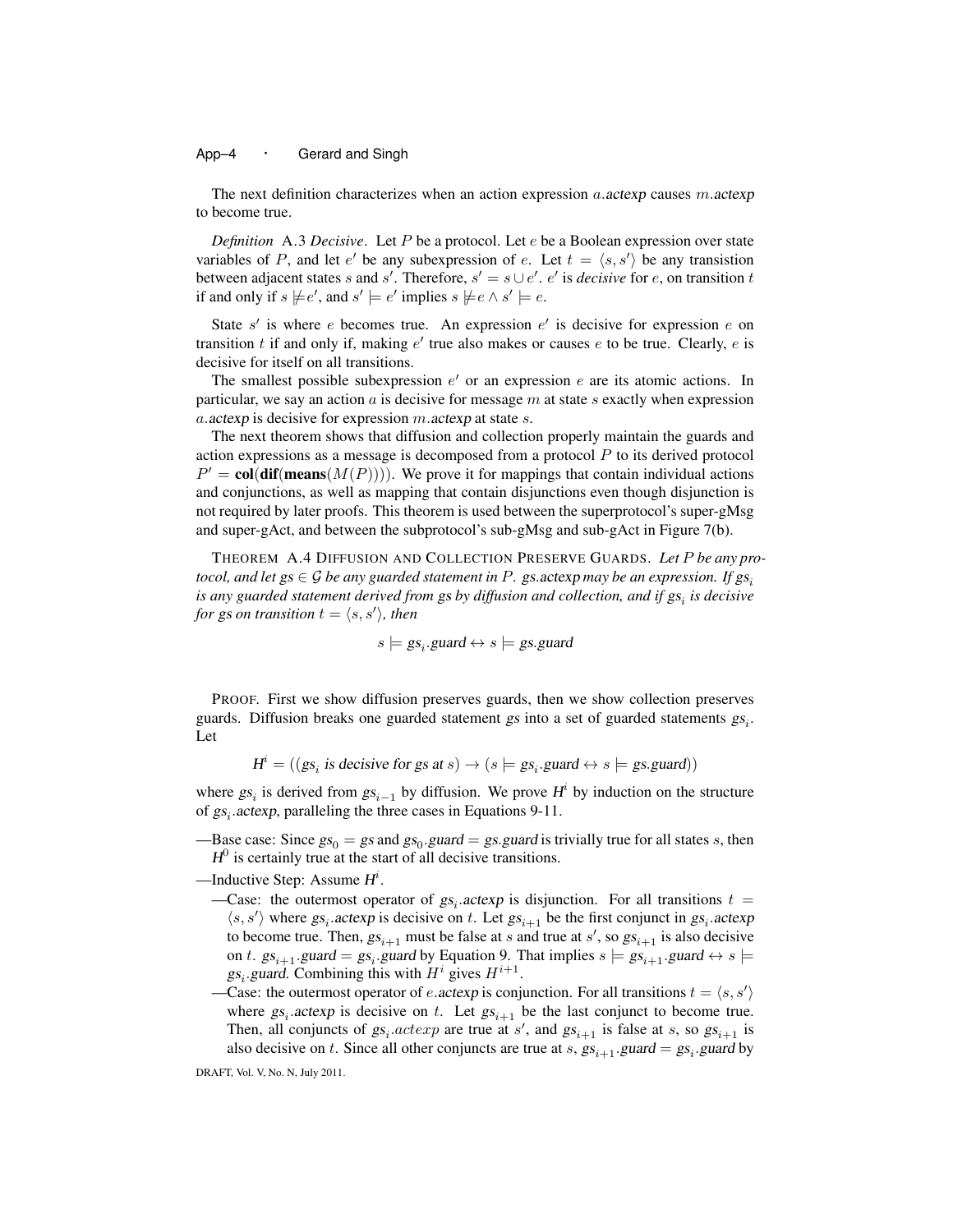Equation 10. That implies  $s \models gs_{i+1}$  guard  $\Leftrightarrow s \models gs_i$  guard. Combining this with  $H^i$  gives  $H^{i+1}$ .

—Case: there is no outermost operator in  $gs_i$  actexp.  $gs_i$  actexp is a single guarded action a. Combining a.guard =  $gs_i$ .guard from Equation 11, with  $gs_i$ .guard = gs.guard from  $H^i$ .  $H^{i+1}$  since this holds in all states s.

Since Equation 12 uses conjunction, collection enables an action only when it is enabled on all paths. Therefore, collection also preserves guards.  $\square$ 

The next three theorems relate the runs of a protocol  $P$  expressed in terms of messages and the runs of its derived protocol  $P' = \text{col}(\text{dif}(M(P)))$  expressed in terms of actions. These theorems relate runs between both (1) the super-gMsg and super-gAct protocols, and (2) the sub-gMsg and sub-gAct protocols as shown in Figure 7. The first theorem proves every run of  $P$  embeds a run of  $P'$ .

THEOREM A.5. If Let  $P = \langle \mathcal{R}, \mathcal{M}, \mathcal{C}, \mathcal{A}, \mathcal{S}, \mathcal{G} \rangle$  be a protocol, possibly containing guarded action expressions, and let M be any mapping function. Let  $P' = \text{col}(\text{dif}(M(P)))$ *be the protocol derived from* P *by mapping, diffusion, and collection. Then*

$$
\forall \pi_r \in runs(P) : (\exists \pi_s \in runs(P') : emb(\pi_s, \pi_r))
$$

PROOF. Choose any  $\pi_r = \langle h_0, m_1, h_1, \dots \rangle \in \text{runs}(P)$  with message  $m_i \in \mathcal{M}$ . Construct a well-defined run  $\pi_s = \langle g_0, a_1, g_1, \dots \rangle \in \text{runs}(P')$ , with mapped action  $a_i \in M(\mathcal{A})$ , and function  $\mu(i)$  such that  $0 \leq i \leq |\pi_r|$  such that  $h_i = \widehat{M}(g_{\mu(i)})$ . Define the induction hypothesis

 $H^i = (\pi_s^{\mu(i)} \text{ is well defined} \wedge \textbf{emb}(\pi_s^{\mu(i)}, \pi_r^i))$ 

and show  $H^i$  by induction on  $0 \leq i \leq |\pi_r|$ .

—Base case:

- Define  $g_0 = \emptyset$ .
- Define  $\pi_s^0 = \langle g_0 \rangle$  which is well defined.
- Define  $\mu(0) = 0$ .
- Then  $h_0 = \emptyset = \widehat{M}(g_0) = \widehat{M}(g_{\mu(0)})$ .
- $H^0$  holds.

—Inductive Step: Assume  $H^i$ . Let  $m_{i+1}$  be the next message in  $\pi_r$ .

—Case: No such  $m_{i+1}$  exists. All messages in  $\pi_r$  have been considered.  $\pi_s = \pi_s^{\mu(i)}$  is a well-defined run and  $\mu$  demonstrates  $\mathbf{emb}(\pi_s^{|\pi_s|}, \pi_r^{|\pi_r|}) = \mathbf{emb}(\pi_s, \pi_r)$ .  $H^{|\pi_r|}$  holds, so the theorem is true.

—Case:  $m_{i+1}$  exists.

- Let  $n = | \text{means}(m_{i+1}) |$  be the number of actions in  $m_{i+1}$ 's meaning.
- Define  $g_{k+1} = g_k \cup a_{k+1}$ . actexp  $\forall k : \mu(i) \leq k < \mu(i) + n$ . This creates n new values of  $g$ .
- Define  $\pi_s^{\mu(i+1)} = \pi_s^{\mu(i)} + \sum_{k:\mu(i) \le k \le \mu(i)+n} \langle a_{k+1}, g_{k+1} \rangle$  by appending all the actions  $a_k$  in **means** $(m_{i+1})$  onto the end, in any order.
- Let  $a_d$  be the decisive action for  $m_{i+1}$  in  $\pi_r$  where  $\mu(i) \leq d \leq \mu(i) + n$ .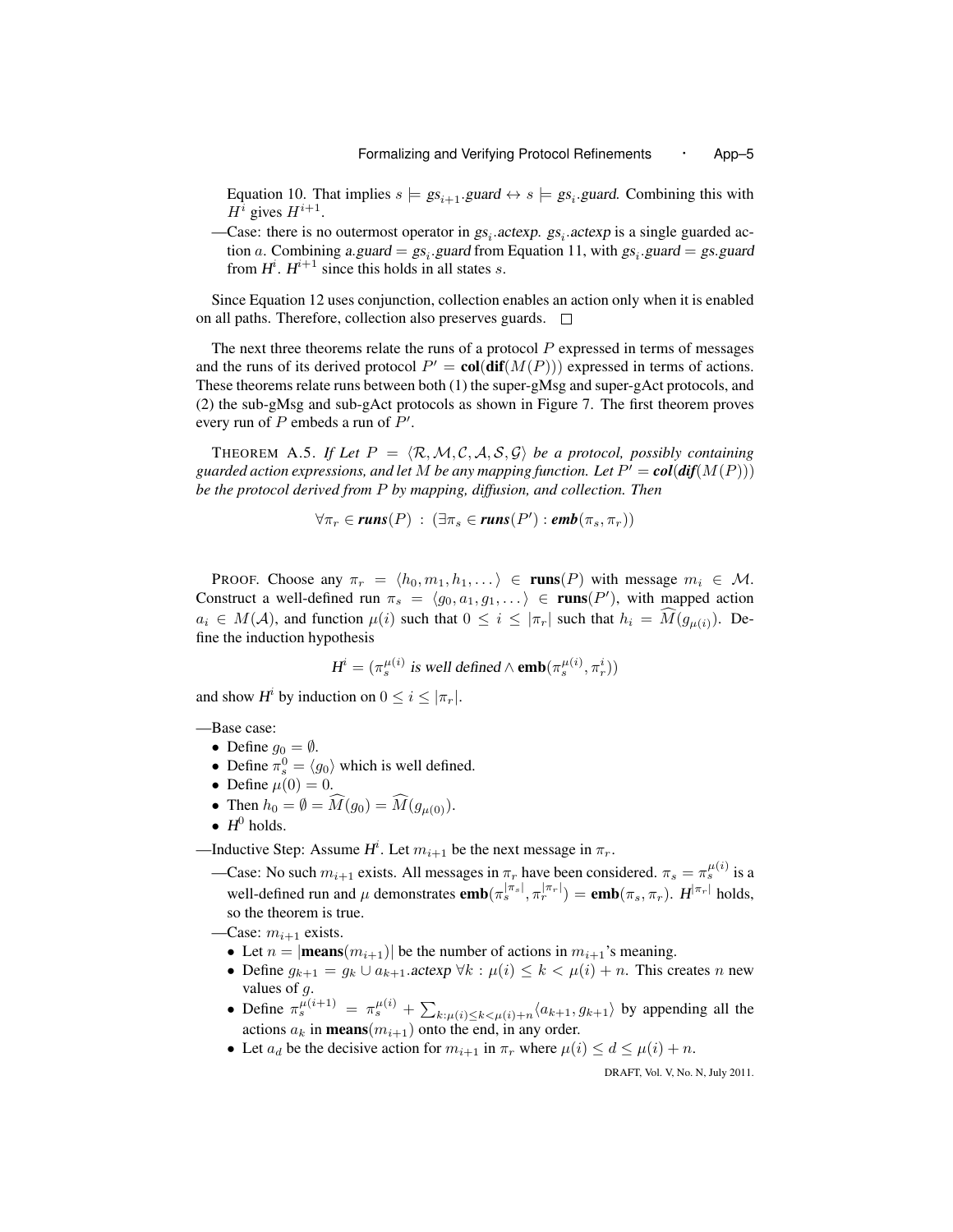#### App–6 · Gerard and Singh

• Define  $\mu(i+1) = d$ .

Show  $\pi_s^{\mu(i+1)}$  is well defined.

- (1) Show  $q_k \models a_{k+1}$  guard  $\forall k : \mu(i) \leq k < \mu(i) + n$ 
	- $h_i \models m_{i+1}$  guard because  $\pi_r$  is well defined.
	- For each action  $a_i \in \text{means}(m_{i+1}), m_{i+1}.$  guard  $\rightarrow a_i$ . guard, because transition  $t = \langle h_i, h_{i+1} \rangle$  is decisive for  $m_{i+1}$  and applying Theorem A.4.
	- Therefore,  $h_i \models a_k$ . guard  $\forall k : \mu(i) \leq k < \mu(i) + n$ .

(2)  $g_{k+1} = g_k \cup a_k$ . actexp  $\forall k : \mu(i) \leq k < \mu(i) + n$  by the definition above.

Show **emb** $(\pi_s^{\mu(i+1)}, \pi_r^{i+1}).$ 

- $g_{\mu(i+1)} = g_{\mu(i)} \bigcup_{\mu(i) \le k < \mu(i)+n} a_k$  actexp by definition of  $g_{\mu(i+1)}$  above.
- $M(g_{\mu(i+1)}) = M(g_{\mu(i)} \bigcup_{\mu(i) < k \leq \mu(i)+n} a_k \text{.} \text{actexp}).$
- For all j,  $\widehat{M}(g_j \cup a_{j+1}.\text{accept}) = \widehat{M}(g_{j+1})$  if  $a_{j+1}$  is not decisive for  $m_{i+1}$  in  $\pi_s$ , because  $a_{i+1}$ . actexp is not in A.
- For all j,  $\widehat{M}(g_j \cup a_{j+1}).$  actex $p) = \widehat{M}(g_{j+1}) \cup m_{j+1}.$  actexp if  $a_{j+1}$  is decisive for  $m_{i+1}$  in  $\pi_s$ , because  $a_{i+1}$  actexp is decisive for  $m_{i+1}$  actexp and  $m_{i+1}$  actexp is in A.
- $\widehat{M}(g_{\mu(i+1)}) = \widehat{M}(g_{\mu(i)}) \cup m_{i+1}$  actexp, by repeatedly applying the previous two reductions for all  $a_{i+1}$ .
- $h_{i+1} = h_i \cup m_{j+1}$  actexp, since  $h_{i+1} = \widehat{M}(g_{\mu(i+1)})$  by the definition of  $h_{i+1}$ and  $h_i = \widehat{M}(g_{\mu(i)})$  by  $H^i$ .
- Therefore,  $H^{i+1}$  holds.

 $\Box$ 

The next theorem shows the reverse: every run in  $P'$  embeds a run in  $P$ .

THEOREM A.6. If Let  $P = \langle \mathcal{R}, \mathcal{M}, \mathcal{C}, \mathcal{A}, \mathcal{S}, \mathcal{G} \rangle$  be a protocol, possibly containing guarded action expressions, and let M be any mapping function. Let  $P' = \text{col}(\text{dif}(M(P)))$ *be the protocol derived from* P *by mapping, diffusion, and collection. Then*

$$
\forall \pi_s \in \mathit{runs}(P') \; : \; (\exists \pi_r \in \mathit{runs}(P) : \mathit{emb}(\pi_s, \pi_r))
$$

PROOF. Choose any run  $\pi_s = \langle g_0, a_1, g_1, \dots \rangle \in \text{runs}(P')$ , with mapped action  $a_i \in$  $M(\mathcal{A})$ . Construct a well-defined run  $\pi_r = \langle h_0, m_1, h_1, \dots \rangle \in \text{runs}(P)$  with message  $m_i \in \mathcal{M}$  and function  $\mu(i)$  such that  $0 \leq i \leq |\pi_r|$  such that  $h_i = \widehat{M}(g_{\mu(i)})$ . Define the induction hypothesis

$$
H^j=(i=\text{argmax}_k\,\mu(k)\leq j:\pi_r^i\text{ is well defined}\land\textbf{emb}(\pi^j_s,\pi^i_r))
$$

and show  $H^i$  by induction on the path length  $0 \le j \le |\pi_s|$ . We allow additional actions in  $\pi_s$  after  $\mu(i)$  as long as they have no effect on P.

—Base case:

- Define  $h_0 = \emptyset$ ,
- Define  $\pi_r^0 = \langle h_0 \rangle$ ,
- $\pi_r^0$  is well defined.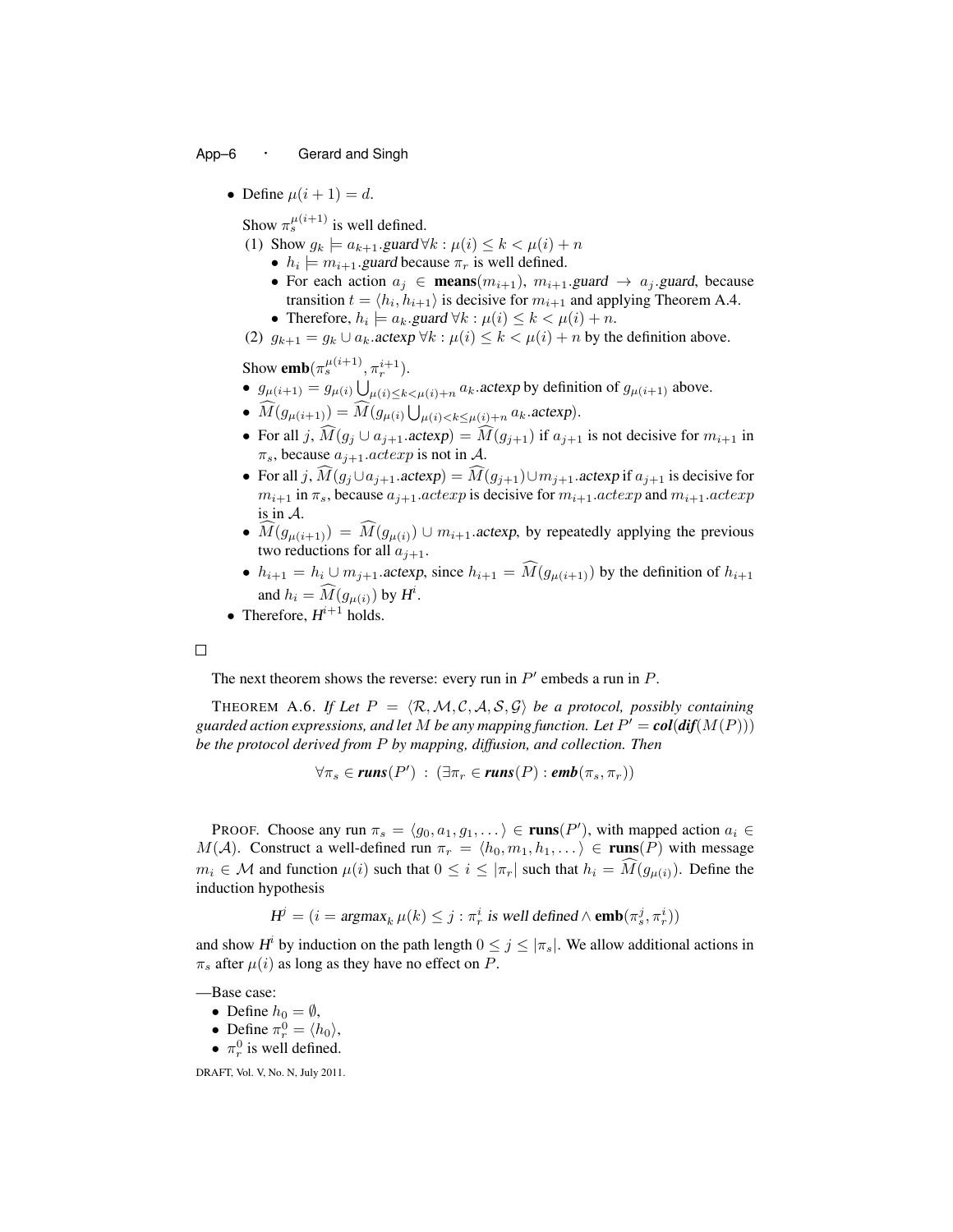- Define  $\mu(0) = 0$ .
- Then  $\widehat{M}(g_0) = \widehat{M}(g_{\mu(0)}) = \emptyset = h_0$  implies  $\mathbf{emb}(\pi_s^0, \pi_r^0)$  with  $\mu(0) \leq 0$ .
- $H^0$  is true.
- —Inductive Step: Consider the next action  $a_{i+1} \in \pi_s$ .

—Case: No such  $a_{j+1}$  exists. All actions in  $\pi_s$  have been considered.  $\pi_r = \pi_r^i$  is a welldefined run, and  $\mu$  demonstrates  $\mathbf{emb}(\pi_s^{|\pi_s|}, \pi_r^{|\pi_r|}) = \mathbf{emb}(\pi_s, \pi_r)$  with  $\forall i: \mu(i) \leq j.$  $H^{|\pi_r|}=H$ .

—Case:  $a_i$  exists but it is *not* decisive for any  $m \in A_P$ .

- Leave  $\pi_r^i$  unchanged which is still well defined.
- Leave  $\mu$  unchanged.
- No additional  $h_i = \widehat{M}(g_{\mu(i)})$  conditions are required to established **emb** $(\pi_s^{j+1}, \pi_r^i)$ with  $\forall i : \mu(i) \leq j$ , and the existing conditions are true by the induction hypothesis.

•  $H^{j+1}$  is true.

- —Case:  $a_{i+1}$  exists and it is decisive for some  $m \in A_P$ .
	- There is at most one such message  $m$  by the no overlap constraint of Definition 4.1. Denote the message by  $m_{i+1} = m$ .
	- Define  $h_{i+1} = h_i \cup m_{i+1}$ . actexp.
	- Define  $\pi_r^{i+1} = \pi_r^i + \langle m_{i+1}, h_{i+1} \rangle$ .
	- Define  $\mu(i + 1) = j + 1$ .

Show  $\pi_r^{i+1}$  is well defined.

(1) Show  $h_i \models m_{i+1}$  guard.

- $g_j \models a_{j+1}$  guard because  $\pi_s$  is well defined.
- $\widehat{M}(g_i) \models \widehat{M}(a_{i+1}.guard).$
- $\widehat{M}(g_i) \models m_{i+1}$  guard because  $a_{i+1}$  guard =  $m_{i+1}$  guard by Theorem A.4.
- $\widehat{M}(g_{\mu(i+1)-1}) \models m_{i+1}$ . guard by definition of  $\mu(i+1)$ .
- $\widehat{M}(g_{\mu(i)}) \models m_{i+1}$  guard by Definition 4.8.
- Therefore,  $h_i \models m_{i+1}.$  guard by  $H^j$ .

(2)  $h_{i+1} \models m_{i+1}$  actexp by definition of  $h_{i+1}$  above.

Show **emb** $(\pi_s^{j+1}, \pi_r^{i+1})$ .

- $g_{j+1} = g_j \cup a_{j+1}$  actexp since  $\pi_s$  is well defined.
- $\hat{M}(g_{i+1}) = \hat{M}(g_i \cup a_{i+1}.\text{actexp}).$
- For all j,  $\widehat{M}(g_i \cup a_{i+1}.\text{accept}) = \widehat{M}(g_i) \cup m_{i+1}.\text{accept}$  is decisive for  $m_{i+1}$ . actexp in  $\pi_s$ .
- $\widehat{M}(g_{j+1}) = \widehat{M}(g_j) \cup m_{j+1}$  actexp, by applying the previous reduction.
- $\widehat{M}(g_{\mu(i+1)}) = \widehat{M}(g_{\mu(i+1)-1}) \cup m_{i+1}$  actexp, by definition of  $\mu(i+1)$ .
- $\widehat{M}(g_{\mu(i+1)}) = \widehat{M}(g_{\mu(i)}) \cup m_{j+1}$  actexp, by Definition 4.8.
- $\widehat{M}(g_{\mu(i+1)}) = h_i \cup m_{j+1}$  actexp, since  $h_i = \widehat{M}(g_{\mu(i)})$  by  $H^j$ .
- $\widehat{M}(g_{\mu(i+1)}) = h_{i+1}$  by the definition of  $h_{i+1}$ .
- $-H^{i+1}$  is true.

 $\Box$ 

THEOREM A.7. If Let  $P = \langle \mathcal{R}, \mathcal{M}, \mathcal{C}, \mathcal{A}, \mathcal{S}, \mathcal{G} \rangle$  be a protocol, possibly containing guarded action expressions, and let M be any mapping function. Let  $P' = \text{col}(\text{dif}(M(P)))$